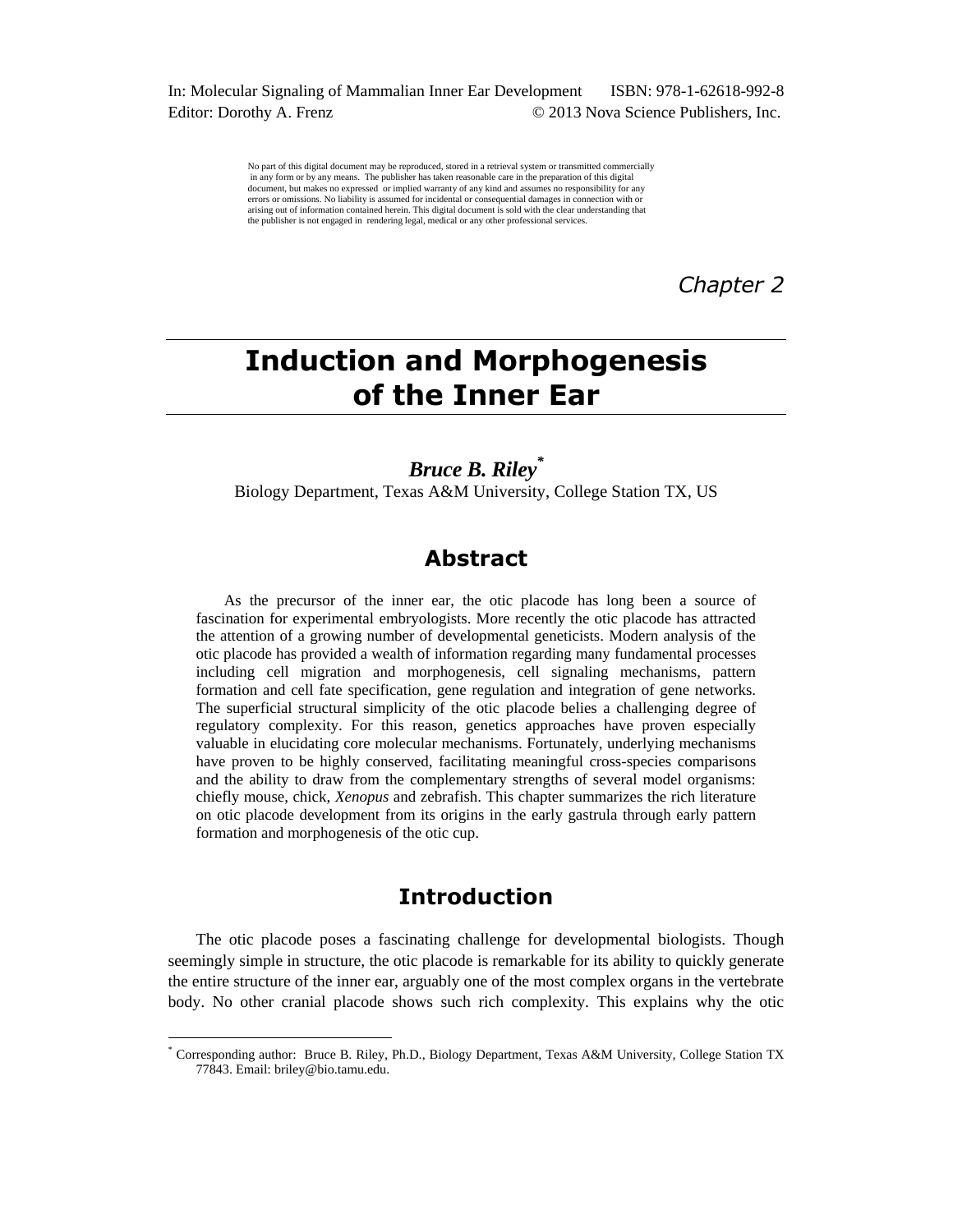placode has attracted the attention of experimental embryologists for nearly a century. The earliest studies of otic development focused on tissue interactions required for inducing the otic placode from uncommitted ectoderm [63, 75, 78, 181, 199, 222]. Additionally, investigators found that early manipulation of the otic placode often resulted in understandable changes in later morphology, providing a convenient readout of how the morphogenetic field had responded [62, 198, 215]. With the introduction of molecular and genetics techniques came a renewed vigor in studies of early otic development. The pace of research has been quite rapid and indeed continues to accelerate. It has become clear that the otic placode originates earlier than previously thought and shares much of its early development with all other cranial placodes, which initially develop within a common field of "preplacodal ectoderm" [24, 171, 182]. Local signaling interactions subdivide the preplacodal ectoderm into various distinct cranial placodes. Much is now known about the signals that specify formation of the otic placode, as well as the genes that are activated in response [135]. Many of the same pathways continue to operate as the otic placode is further subdivided into domains that express new sets of genes [18, 170, 174, 204]. Ultimately these molecular domains undergo extensive growth, folding and differentiation to produce different parts of the inner ear. There have been fundamental breakthroughs in understanding key mechanisms of cell fate specification and epithelial morphogenesis. Still, as more and more regulatory genes are identified the task of understanding their functions and interactions becomes increasingly challenging. Fortunately, core mechanisms of otic development have been widely conserved amongst vertebrates, allowing meaningful cross-species comparisons that effectively join the complementary strengths of different model systems. The sophisticated genetics approaches available in mouse figure prominently in current otic research.

This chapter summarizes the recent advances in understanding the molecular mechanisms controlling formation of the otic placode and its early patterning and morphogenesis. Discussion of otic development is organized by developmental stage, with subheadings for discussion of specific genes, signaling molecules, or developmental processes. To facilitate understanding of data obtained from analysis of various stages in different species, Table 1 provides an alignment of embryonic staging for the four principal model organisms. According to nomenclature conventions established in each field, gene names are italicized with the first letter capitalized (mouse, chick, *Xenopus*) or all lower case (zebrafish), whereas protein names are in block print with the first letter capitalized (all species).

| <b>Stage</b>  | <b>Mouse</b>         | <b>Chick</b>          | <b>Xenopus</b>     | Zebrafish         |
|---------------|----------------------|-----------------------|--------------------|-------------------|
| Gastrulation  | E6.5 pre-streak      | ST1 pre-streak        | ST <sub>9</sub>    | 30% epiboly       |
|               | E6.75 early streak   | ST2 initial streak    | <b>ST10</b>        | 50% epiboly       |
|               | E7.0 mid streak      | ST3/4                 | ST <sub>11.5</sub> | 75% epiboly       |
|               | E7.25 late streak    | ST4 definitive streak | ST12               | 90% epiboly       |
| Neural plate  | E7.5                 | ST5 head process      | ST13/14            | 100% epiboly      |
| 1 somite      | E8.0                 | ST <sub>7</sub>       | ST17/18            | $11$ hpf          |
| 7 somites     | E8.4 otic thickening | ST <sub>9</sub>       | ST <sub>20</sub>   | $12.5$ hpf        |
| 10 somites    | E8.5 otic placode    | <b>ST10</b>           | ST21/22            | 14 <sub>hpf</sub> |
| 14 somites    | E8.8 early otic cup  | ST11                  | ST22/23            | 16 <sub>hpf</sub> |
| 18-20 somites | E9.5 otic vesicle    | $ST14-$               | <b>ST28</b>        | 18 hpf            |

#### **Table 1. Comparison of embryonic staging in different species**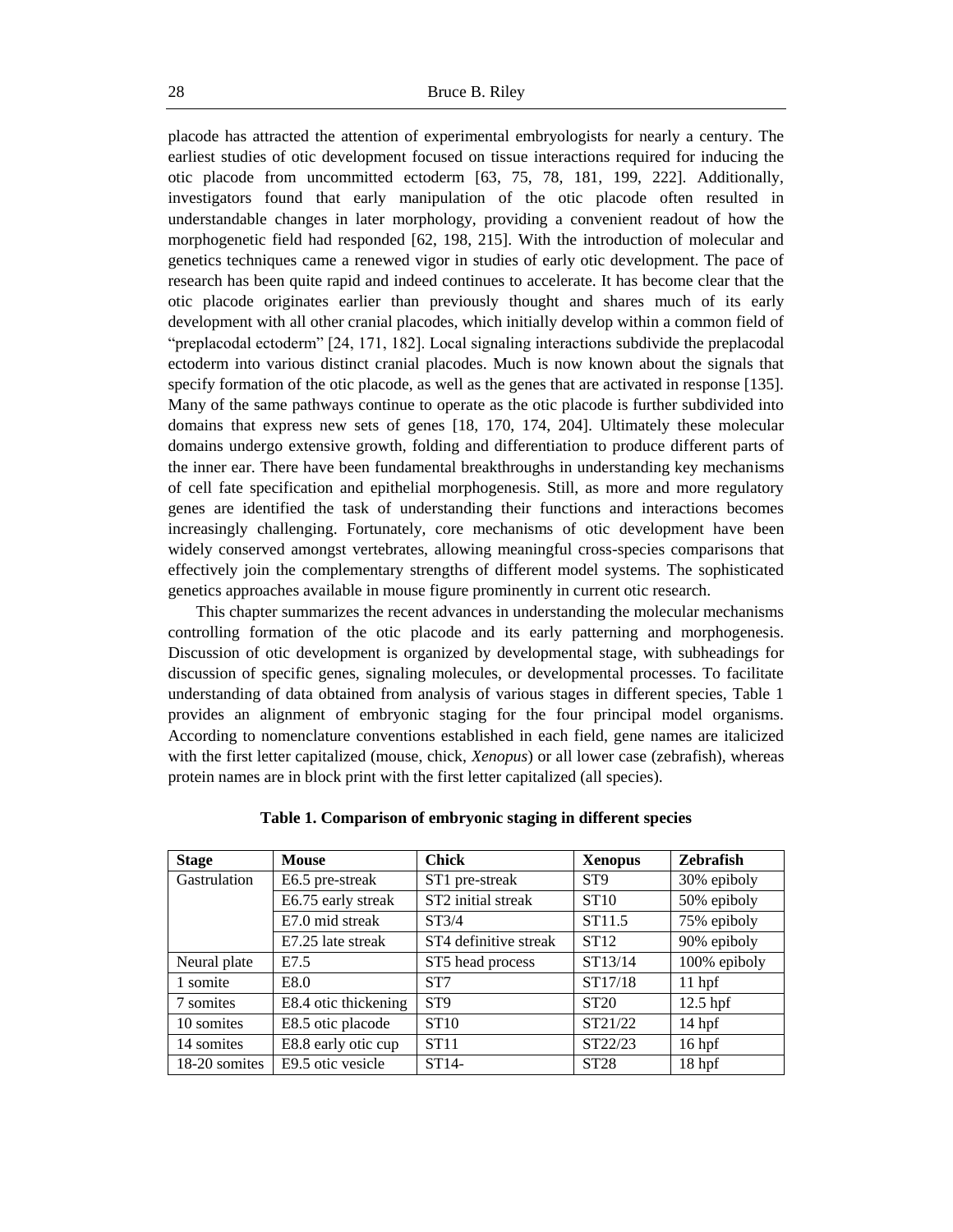# **Preplacodal Ectoderm**

Preplacodal ectoderm forms after gastrulation as a contiguous band of multipotent progenitor cells surrounding the anterior neural plate (Figure 1). Although it will ultimately subdivide into a diverse array of cranial placodes with distinct identities (147), cells throughout the preplacodal ectoderm initially share a common molecular identity reflecting their shared developmental history. Most of the work on specification and development of preplacodal ectoderm has come from studies in *Xenopus*, zebrafish and chick. Studies in mouse are more limited but appear consistent with the existence of a broadly conserved mechanism of preplacodal development. There have been several recent and detailed reviews of preplacodal development (24, 171, 182). Below is a brief summary of data gleaned from non-mammalian species and an explanation of how mouse data contribute to this interesting area of research.



Figure 1. Formation of preplacodal ectoderm and cranial placodes in mouse. The preplacodal ectoderm is marked by expression of *Eya1/2/4*, Six1/4, *Dlx5/6*, *GATA3* and *Foxi3* genes, and is established by E8.0. Different regions of the preplacodal ectoderm contribute to different cranial placodes, as indicated.

# Signaling Interactions

Explant and transplant studies in chick and *Xenopus* show that preplacodal ectoderm is specified during neurula stages [5, 107]. Inductive signals include Fgfs, Bmp-antagonists and Wnt-antagonists, which in combination are found only near the border of the anterior neural plate. Overexpression of any of these factors can broaden the endogenous domains of preplacodal markers [25, 56, 107], and co-misexpression of Fgf and Chordin in *Xenopus* and zebrafish can induce ectopic expression of preplacodal markers in ventral ectoderm [5, 90]. Furthermore, blocking Fgf signaling in chick and *Xenopus* [5, 107], or blocking both Fgf and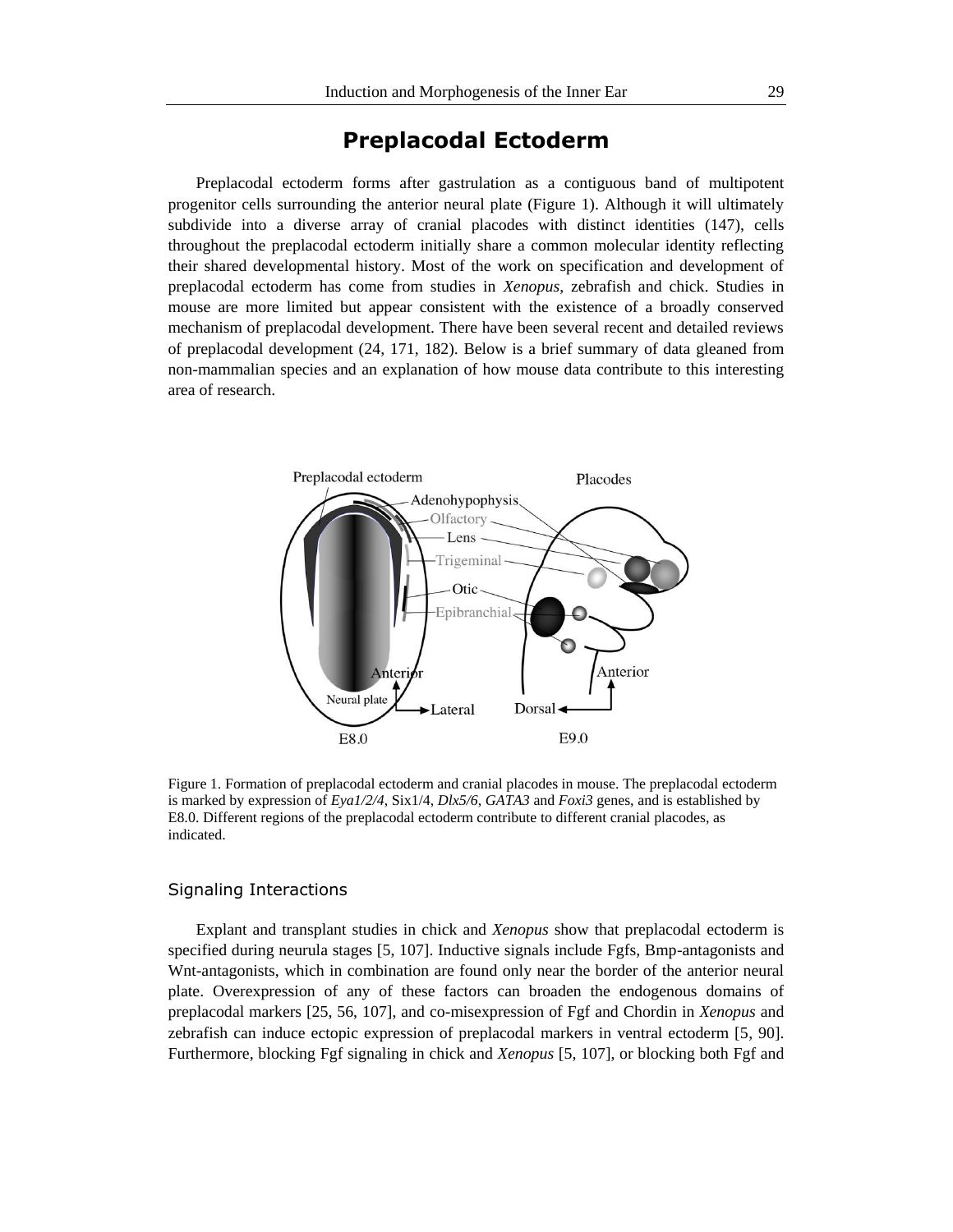the partially redundant Pdgf pathway in zebrafish [90], reduces or eliminates expression of preplacodal markers. Similarly, knocking down relevant Bmp-antagonists in zebrafish [47, 89] also reduces expression of preplacodal markers.

The importance of Bmp-antagonists belies a complex role for Bmp during preplacodal development. There has been some debate as to whether Bmp-antagonists block Bmp entirely or instead titrate Bmp to some critical level in a morphogen gradient. However, work in zebrafish shows that overt specification of preplacodal fate requires complete attenuation of Bmp [90]. Despite this late requirement, Bmp signaling is absolutely required at an earlier stage to induce expression of several transcription factors that render the entire ventral/nonneural ectoderm competent to form preplacodal ectoderm [90]. Once expressed, these competence factors no longer require Bmp, hence they can be maintained after preplacodal cells begin to respond to dorsally expressed Bmp-antagonists. Preplacodal competence factors include members of the Gata, Fox and Tfap2 families of transcription factors, several of which are described in more detail below. Simultaneous knockdown of these partially redundant factors specifically and completely blocks preplacodal specification, even though requisite signaling interactions still occur [90]. Comparable functions have not yet been identified in other vertebrates.

To date, there have been no studies to establish the requirements for expression of preplacodal markers in mouse, though expression patterns of preplacodal markers and the positioning of putative inductive signals appear to be conserved [28, 34, 50, 69, 142].

### *Eya* and *Six* Genes

Multiple members of the *Eyes absent* (*Eya*) and *Sine occulis* (*Six*) gene families specifically mark the preplacodal ectoderm in all vertebrates examined to date. Eya and Six proteins bind together to form a transactivation complex, with Six providing DNA-binding and Eya providing protein tyrosine phosphatase activity required for transcriptional activation of target genes [80, 101, 153, 187]. Multiple homologues, including *Eya1*, *Eya2*, *Eya4*, *Six1* and *Six4*, are coexpressed in the preplacodal ectoderm and appear to provide extensive functional redundancy [15, 19, 28, 37, 48, 55, 83, 85, 107, 147, 169]. Accordingly, disruption of any one gene is not sufficient to ablate formation of preplacodal ectoderm, though deficiencies in various placodal derivatives are often observed. Knockdown of *Xenopus Eya1* or *Six1* reduces expression levels of some preplacodal genes and also reduces neurogenesis in all placodes [25, 173]. Disruption or knockdown of zebrafish *eya1*, *eya4* or *six1* does not detectably alter expression of preplacodal markers, but in each case there are defects in otic development [22, 85, 200]. Loss of *eya1* also causes some cells in the zebrafish adenohypophysis [anterior pituitary] to differentiate aberrantly as nonsecretory cells [130]. Compound loss of all *Eya* or *Six* genes has not been reported in any species, but expression in chick of Six1 fused to an Engrailed repressor domain can severely impair expression of most, though not all, preplacodal genes [31]. Misexpression of *Eya1* and/or *Six1* in *Xenopus* can expand the domain of preplacodal gene expression [25, 173]. In chick, *Eya2* and *Six1* must be co-misexpressed to expand the preplacodal domain. In no case does misexpression of *Eya* or *Six* induce formation of ectopic placodal tissue. Thus, a network of *Eya* and *Six* genes appears necessary but not sufficient for establishing the preplacodal ectoderm.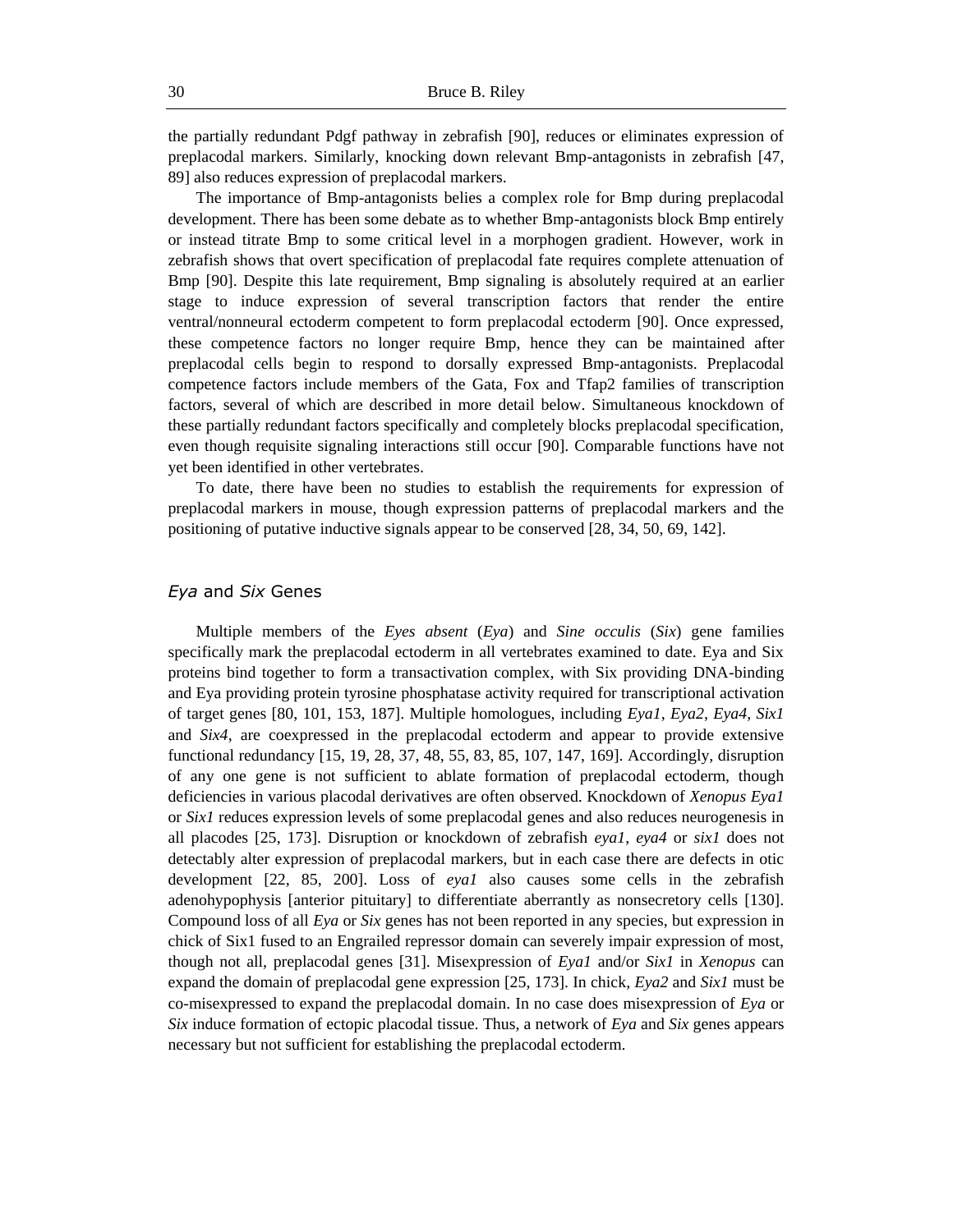# *Dlx* Genes

Members of the *Distal-less* (*Dlx)* family of homeobox genes also mark preplacodal ectoderm but are expressed earlier than *Eya* and *Six* genes. The degree of structural conservation of *Dlx* genes is relatively high and, not surprisingly, coexpressed homologues show significant functional redundancy. In chick and mouse, linked paralogues *Dlx5* and *Dlx6* mark the preplacodal ectoderm [123, 176, 214]. Misexpression of *Dlx5* in chick causes medial expansion of the preplacodal domain of *Six4* at the expense of neural ectoderm [176]. In *Xenopus*, *Dlx3* and *Dlx5* show similar broad expression throughout the nonneural ectoderm, including the preplacodal ectoderm [110]. Misexpression of *Xenopus* Dlx3 fused to an Engrailed repressor domain can block expression of *Six1*, though this is variable [204]. In zebrafish, *dlx3b* and *dlx4b* are coexpressed in preplacodal ectoderm [6, 178]. Knockdown or deletion of both genes leads to a synthetic phenotype in which preplacodal expression of *eya1*  and *six4.1* is significantly reduced and/or delayed [47, 146, 178], and placodal derivatives are severely deficient. Otic vesicles are produced but are small and severely mispatterned. Two functions have been attributed to zebrafish *dlx3b/4b*. First, these genes are required for expression of the Bmp-antagonist Crossveinless-2 (CV2) in preplacodal ectoderm and subjacent mesendoderm [47]. Indeed, forced expression of CV2 can rescue many of the placodal deficiencies seen in *dlx3b/4b*-deficient embryos. Second, Dlx proteins form inert heterodimers with closely related Muscle Segment Homeobox [Msx] proteins [217], which show overlapping expression in the preplacodal ectoderm [146]. Dlx and Msx proteins show similar DNA-binding preferences, but Msx proteins act as transcriptional repressors whereas Dlx proteins act as transcriptional activators [14]. Hence, coexpression achieves a proper balance of transcription of target genes. Loss of expression of otic placode markers seen in *dlx3b/4b* null embryos is partially rescued when relevant *msx* genes are also knocked down [146]. Thus Dlx proteins alleviate repression mediated by Msx proteins and augment expression of a Bmp-antagonist required for normal preplacodal specification.

# *Eya*, *Six* and *Dlx* Genes in Mouse

In mouse, knockouts of putative preplacodal genes result in severe deficiencies in early otic development: In  $EyaI^{\prime}$  and  $SixI^{\prime}$  mutant mice, the otic placode forms and invaginates to form an otic vesicle, but the vesicle remains small and subsequent patterning is severely perturbed or arrested [138, 211, 219]. The small size of the otic vesicle reflects an increase in apoptosis and a decrease in cell proliferation. In addition to defects in otic development, cranial ganglia from other placodes show deficiencies to varying degrees, especially the olfactory and epibranchial placodes [28, 74, 220]. Disruption of *Six4* causes no morphological defects by itself, but  $SixI^{\perp}$ ;  $Six4^{\perp}$  double mutants show a much more severe deficiency in development of the olfactory placode than either of the single mutants [28, 137]. Similarly, *Eya4* is likely redundant with *Eya1*, though double knockouts have not yet been examined. Disruption of *Dlx5* causes variable defects in vestibular morphogenesis in the inner ear, as well as variable defects in development of the olfactory placode [3, 39]. A more severe and penetrant phenotype is observed in  $Dlx5<sup>-/-</sup>$ ;  $Dlx6<sup>-/-</sup>$  double mutant mice, which produce small mispatterned otic vesicles characterized by reduced cell division and increased cell death reminiscent of *Eya1<sup>-/-</sup>* and *Six1<sup>-/-</sup>* mutants [162]. The functions of *Eya*, *Six* and *Dlx* genes have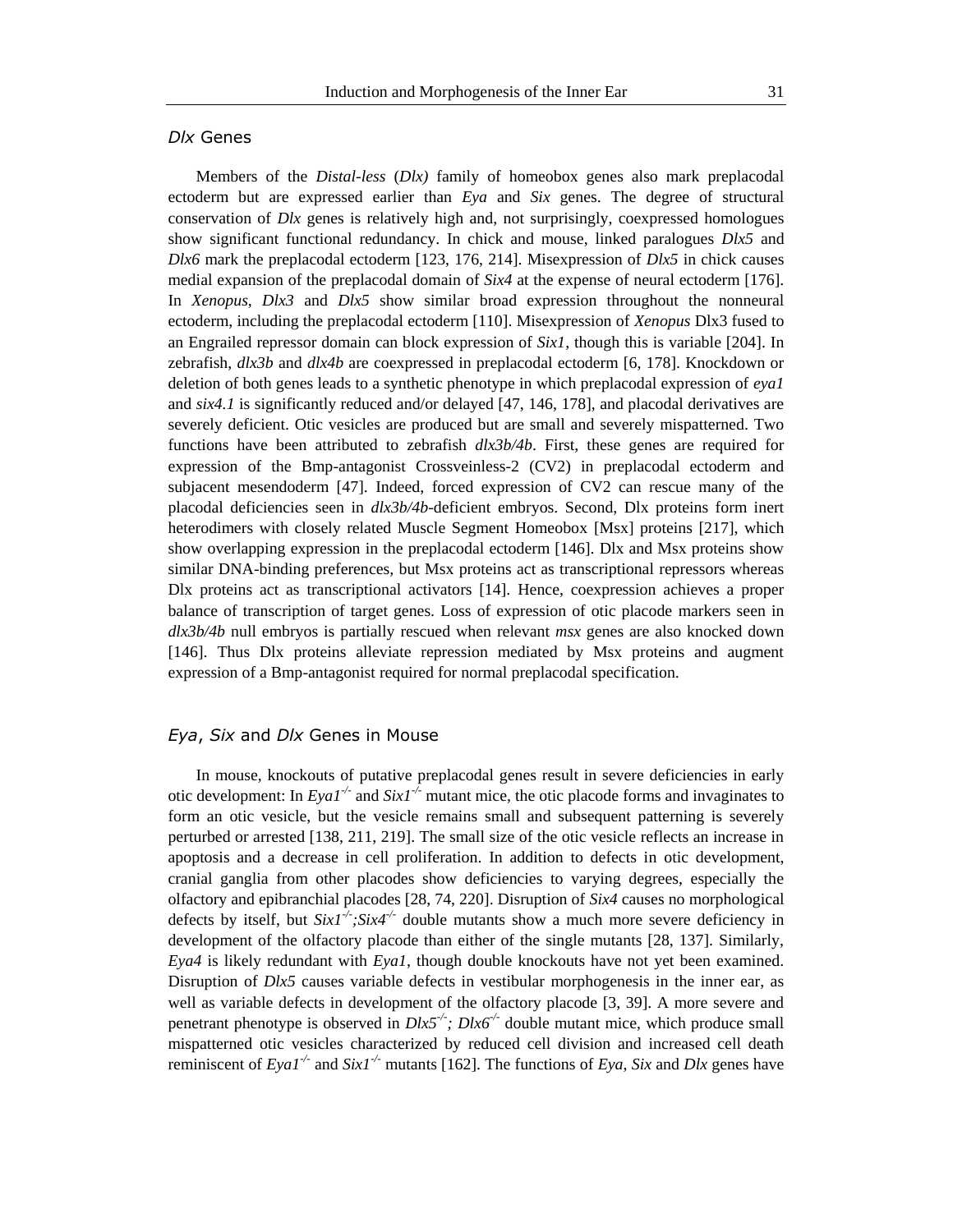been largely interpreted in the light of their localized functions within the developing otic vesicle, but the early defects in morphogenesis, growth and survival in multiple placodal derivatives suggest that faulty preplacodal development may contribute significantly to these phenotypes. Conditional knockouts, and combinatorial gene inactivation, will be required to distinguish early from later requirements.

# Gata3

Though not customarily viewed as a preplacodal gene, *Gata3* in mouse shows an early expression pattern that is similar to *Dlx*, *Eya* and *Six* genes [117]. A superficially similar otic arrest phenotype is also observed in *Gata3-/-* mutant mice, though the severity of the phenotype is variable [79]. Closure of the otic cup occurs on time in *Gata3-/-* mutants, but in about half of mutant embryos the otic placode bifurcates to form two independent otocysts that differentially express various patterning genes [104]. BrdU incorporation shows that mitotic indices are reduced by 10-20% between E9.0 and E10.5. In contrast to *Eya1-/-* , *Six1-/* and  $Dlx5<sup>-/-</sup>$ ;  $Dlx6<sup>-/-</sup>$  double mutants, rates of apoptosis are relatively normal in *Gata3<sup>-/-</sup>* mutants. Curiously, it has been found that maternal feeding of catecholamine precursors allows *Gata3<sup>* $\sim$ *</sup>*- mutants to survive to as late as E18.5, as opposed to E12. These longer-lived mutants often produce otic vesicles that develop further, often forming a rudimentary cochlear duct and endolymphatic duct [43]. Nevertheless, patterning and cell type differentiation remains grossly abnormal. The molecular and developmental basis for partial rescue by maternal ingestion of catecholamine precursors is unknown. A more general role for Gata3 in preplacodal development has not been demonstrated in mouse, though Gata3 serves as one of the preplacodal competence factors in zebrafish [90].

# Forkhead (Fox) Genes

Several *Fox* genes have been implicated in early placodal development, and their early expression patterns suggest they may contribute to preplacodal development. Zebrafish *foxi1*, which functions as a preplacodal competence factor [90], is initially expressed throughout the nonneural ectoderm before gastrulation [179]. Expression is eventually lost from ventral ectoderm but continues in preplacodal ectoderm abutting the hindbrain. This corresponds to the portion of preplacodal ectoderm giving rise to otic and epibranchial placodes, which are severely impaired in *foxi1* mutants [98, 132, 179]. In mouse, three *Fox* genes show expression patterns suggesting a role in regulation of preplacodal ectoderm. *Foxi3* is expressed in ectoderm abutting the neural plate from E6.5, overlapping with *Dlx5* expression [134]. *Foxi2* is expressed in a salt-and-pepper pattern in cranial ectoderm by 4-5 somite stage, showing extensive overlap with the future otic and epibranchial placodes. Expression is later excluded from otic cells but continues to be expressed in epibranchial placodes and surrounding epidermal ectoderm. *Foxg1* is expressed throughout the preplacodal ectoderm by 1-2 somite stage and later marks all placode-derived cranial ganglia [66]. No functional studies have yet been reported for *Foxi2* or *Foxi3*, but *Foxg1-/-* mutants produce an inner ear in which the lateral semicircular canal lacks a sensory crista [73, 141], and there is also a severe deficiency in growth and differentiation of the olfactory epithelium [42]. Additional studies are needed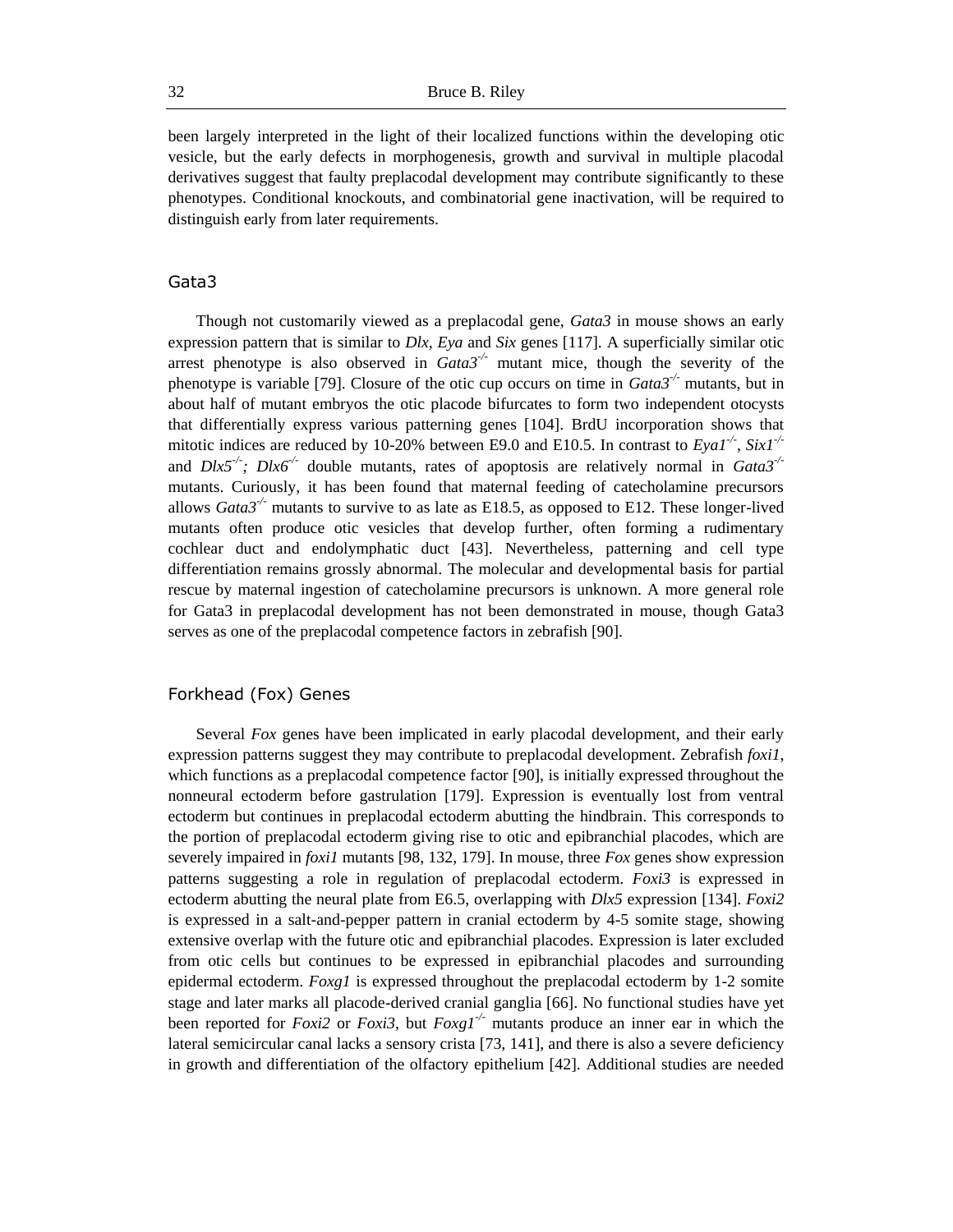to establish whether the function of zebrafish *foxi1* is conserved with one or more of the mouse *Fox* genes, and whether any of these genes regulates early preplacodal development in mouse.

#### Status of Preplacodal Regulation in Mouse

As described above, mouse mutant phenotypes resulting from loss of *Eya*, *Six*, *Dlx*, *Gata3* or *Foxg1* do not reveal an obvious role in preplacodal development. However, given the extensive overlap in expression and likely redundancy of so many transcription factors in the preplacodal ectoderm, it is not surprising that loss of only one, or even two genes, does not globally compromise preplacodal specification and differentiation. As shown in various studies in zebrafish, it will undoubtedly prove necessary to disrupt multiple preplacodal genes in mouse to test their roles in preplacodal development.

# Subdivision of Preplacodal Ectoderm

Once established, preplacodal ectoderm begins almost immediately to diverge into discrete placodal fates (Figure 1) through differential localized inductive signaling (Table 2). The otic placode is one of the first to form. The decades-long search for inducers of the otic placode led to the discovery that, in all vertebrates, otic development is initiated by Fgfs secreted by the hindbrain and nearby mesoderm and endoderm (discussed in more detail in the next section). The specificity of this inductive cue became less obvious as it was subsequently discovered that Fgf plays a vital role in specifying all other placodal fates, not to mention its earlier role in specifying preplacodal ectoderm. This raises the question of how a single signaling pathway can be reutilized to achieve such a diverse set of fates. The answer is, in part, that Fgf cooperates with combinations of other signaling molecules to help establish unique identities for the various cranial placodes. Additionally, it is likely that a prepattern of previously expressed regional specifiers also helps diversify the response to Fgf. Before the emergence of preplacodal ectoderm, there is already present in cranial ectoderm a complex pattern of regionally expressed transcription factors involved in specifying positional identity (such as *Otx*, *Gbx* and *Irx* genes). Such factors clearly affect the developmental potential of different parts of the preplacodal ectoderm [171]. Nevertheless, under some circumstances Fgf misexpression, or heterotopic transplants of putative otic-inducing tissues, can lead to production of ectopic otic placodes [109, 140, 145, 181, 196, 198, 207]. This suggests that appropriate signaling interactions can over-ride the influence of previously expressed regional specifiers. On the other hand, ectopic otic placodes rarely progress beyond the earliest steps in otic development, in part because the local signaling environment does not fully mimic that surrounding the endogenous otic placode. Studies in various vertebrate species are beginning to elucidate the unique inductive requirements for each of the cranial placodes. Table 2 summarizes the relevant signaling molecules that regulate distinct placodal fates.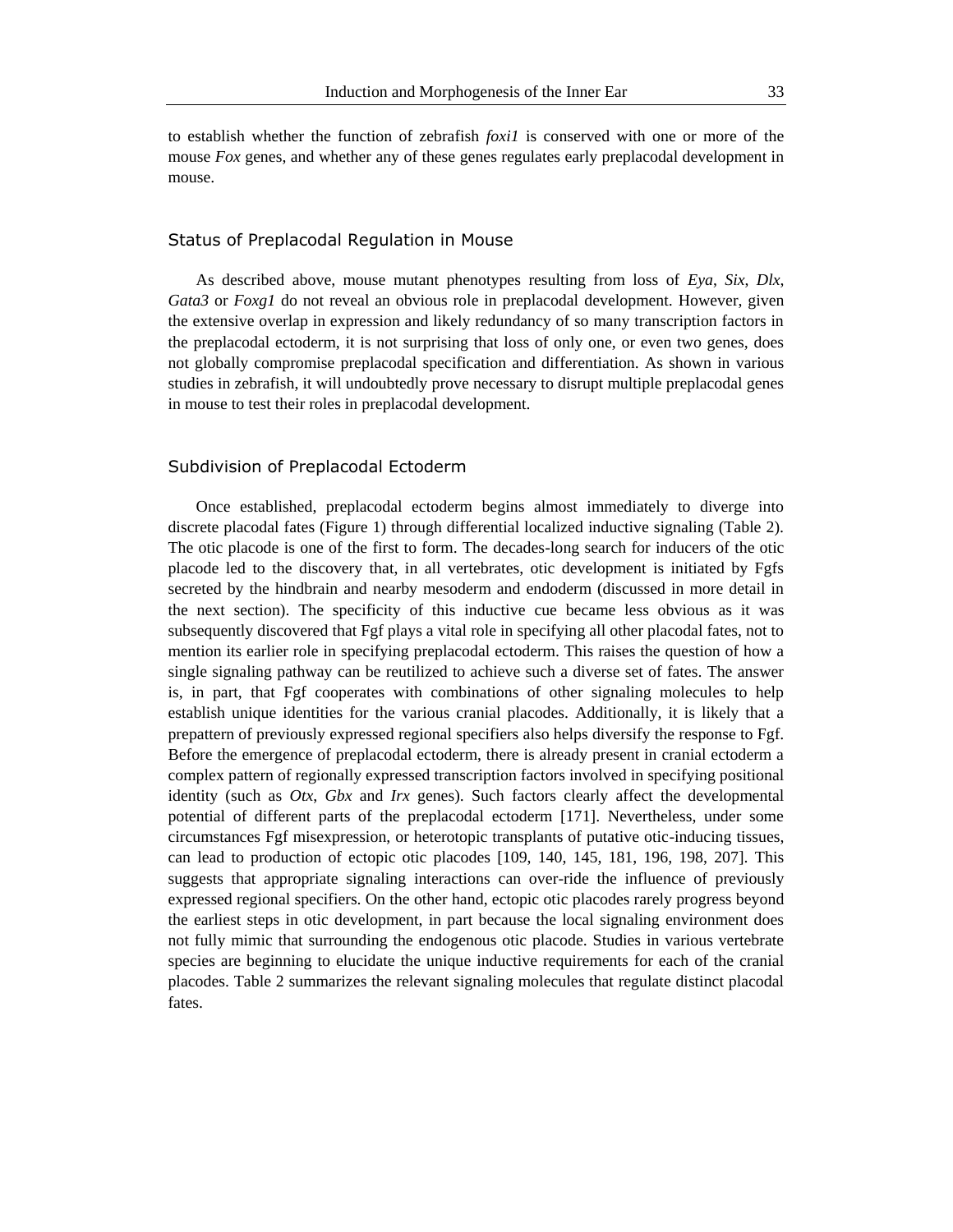| <b>Placode</b>       | <b>Inductive Signals</b> | <b>Species</b>     | <b>References</b>            |
|----------------------|--------------------------|--------------------|------------------------------|
| Adenohypophysis      | Bmp4                     | Mouse              | 46, 189                      |
| (anterior pituitary) | Fgf3, Fgf8               | Mouse, Zebrafish   | 46, 68, 189                  |
|                      | Shh                      | Mouse, Zebrafish   | 44, 190, 218                 |
|                      | Wnt5a                    | Mouse              | 190                          |
| Olfactory            | Bmp4 (transient)         | Mouse              | 177                          |
|                      | Fgf8                     | Mouse, Chick       | 10, 51, 81, 93               |
|                      | Shh                      | Mouse              | 93                           |
|                      | RA                       | Mouse              | 93                           |
| Lens                 | Bmp4, Bmp7               | Chick              | 176, 202                     |
|                      | Fgf (transient)          | Chick, Mouse       | 10, 49                       |
|                      | <b>Notch</b>             | <b>Xenopus</b>     | 133                          |
|                      | Shh (inhibitory)         | Zebrafish          | 44                           |
| Trigeminal           | Fgf8                     | Chick              | 26, 95                       |
|                      | <b>PDGF</b>              | Chick              | 121                          |
|                      | Wnt1                     | Chick              | 26, 94                       |
| Otic                 | Fgf3, Fgf8, Fgf10,       | Chick, Mouse,      | 8, 40, 91, 92., 99, 108, 120 |
|                      | Fgf19                    | Xenopus, Zebrafish | 140, 144, 209                |
|                      | Fsta, Chd, CV2           | Zebrafish          | 89                           |
|                      | Notch (maintenance)      | Mouse              | 76                           |
|                      | Wnt (maintenance)        | Chick, Mouse       | 136, 52                      |
| Epibranchial         | Fgf3, Fgf8, Fgf24        | Chick, Zebrafish   | 52, 128, 131, 139, 184       |
|                      | Notch (inhibitory)       | Mouse              | 76                           |
|                      | Wnt (inhibitory)         | Chick, Mouse       | 52, 136                      |

**Table 2. Signals required for induction of distinct cranial placodes**

# **Signals Required for Otic Placode Induction**

Fgf is the Primary Otic Inducing Signal

Based on its early pattern of expression, Fgf3 was proposed more than 20 years ago to be a good candidate for an otic inducer [205]. *Fgf3* is expressed in the caudal hindbrain from the 3 somite-stage in both mouse and chick [113, 114, 122]. *Fgf3* is also expressed in subotic mesenchyme in chick, whereas it is expressed in prospective otic ectoderm and pharyngeal endoderm in mouse, all sites that could readily augment otic induction. In seeming contradiction, however, analysis of the first *Fgf3* knockout in mouse challenged the role of Fgf3 in otic induction [118].  $Fgf3^{-/-}$  mutant mice were found to have variable defects in otic vesicle morphogenesis but otic placode induction appeared normal. It was concluded that Fgf3 is not required for otic induction, though the authors left open the possibility that a parallel or redundant pathway could have partially compensated for loss of *Fgf3*. Indeed, the first direct support for redundant Fgf function came from a series of studies in zebrafish showing that Fgf3 and Fgf8 together induce the otic placode [99, 108, 120, 144]. Both genes are expressed in the hindbrain and subotic mesenchyme during appropriate stages in zebrafish development (Figure 2). Knockdown of either gene alone causes modest deficiencies in otic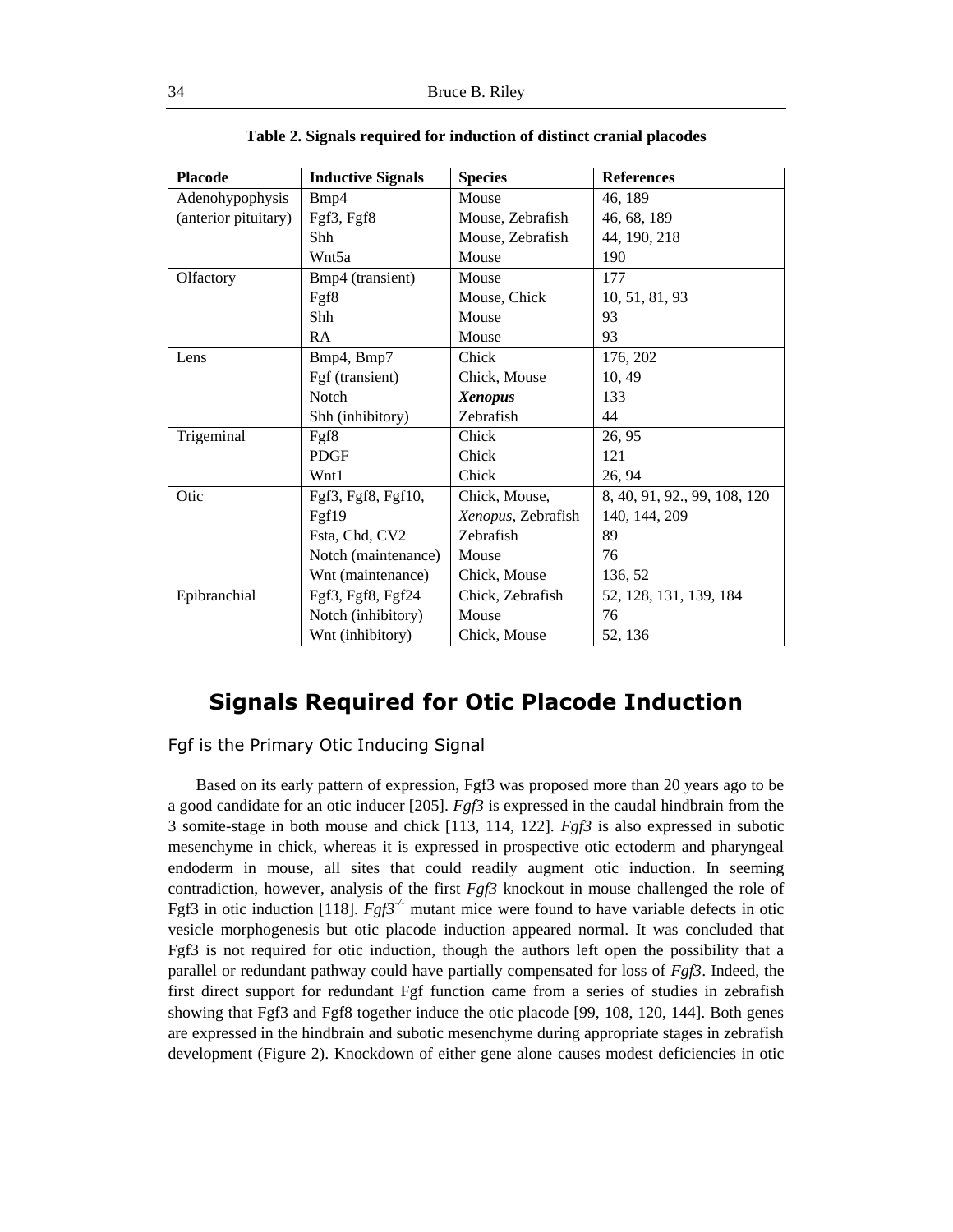

development, but knockdown of both genes blocks otic induction entirely. It is now clear that such redundancy amongst Fgfs typifies otic induction in all vertebrates. In mouse, in addition to Fgf3, Fgf8 and Fgf10 are also involved in otic induction (summarized in Figure 2).

Figure 2. Expression patterns of *Fgf* genes in periotic tissues. Expression patterns are shown for mouse, chick and zebrafish. *Fgf* genes are listed along the left of corresponding expression timelines, and tissue sources are shown along the right side of the figure. Developmental stages are labeled across the top (s, somite-stage). See text for details and citations.

*Fgf10* is expressed in subotic mesoderm just prior to somitogenesis stages and is later expressed weakly in the hindbrain, followed by more robust expression in the developing otic cup itself. Knockouts of *Fgf10* cause formation of a slightly reduced otic vesicle, whereas  $Fg f 3^{-/2}$ ;  $Fg f 10^{-/2}$  double mutants typically produce only micro-vesicles or sometimes no otic tissue at all, depending upon strains and alleles [8, 209]. *Fgf8* is expressed in cranial mesoderm from mid-gastrulation and subsequently in subotic mesoderm and pharyngeal endoderm by early somite stages. Disruption of *Fgf8* from the beginning of development leads to lethality during gastrulation, whereas a hypomorphic allele [92] or conditional knockouts that remove *Fgf8* after gastrulation [40] allows relatively normal otic development. Combining these other *Fgf8* alleles with *Fgf3* null alleles severely impairs otic induction: Otic induction is lost entirely in one background, while in another microvesicles initially form but are subsequently lost by E12. It should be noted that disruption of *Fgf3* and *Fgf8* also strongly reduces expression of *Fgf10* in subotic mesenchyme [92], explaining why *Fgf3-Fgf8* double mutants show a slightly stronger phenotype than *Fgf3-Fgf10* double mutants. In contrast to loss of Fgf function, mice mutant for two feedback inhibitors of Fgf, *Sprouty1* and *Sprouty2*, show an enlarged otic placode and vesicle [115].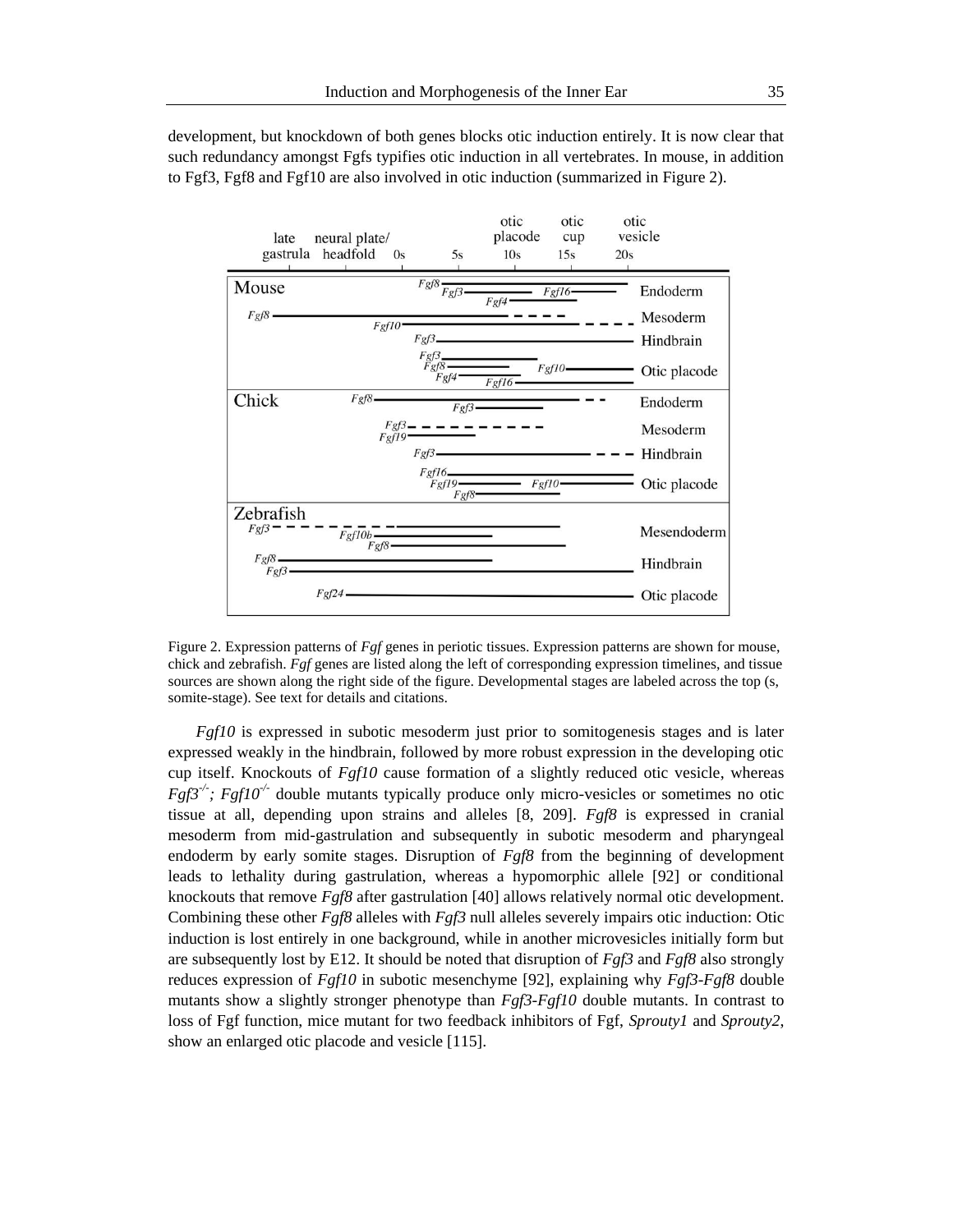Studies in chick show that Fgf3, Fgf8 and Fgf19 are all involved in otic induction (Figure 2). Moreover, these studies reveal an especially critical role for signals from subotic endoderm and mesoderm. A signaling cascade begins with *Fgf8* expression from Stage 6 in a discrete subotic domain of pharyngeal endoderm, which induces expression of *Fgf19* in subotic mesoderm [92]. Knockdown of *Fgf8* by electroporation of an siRNA vector reduces expression of mesodermal *Fgf19* and severely impairs otic induction. Localized knockdown of mesodermal *Fgf3* or *Fgf19* causes only slight impairment of otic induction whereas knockdown of both blocks production of all but a few otic cells [52]. The importance of mesodermal signals is also revealed by surgical ablation of mesoderm, which completely abolishes otic induction in chick [82].

Despite the above studies in chick, in other species it is unlikely that any single tissue bears such disproportionate responsibility for otic induction. The *Fgf8-Fgf19* signaling cascade in chick is analogous to that shown for *Fgf8* and *Fgf10* in mouse, yet the consequences of disrupting *Fgf8* are considerably milder in mouse. This is presumably because in mouse *Fgf3* and other hindbrain signals are sufficient for otic induction. In zebrafish, cranial mesendoderm expresses *fgf3, fgf8* and *fgf10b*, as well as several Bmpantagonists that are required for normal otic development [89, 128, 131, 144; BBR, unpublished observations]. Blocking mesendoderm formation by disrupting Nodal activity delays otic induction, but small otic placodes eventually form in response to Fgf3 and Fgf8 from the hindbrain [89]. Combining loss of mesendoderm with knockdown of either *fgf3* or *fgf8* eliminates otic induction entirely, indicating that the remaining hindbrain-Fgf is no longer sufficient. Thus, the overall level of Fgf signaling may be more important than the specific source from which it is derived. Moreover, the trend amongst most vertebrates seems to be that extensive redundancy provided by multiple Fgfs emitted by multiple tissues (Figure 2) makes the process of otic induction highly robust.

Although the requirement for Fgf signaling is conserved in all vertebrates, there are conflicting data regarding the time frame during which it acts. Mesendodermal expression of *Fgf3* and *Fgf19* in chick begins to dissipate soon after the otic placode forms. Moreover, misexpression of *Fgf3* or *Fgf19* after this stage blocks expression of later markers of otic vesicle patterning. This has been interpreted as evidence that, in chick, Fgf signaling must be attenuated to permit otic development to continue [52]. However, this appears not to be the case in other vertebrates, and there are potentially conflicting data in chick as well [40]. In mouse and zebrafish, *Fgf3* continues to be expressed in the hindbrain throughout development of the otic placode and early otic vesicle [114, 122, 144]. In chick, too, *Fgf3* continues to be expressed in the hindbrain through otic vesicle stages, although expression is restricted to rhombomere boundaries during much of placodal development [113]. These data are consistent with classical tissue recombination studies showing that otic-inducing signals continue to be expressed well after the otic placode has formed [54, 57, 198, 215, 216]. Furthermore, in all vertebrates examined, various *Fgf* genes are expressed within the developing otic placode itself [Figure 2]. Mouse *Fgf4* is expressed in the pre-otic placode by 4 somite-stage and is maintained until the morphological placode forms at 9 somite-stage [210]. Chick *Fgf8* shows similar transient expression from 7-14 somite-stage [4]. In chick and mouse, *Fgf16* is expressed in the nascent otic placode by 4 somites and 10 somites, respectively, and later becomes restricted to various portions of the otic cup and vesicle [27, 210]. In mouse, chick and *Xenopus*, *Fgf10* is expressed in the otic placode by 12-14 somites and is maintained through otic vesicle stages [7, 96, 150]. In zebrafish, *fgf24* is expressed in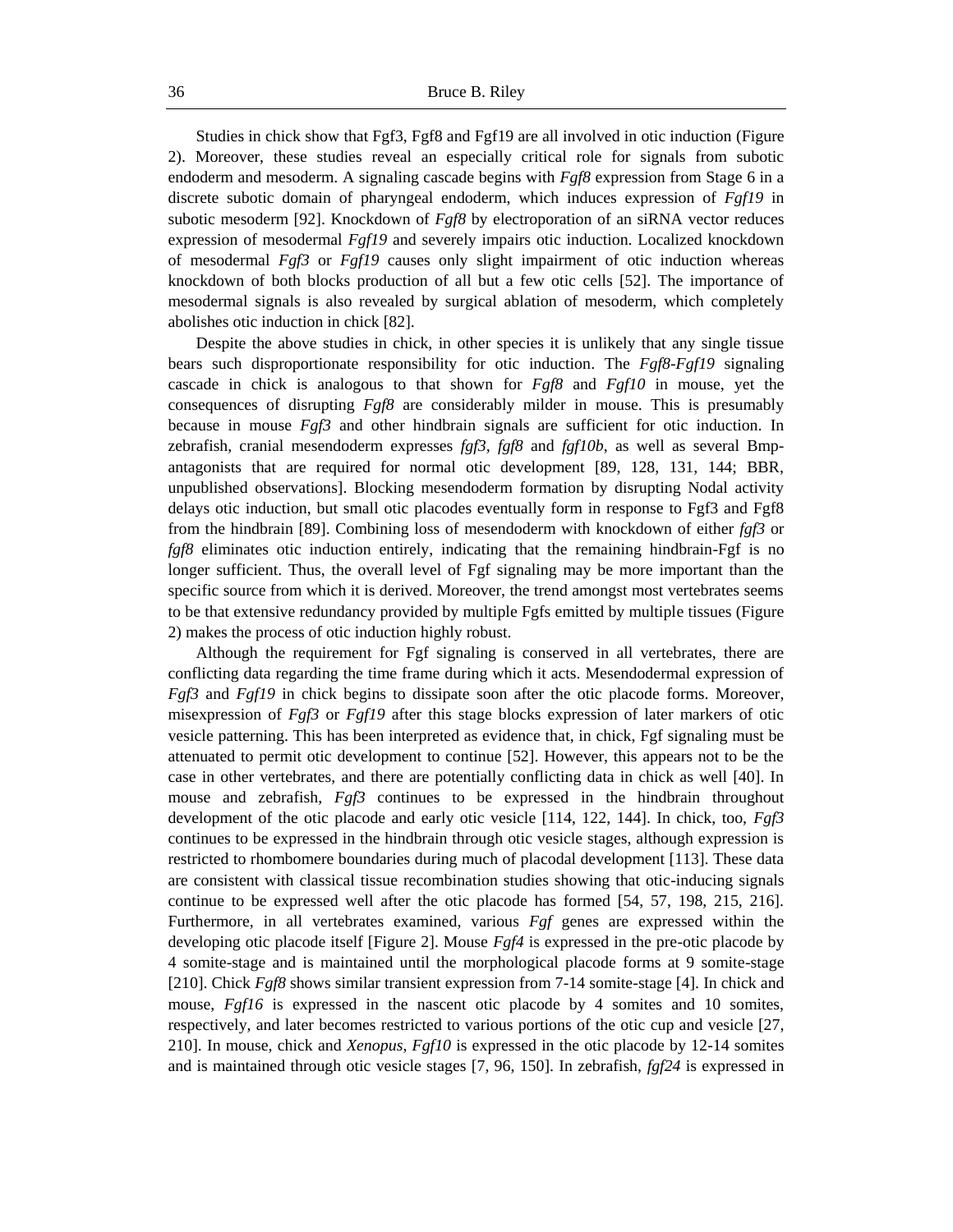the pre-otic placode prior to somitogenesis and is maintained during subsequent placodal development [41]. The role of placodal *Fgf* expression has so far been tested only for zebrafish *fgf24*. Surprisingly, *fgf24* mutants and morphants display no obvious defects in otic development; instead they show a marked deficiency in development of adjacent epibranchial placodes, revealing a mechanism for serial induction of otic and epibranchial placodes through an Fgf-relay [139]. Despite the absence of otic defects following loss of *fgf24*, there is clear evidence that Fgf signaling must be maintained for normal otic development. In zebrafish, globally blocking Fgf signaling with the pharmacological inhibitor SU5402 causes loss of early otic markers when applied at 12 somite-stage, just after the placode has formed [99]. In explanted chick embryos, SU5402 blocks expression of otic markers when added at 3-6 somite-stage, whereas later addition eliminates or alters expression of various regional markers and diminishes the size of the otic cup [1]. These data, combined with Fgf expression data, suggest that in most species ongoing Fgf signaling is necessary to maintain otic fate and later to regulate the first steps in patterning and morphogenesis of the otic epithelium.

### Wnt Signaling Appears to Stabilize Otic Fate

A consensus is building that canonical Wnt signaling is required for otic development after placode induction. In an early model based on experiments with chick explants [91], it was proposed that the hindbrain signal Wnt8a (formerly Wnt8c) works in combination with Fgf19 to induce the otic placode. In that study, explants of prospective otic ectoderm failed to express otic markers in response to either Fgf19 or human Wnt8a alone, but exposure to both factors induced robust expression of a host of otic markers. However, it was also noted that Wnt8a strongly induced Fgf3, which could have enhanced the effects of exogenous Fgf19. More recently, it has been shown that blocking Wnt activity in chick embryos by misexpressing *Dkk1* does not alter induction of early otic markers *Pax8* and *Pax2* [52]. However, much of the otic domain of *Pax2* is subsequently lost and later markers of otic vesicle patterning are undetectable or limited to very small domains. In contrast, expression of *Foxi2*, an epibranchial marker that is normally restricted from the otic placode, expands part way into the otic domain. In a converse approach, stimulation of the Wnt pathway by misexpressing a stabilized form of  $\beta$ -catenin does not affect otic induction or subsequent otic development but does strongly inhibit *Foxi2* expression as well as subsequent epibranchial development. These data support a model in which canonical Wnt signaling is not required for otic induction but instead maintains otic fate while simultaneously inhibiting epibranchial fate.

A similar model has been suggested in mouse based on the effects of using *Pax2-Cre* to conditionally knockout  $\beta$ -*catenin* in nascent otic tissue [136]. This manipulation causes downregulation of otic placode markers by E8.5, and the otic vesicle is reduced in size by 80% at E10.5. Additionally, expression of *Foxi2* encroaches into the otic domain. Expansion of *Foxi2* into the otic domain is also observed in  $Fg f 3^{-/2}$ ;  $Fg f 10^{-/2}$  double mutants, an effect attributed to the greatly reduced level of expression of *Wnt8a* in the hindbrain [191]. Conversely, using  $Pax2-Cre$  to misexpress stabilized  $\beta$ -catenin increases the size of the otic placode and correspondingly reduces expression of *Foxi2* and inhibits epibranchial development. Therefore, Wnt signaling is required to maintain otic fate and inhibit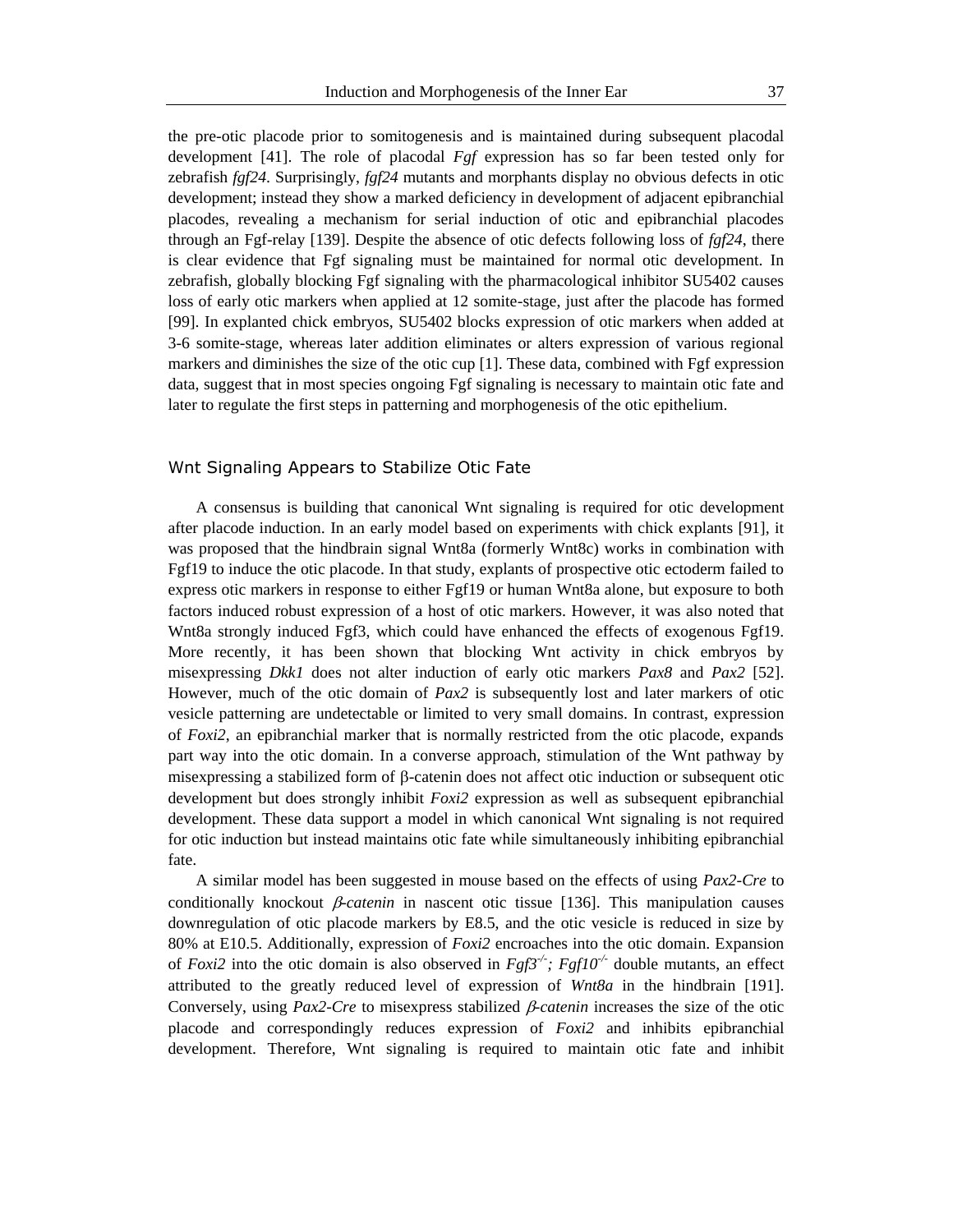epibranchial development in mouse, as it is in chick. However, only in mouse does increasing Wnt activity enlarge the otic placode. The reason for this difference is not clear.

Work in teleosts is mixed but may ultimately prove reconcilable with other model systems. In zebrafish, knocking down *wnt8* or misexpressing *dkk1* delays but does not block otic induction [145]. The delay in otic development correlates well with a delay in hindbrain expression of *fgf3* and *fgf8*. In both zebrafish and medaka, misexpression of *wnt8* or *wnt1* leads to production of enlarged and ectopic otic vesicles in the front of the head [11, 145]. In both cases, however, early Wnt activity expands the hindbrain domains of *fgf3* and *fgf8* to encompass the anterior end of the neural plate. Knocking down *fgf3* and *fgf8* blocks the ability of Wnt-misexpression to induce ectopic otic tissue in zebrafish, though this has not been tested in medaka. Together, these findings suggest that Wnt is not required for otic induction, in agreement with chick and mouse studies, though Wnt can indirectly influence the process in fish via regulation of hindbrain expression of Fgf. It has not yet been established whether manipulation of Wnt alters Fgf expression in chick or mouse.

#### A Role for Notch Signaling

In mouse, a number of components of the Notch pathway are expressed in the nascent otic placode, including the receptor Notch1, ligands Delta1 and Jag1, and effectors Hes1 and Hes5 [76]. Conditionally knocking out *Notch1* using *Pax2-Cre* reduces the size of the otic placode by roughly half, whereas misexpression of activated *Notch1 intracellular domain* (*NICD*) dramatically expands the domain of early otic markers. Conversely, expression of *Foxi2* expands following conditional loss of *Notch1* and contracts after misexpression of *NICD*, suggesting a fate-change like that caused by manipulating  $\Box$ -catenin levels. Indeed, Notch pathway genes appear to be directly activated by Wnt signaling. Furthermore, activating Notch expands the domain of Wnt signaling. These data suggest that a positive feedback loop between the Wnt and Notch pathways operates during early stages of otic placode development to maintain otic fate at the expense of epidermal/epibranchial fate. However, this function of Notch does not appear to have been conserved in zebrafish. Mutations in the gene encoding zebrafish *mind bomb*, which encodes an E3 ligase required for Delta-Notch signaling, does not detectably alter the size of the otic placode or early otic vesicle, though patterning within the otic vesicle is severely altered due to massive overproduction of sensory hair cells [58, 158]. Likewise, misexpression of *NICD* does not alter early otic development [124]. Relevant functional studies have not yet been reported in chick or *Xenopus*.

#### A Role for Bmp-Antagonists

In zebrafish, specification and maintenance of the otic placode requires stringent attenuation of Bmp. At least three Bmp-antagonists, Chordin (Chd), Follistatin-a (Fsta), and CV2, are secreted from cranial paraxial mesendoderm beneath the otic anlagen near the end of gastrulation [89]. As discussed above, Bmp-antagonists initially help specify the preplacodal ectoderm, but the temporal and spatial patterns of these genes suggest that the otic placode, and other posterior placodes, experience prolonged attenuation of Bmp even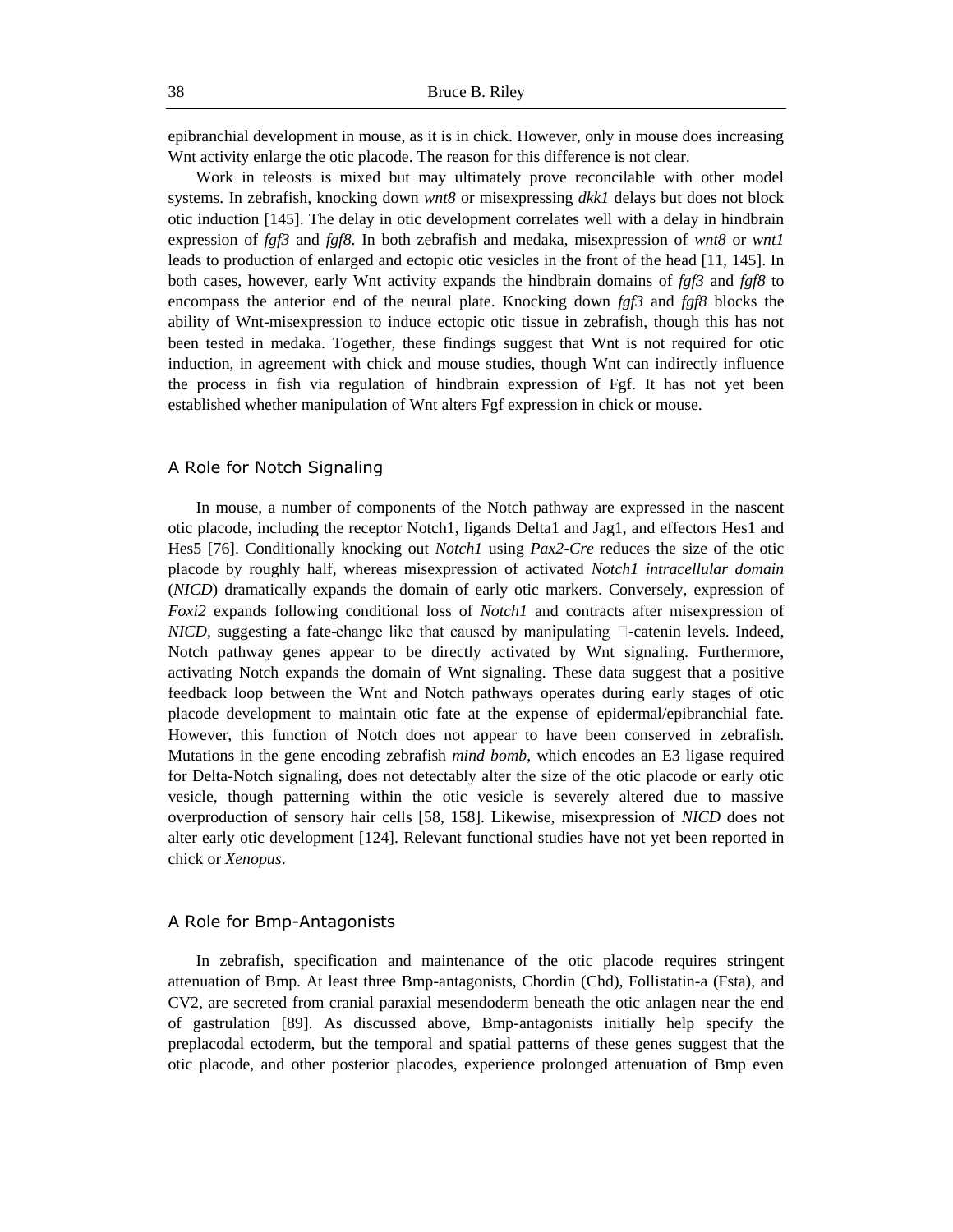after they are specified. Expression of *chd* and *fsta* begins in early gastrulation but likely does not directly influence anterior placodes because their anterior limits of expression lie close to the trigeminal placode. Expression of *chd* is lost from paraxial mesoderm soon after the onset of otic induction, but *fsta* persists in subotic mesoderm through mid-somitogenesis stages. Expression of  $cv2$  begins after the onset of otic induction and also persists through midsomitogenesis. Simultaneous knockdown of *cv2*, *chd* and *fsta* results in formation of very tiny otic and trigeminal placodes. This severe deficiency does not reflect loss of preplacodal ectoderm, since preplacodal markers *dlx3b*, *eya1* and *six4.1* are still expressed, albeit at reduced levels. Moreover, anterior placodes are affected much less severely. Knocking down all three Bmp-antagonists in  $f g f 3^{-/2}$  mutants or  $f g f 8^{-/2}$  mutants blocks otic induction entirely, indicating that the remaining Fgf is no longer sufficient. Because Bmp and Fgf often act in opposition, it is possible that attenuation of Bmp is required for achieving a sufficient level of Fgf signaling. A similar role for Bmp-antagonists in otic induction has not been documented in other vertebrates. However, *Follistatin* shows a similar pattern of expression in subotic mesoderm in chick and mouse [50, 192], suggesting that it could directly influence development of the otic placode in those species.

# **Early Differentiation of the Otic Placode**

In all vertebrates examined, the otic placode appears by 9-10 somite-stage when the otic epithelium transforms from a simple cuboidal epithelium to a thickened columnar epithelium. However, transcriptional responses to otic induction begin well before overt morphological manifestations become apparent. As described above, various preplacodal genes related to the *Dlx*, *Eya*, *Six, Gata*, and *Fox* gene families are initially expressed in broader domains of ectoderm and later resolve into discrete placodal primordia. In response to otic-inducing signals, expression of these genes is maintained and upregulated in the otic anlagen. In addition, new sets of otic-specific transcription factors are detected by late gastrulation through early somitogenesis stages. Chief among these are members of the *Pax2/8* and *Sox9/10* families of transcription factor genes, which have proven to play especially critical roles in early otic development. *Sox3* also appears to play an early role in diversifying otic vs. epibranchial placode identities.

# *Pax2/8* Genes

The earliest known marker of otic induction is *Pax8*, which in most vertebrates is expressed by late gastrulation [67, 70, 143], though the chick genome lacks *Pax8* entirely. In all species examined, the closely related *Pax2* gene is expressed in the otic anlagen slightly later, typically around the onset of somitogenesis. In zebrafish there are two *Pax2* paralogues, *pax2a* and *pax2b*, which are expressed in otic cells beginning at 3 somites and 7 somites, respectively [143]. In zebrafish, *pax8* and *pax2a/b* operate in distinct but parallel pathways: Induction of *pax8* requires both Fgf and *foxi1*, but not *dlx3b/4b*, whereas *pax2a/b* requires Fgf and *dlx3b/4b* but not *foxi1* [61, 178, 179]. It is not known whether similar parallel pathways underlie *Pax8* and *Pax2* expression in frog and mouse.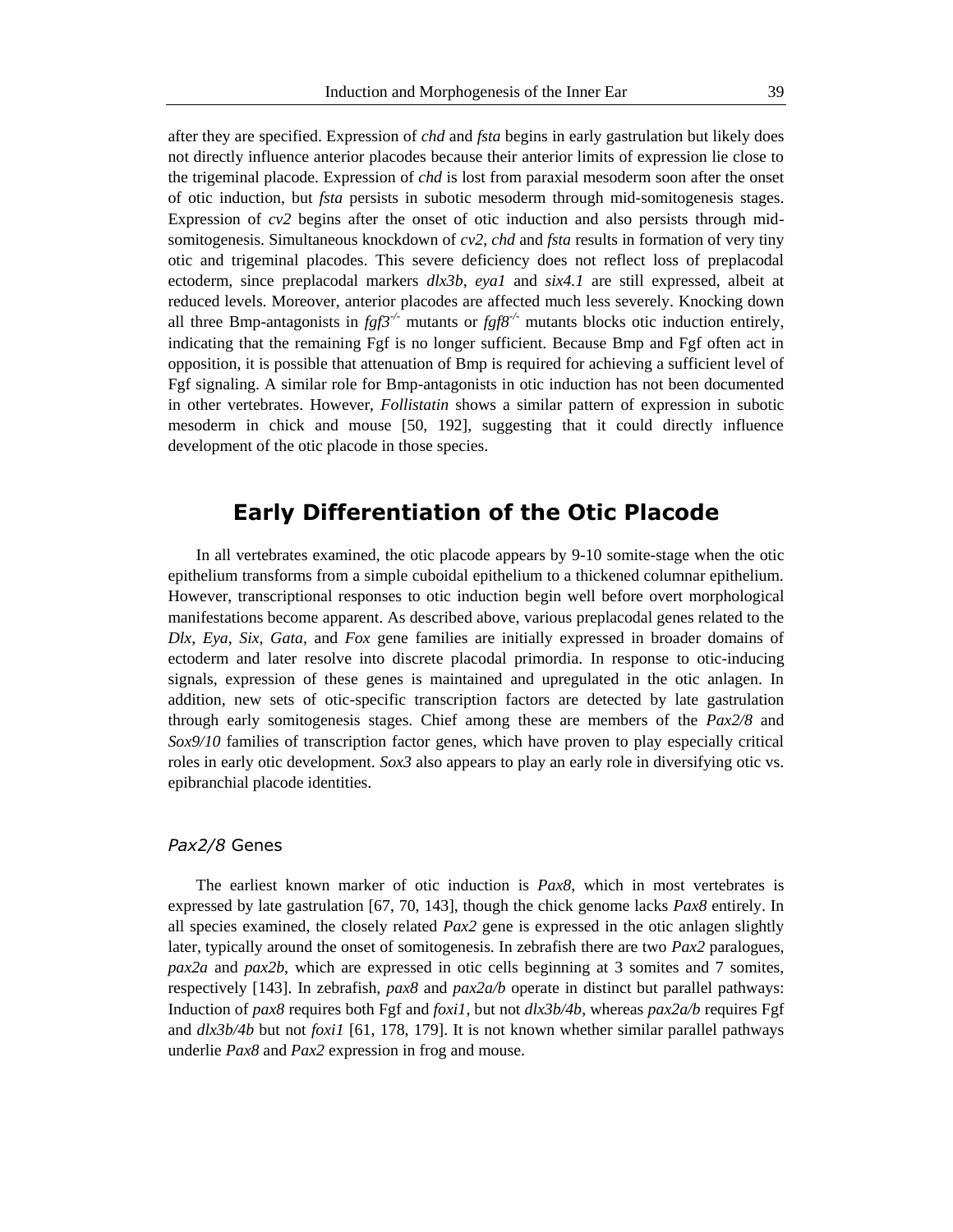In keeping with their highly conserved structures, *Pax2* and *Pax8* provide considerable functional redundancy during otic development. In zebrafish, disruption or knockdown of *pax8* reduces the size of the otic placode by roughly half [74, 112, 139]. Knockdown of both *Pax2* paralogs, *pax2a* and *pax2b*, causes no obvious defects until otic vesicle stages, when sensory hair cells show aberrant patterning and elevated apoptosis [88, 158]. In contrast, combined knockdown of *pax8*, *pax2a* and *pax2b* leads to complete loss of otic tissue [61, 112]. Small otic placodes initially form as in *pax8* knockdown embryos, but otic tissue gradually dissipates and no otic vesicles are produced. Interestingly, otic cells do not die but persist after losing expression of placodal markers, possibly contributing to epidermis instead [112; BBR unpublished observations]. Thus, *pax2a/b* and *pax8* are together required to maintain otic fate in zebrafish. In mouse, *Pax8-/-* mutants show no discernable otic phenotype [119] and  $Pax2^{-/-}$  mutants do not show defects until later stages of otic vesicle development when the cochlea fails to form properly [188].  $Pax8^{-/-}$ ;  $Pax2^{-/-}$  double knockout mice produce small otic placodes that either fail to invaginate properly or produce vesicles much smaller than normal [20]. Chick embryos, which lack the functional redundancy normally provided by *Pax8*, appear to be more sensitive to loss of *Pax2* function than other species. Electroporation of *Pax2*-morpholino into the otic region of chick embryos causes severe morphological defects, including failure of the otic placode to invaginate [12], and expression of a subset of early otic markers is not maintained [32]. The fate of otic cells in such embryos is not known, but these findings suggest that a stringent requirement for *Pax2/8*-related functions is broadly conserved.

In chick, *Pax2* interacts genetically with another essential otic regulator, *Spalt4* [more commonly known as *Sall4*] [12]. Chick *Sall4* is initially widely expressed in the neural plate and preplacodal ectoderm. By10 somite-stage expression is lost from the hindbrain but is still strongly expressed in the nascent otic placode. *Sall4* expression is maintained in otic tissue until after the otic vesicle forms, after which it is gradually lost. Misexpression of *Sall4* can induce ectopic otic placodes, while expression of a dominant-negative form of *Sall4* causes a dramatic reduction in the size of the otic vesicle. Knockdown of *Pax2* strongly reduces expression of *Sall4*, suggesting mutual feedback between these genes is required for further placodal development. Since chick lacks *Pax8*, it is possible that *Sall4* provides a compensatory early function preceding activation of *Pax2*. It is not known whether *Sall4* function is conserved in other vertebrates, but similar patterns of *Sall4* expression are observed in zebrafish, *Xenopus* and mouse [64, 129, 201]. Furthermore, haploinsufficiency for *Sall4* causes sensorineural deafness in heterozygous mice as well as humans with Okihiro syndrome [84, 201]. It will be interesting to examine whether *Sall4* interacts with *Pax2* and *Pax8* in these other species.

#### Sox9/10 (SoxE) Genes

*Sox9* is expressed in pre-otic cells beginning at late neurula (in *Xenopus*) or early somitogenesis stages (in mouse and zebrafish) and is maintained in all otic cells through early otic vesicle stages [13, 100, 108, 116, 166, 213]. Disruption of mouse *Sox9* causes a severe defect in which initial thickening of the otic placode occurs but all later stages of otic development are blocked [13]. Invagination fails to occur and the otic placode subsequently shrinks due to elevated apoptosis. In addition, there appears to be a defect in cellular cohesion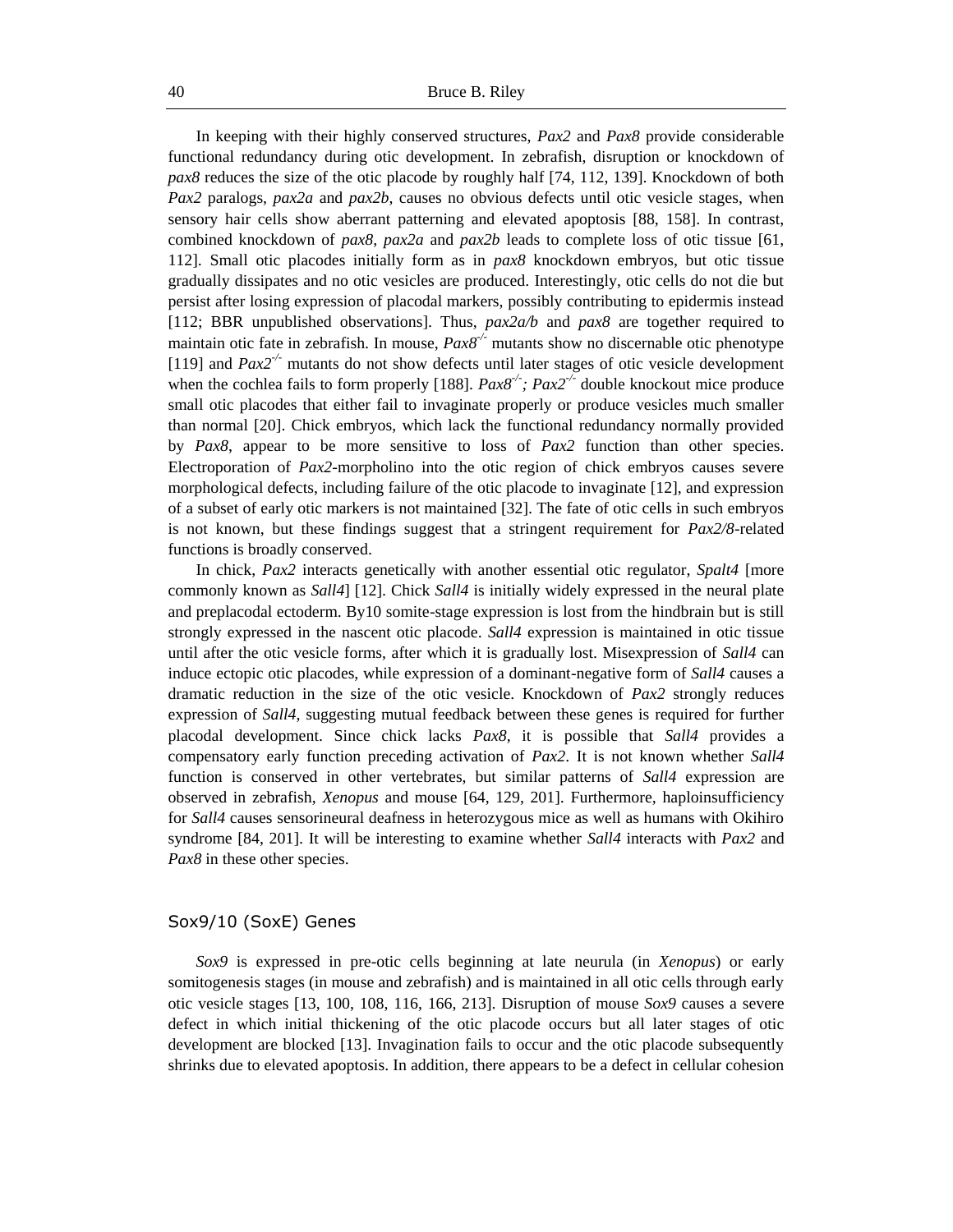within the placode. High resolution electron micrographs reveal reduced cell-cell contacts, and mutants show reduced expression of Epha4 and Collagen 2a1. It is therefore possible that *Sox9* directly regulates cell adhesion and/or extracellular matrix, which are likely required for morphogenesis and cell survival. Alternatively, it is possible that cell attachments are weakened in the mutant because cells are already sick and dying. In zebrafish, there are two *sox9* paralogues, *sox9a* and *sox9b* [29]. Mutations in *sox9a* cause only mild defects in otic development, while loss of *sox9b* results in production of a small otic vesicle [108, 213]. Disruption or knockdown of both *sox9a* and *sox9b* severely impairs otic development such that the otic vesicle often fails to form, though a few residual otic cells are evident. Analysis of earlier stages has not been examined in such embryos, but it is likely that otic induction (e.g. expression of *pax8)* occurs normally because *sox9a* and *sox9b* are expressed well after *pax8*. Therefore loss of otic cells in these embryos could reflect elevated apoptosis, as seen in mouse *Sox9* mutants. In *Xenopus*, *Sox9* is coexpressed with *Pax8* during neurula stage as part of the initial response to otic inducing signals [166]. Knockdown of *Sox9* causes a correspondingly early block to development such that early otic markers including *Pax8* are eliminated. Thus, *Sox9* is required to initiate otic development in frogs but acts to maintain otic cells in mouse and zebrafish.

A putative Sox9-interacting factor, Med12, appears necessary for Sox9a/b protein function in zebrafish [152]. Related to *Drosophila Trap230/Med12*, zebrafish *med12* encodes a Mediator complex protein that activates transcription by forming a bridge between specific transcription factors and RNA polymerase II. A mutation in *med12* produces a phenotype that closely resembles *sox9a-sox9b* double mutants, including a severe deficiency of otic cells. Misexpression studies confirm that the transcriptional activities of Sox9a/b proteins require *med12* function. Disruption of *med12* impairs even the earliest stages of otic development, such that *pax8* expression is lost entirely. However, this likely reflects a Sox9-independent function as *sox9a/b* are not expressed in the ear until later stages. Similarly, *pax8* expression is also lost from the developing pronephros, which does not detectably express *sox9a* or *sox9b* at any stage. It therefore appears some other early acting transcription factor requires *med12* in order to activate *pax8* expression.

*Sox10* is closely related to *Sox9*, but is expressed slightly later in the otic placode beginning at around 10 somites in mouse and 15 somites in zebrafish [21, 45]. Loss of mouse *Sox10* does not alter formation of the otic placode or vesicle but does lead to hypoplasia of the cochlear duct due to elevated apoptosis [21]. Zebrafish *sox10* mutants show a more severe phenotype, with elevated apoptosis throughout the otic epithelium and production of a small malformed otic vesicle [45]. It is likely that *Sox10* is partially redundant with *Sox9* during otic development. Indeed, knockdown of either *sox9a* or *sox9b* in zebrafish strongly enhances the *sox10* mutant phenotype [45]. Disrupting all three genes causes a more severe phenotype, with loss of all vestiges of the otic placode in some cases. Redundancy has not been examined in mouse through analysis of compound mutants. However,  $S \alpha x^{g^{-}}$  mutants do not express *Sox10* [13] and therefore the severe otic-arrest phenotype represents the functional equivalent of a double mutant phenotype.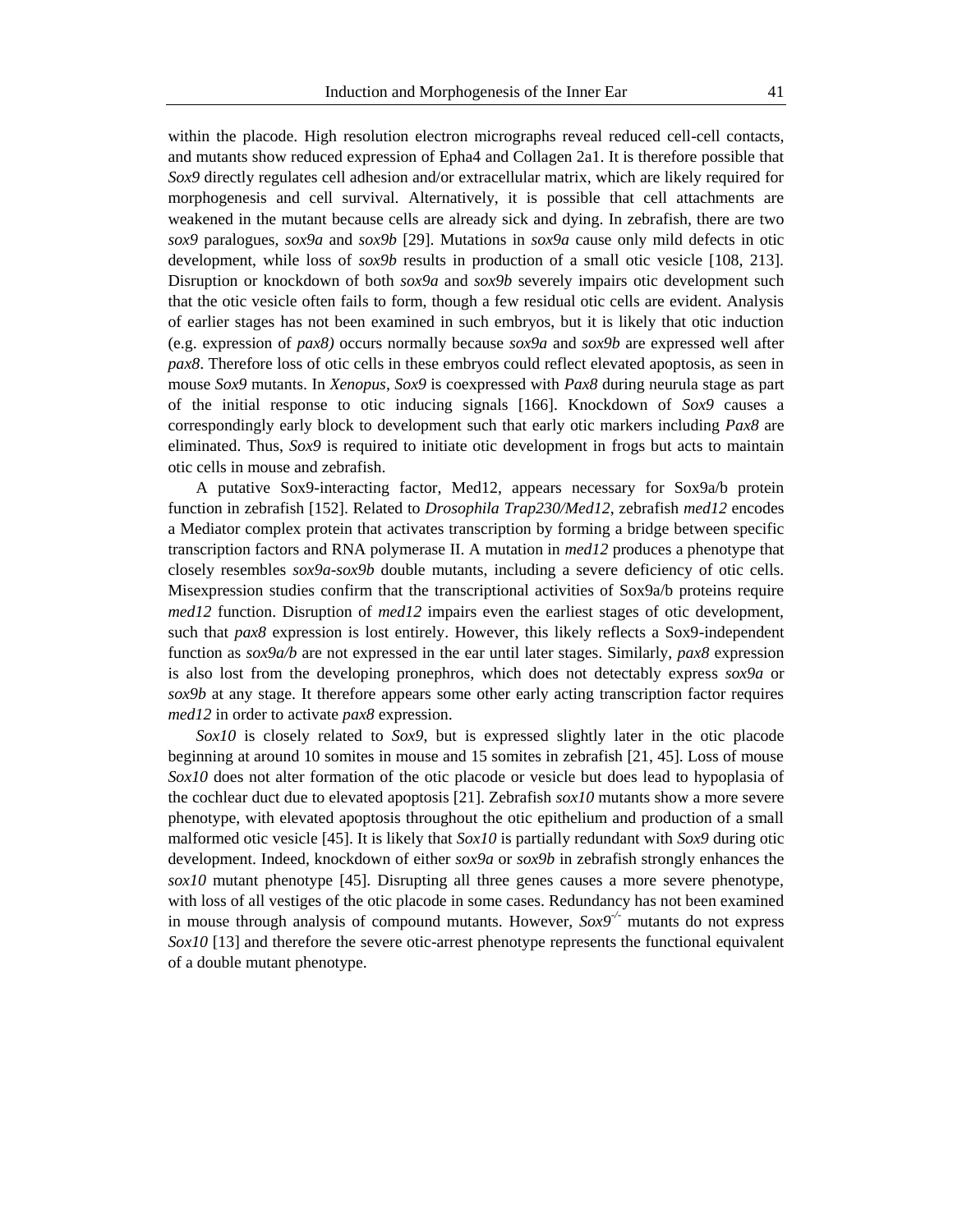# Sox3

Though *Sox3* is not strictly required for otic induction, it deserves mention here because its expression and function reveal a close kinship in the regulation of otic and epibranchial placodes. In mouse, chick and zebrafish, *Sox3* is expressed in nonneural ectoderm in a region that initially covers both the otic and epibranchial anlage [131, 154, 184, 208]. As development continues *Sox3* expression is gradually lost from otic cells but is maintained and upregulated in epibranchial placodes. In zebrafish, *sox3* and *pax8* are initially co-induced by the combined activities of Foxi1 and Fgf [184]. The domain of *sox3* then expands outward while it is gradually excluded from the *pax8*-positive otic domain, a transition that depends on otic expression of *fgf24* [139]. In chick, too, Fgf is required to co-induce *Sox3* and *Pax2* in overlapping otic/epibranchial domains [1]. However, chick *Sox3* continues to be expressed at low levels in the anterior otic placode and is maintained there until early otic vesicle stages. This domain appears to mark early development of the neurogenic domain of the otic epithelium. No comparable maintenance in the otic placode/vesicle has been detected in mouse [208], and there are conflicting reports in *Xenopus* [163, 172]. In any case, two nonexclusive roles can be envisioned for *Sox3*. First, it is possible that *Sox3* plays a common early role in otic and epibranchial epithelia by specifying neurogenic potential [1]. Second, shifting the balance of *Sox3* and *Pax2/8* expression could diversify placode-identity, with low *Sox3*:high *Pax2/8* specifying otic identity and high *Sox3*:low *Pax2/8* specifying epibranchial identity. Several data support this scenario. Disruption of *Sox3* in mouse and zebrafish severely impairs epibranchial development but has much less effect on otic development [38, 139, 161]. Though otic patterning has not been examined in detail in mouse *Sox3-/-* mutant mice, the otic vesicle appears relatively normal [161], whereas in *sox3*-depleted zebrafish embryos the otic vesicle is variably [but usually mildly] reduced in size [139, 161]. Conversely, knockdown of all *Pax2/8* function in zebrafish causes loss of all otic tissue whereas epibranchial ganglia still form, though significantly reduced in size [61, 112, 139]. Clearly more detailed studies are needed to understand how *Sox3* affects otic placode development.

# **Early Morphogenesis of the Otic Placode**

# Cytoskeletal Remodeling

In addition to inducing transcription of new sets of genes during otic induction, Fgf signaling also directly affects non-nuclear processes that are vital for placodal morphogenesis. This was recently highlighted in chick wherein Fgf signaling triggers invagination of the otic placode by regulating the redistribution of cytoskeletal F-actin [165]. Explants of otic ectoderm taken at 10 somite-stage do not invaginate in vitro unless co-cultured with Fgfsoaked beads. Moreover, the invagination response requires that Fgf beads be presented to the basal surface of the epithelium. F-actin, which is initially localized to both the apical and basal poles of otic cells, is subsequently lost basally and enriched apically. This presumably facilitates apical constriction to provide the motive force required for reshaping the otic epithelium into a cup. Interestingly, the requirement for Fgf is mediated through activation of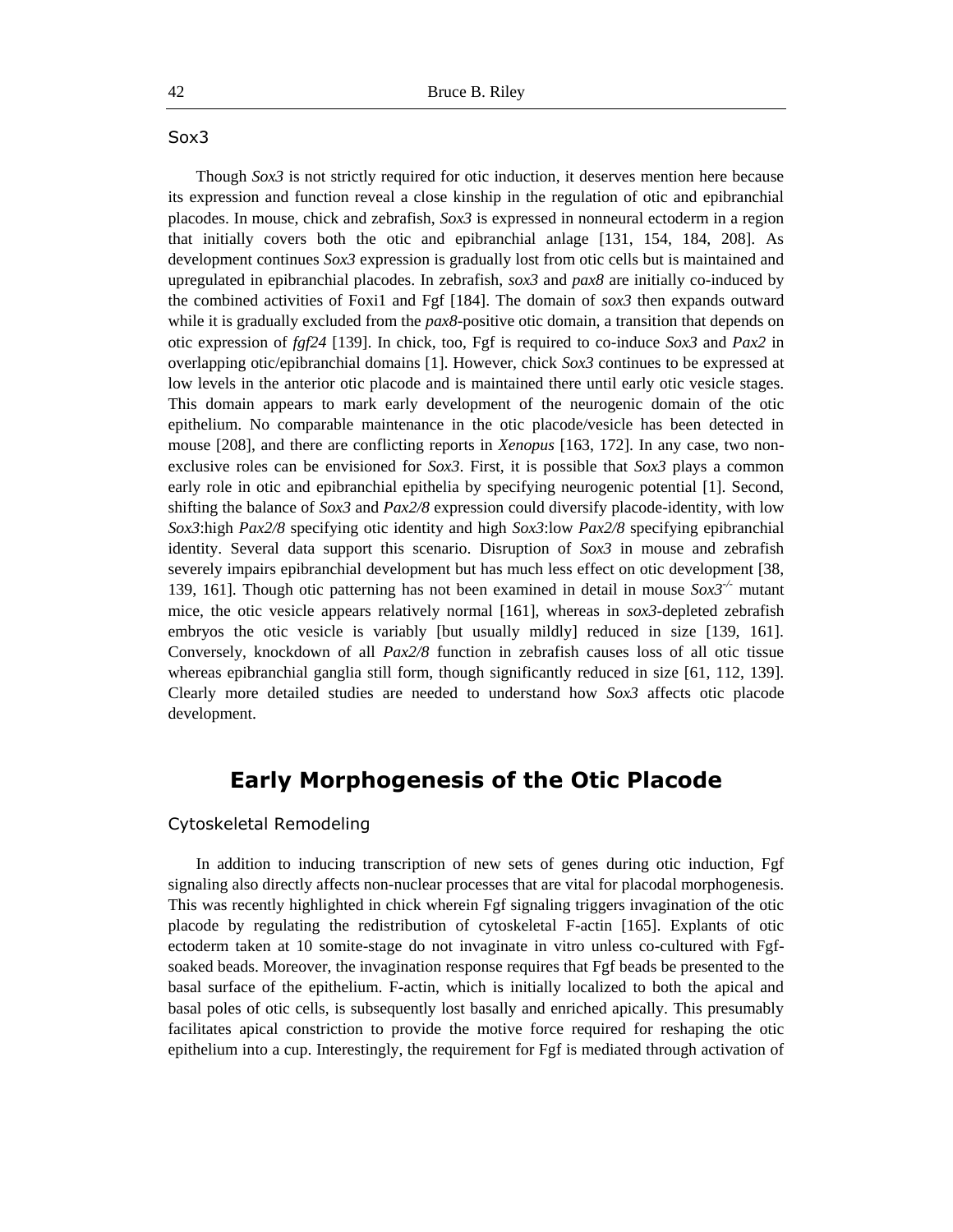Phospho-lipase C $\gamma$  (PLC $\gamma$ ), as shown by the ability to block cytoskeletal remodeling by treatment with the PLCy-inhibitor U73122. In contrast, blocking the MAPK pathway with a MEK1/2 inhibitor has little effect. PLC $\gamma$  apparently activates Myosin Light Chain Kinase, which in turn phosphorylates and activates Myosin light chain II, which then triggers depolymerization of F-actin. Though Fgf initiates the process, invagination becomes Fgfindependent by 13 somite-stage when the initial indentation first becomes visible. This raises the question of how invagination is regulated and maintained at later stages to complete formation of a closed vesicle. Whether a similar mechanism operates in mouse remains to be tested. It will also be interesting to examine whether cytoskeletal remodeling underlying cavitation of the fish otic placode also depends on Fgf signaling.

#### Growth of the Otic Field

Detailed analysis of various early otic markers (e.g. *Sox9* in *Xenopus* and mouse, *dlx3b*, *pax8* and *pax2a* in zebrafish) shows that the otic expression begins in a limited group of early differentiating cells and then spreads within a few hours to encompass the rest of the otic field [6, 13, 144, 166]. While Fgf is often assumed to control proliferative expansion of the otic placode, the modest mitotic index observed in the otic placode suggests that cell division cannot fully account for rapid initial expansion of the early placode. Moreover, in zebrafish *harpy/emi1* mutants, which are blocked in mitosis soon after the onset of gastrulation, the number of Pax2+ otic cells nearly doubles between 12 hpf and 14 hpf (6-10 somites), similar to wild-type embryos [159]. This indicates that new otic cells must continue to be induced over a protracted period independent of cell division. It is possible that the time needed to respond to otic inducing factors varies directly with distance from the signaling source. Additionally, since otic cells begin to express their own Fgf genes soon after induction, they could potentially spread the range of inductive signaling, thereby recruiting outlying neighbors.

### Convergence and Cell Adhesion

Despite the increasing number of cells in the otic field, the area of the field temporarily decreases as the placode becomes morphologically visible. This is probably due in part to transition from a simple cuboidal epithelium to a columnar epithelium. In zebrafish, there is also a marked convergence of the initially broad field of pre-otic cells through directed cell migration to form a more compact cluster in the nascent placode. Various cell adhesion molecules are likely involved in these aspects of morphogenesis. In zebrafish, *integrin-* (*itga5*) is initially expressed in a *dlx3b*-like pattern in the preplacodal ectoderm and becomes locally restricted to various placodes including the otic/epibranchial region by the 12-somite stage [35]. Disruption of *itga5* reduces the size of the otic placode. Cell-motion analysis reveals that cell migration in *itga5* mutants is chaotic and undirected, resulting in delayed convergence and impaired recruitment. In other words, fewer prospective otic cells are drawn into range of localized inductive signals, limiting the number of otic cells available to build a placode. Additionally, loss of Itga5-dependent signaling leads to a dramatic increase in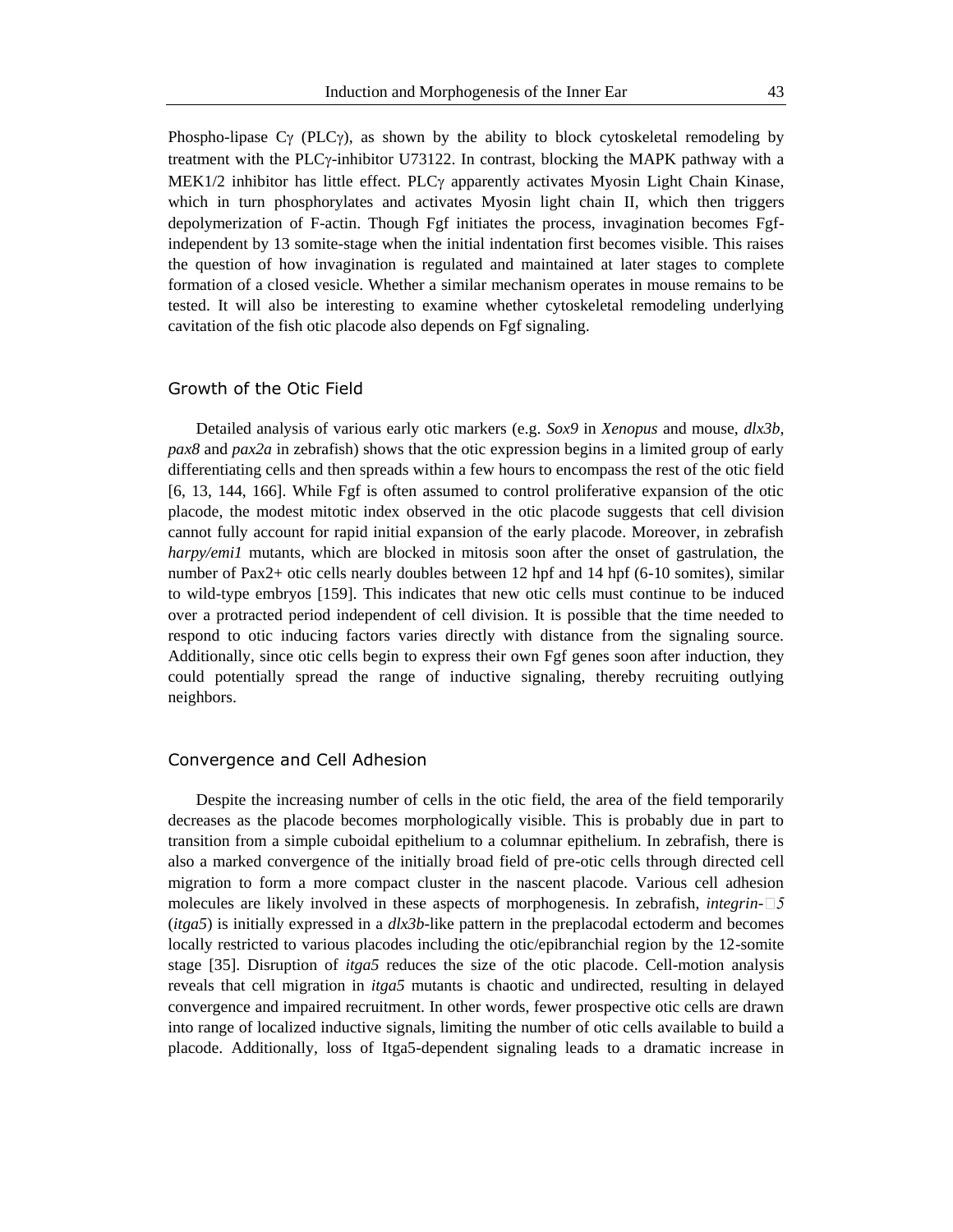apoptosis in the otic/epibranchial field, further diminishing the size of the otic placode. The cell death defect can be rescued by over-expressing Fgf, suggesting that Itga5 normally acts to augment Fgf through activation of shared pathways such as MAPK and PI3K [16]. Chick *Integrin*- $\Box$ *4* is expressed in the otic placode [111], and blocking Integrin and Laminin function with antibodies prevents otic invagination [197]. In *Xenopus, Paraxial protocadherin* (*Papc)* is induced in the developing otic placode and is maintained through invagination. Misexpression of dominant-negative forms of *Papc*, which likely interfere with multiple other homologs in addition to Papc, blocks expression of *Sox9* and a later marker of otic vesicle patterning, *Tbx2* [71]. Injection of morpholinos specifically targeting Papc does not block formation of the otic placode, although subsequent morphogenesis of the otic vesicle is impaired due to improper cell alignment within the otic epithelium [77]. Papc appears to mediate its effects through RhoA-dependent signaling and interactions with the Wnt5a pathway. In no other vertebrate has otic expression of *Papc* been detected, though otic expression of related genes cannot be excluded. These studies suggest diverse roles for cell adhesion in morphogenesis as well as differentiation, but the examples are too few to draw firm conclusions about detailed mechanisms or evolutionary trends. This is an area that clearly deserves greater attention.

# **Pattern Formation in the Otic Placode**

The elaborate program of epithelial folding, regional growth and cell type diversification in the inner ear is set in motion by molecular asymmetries that can already be detected in the early otic placode. This entails shifting expression patterns in genes initially expressed throughout the placode, as well as induction of a rapid succession of new regionally expressed genes. Together these spatially restricted genes subdivide the otic epithelium into distinct territories with unique potentials and fates. Initial asymmetries in gene expression are induced by signals from surrounding tissues. In addition, cross-regulation amongst regionally expressed genes reinforces and refines otic patterning. Figure 3 illustrates the spatial distributions of the earliest genes showing asymmetric expression within the developing otic placode and otic cup. Below is a summary of data concerning these early gene functions and the signals that activate them.

### The Sensory/Neural Domain

In mouse and chick, the first region to be specified in the ear is the domain from which neuroblasts of the stato-acoustic ganglion (SAG) are derived. Corresponding genes are first detected in the anterior half of the nascent otic placode in chick [1, 7, 33, 36], or in the ventral epithelium of the incipient otic cup in mouse [76, 127, 151, 194] [Figure 3]. Included are proneural genes *Ngn1* and *NeuroD* and genes in the Notch pathway such as *Delta1*, *Lfng*, and *Hes1/5/6*. These are followed shortly by co-expression of *Fgf10* in the neurogenic domain [7, 209], and *Jag1*/*Ser1*, *Bmp4* and *Tbx1* in the complementary nonneurogenic epithelium [1, 33, 76, 127, 151]. In chick, *Sox3* and *Fgf8* are also transiently expressed in the anterior domain and appear to lie upstream of the neurogenic genes [1]. Misexpression of *Sox3* causes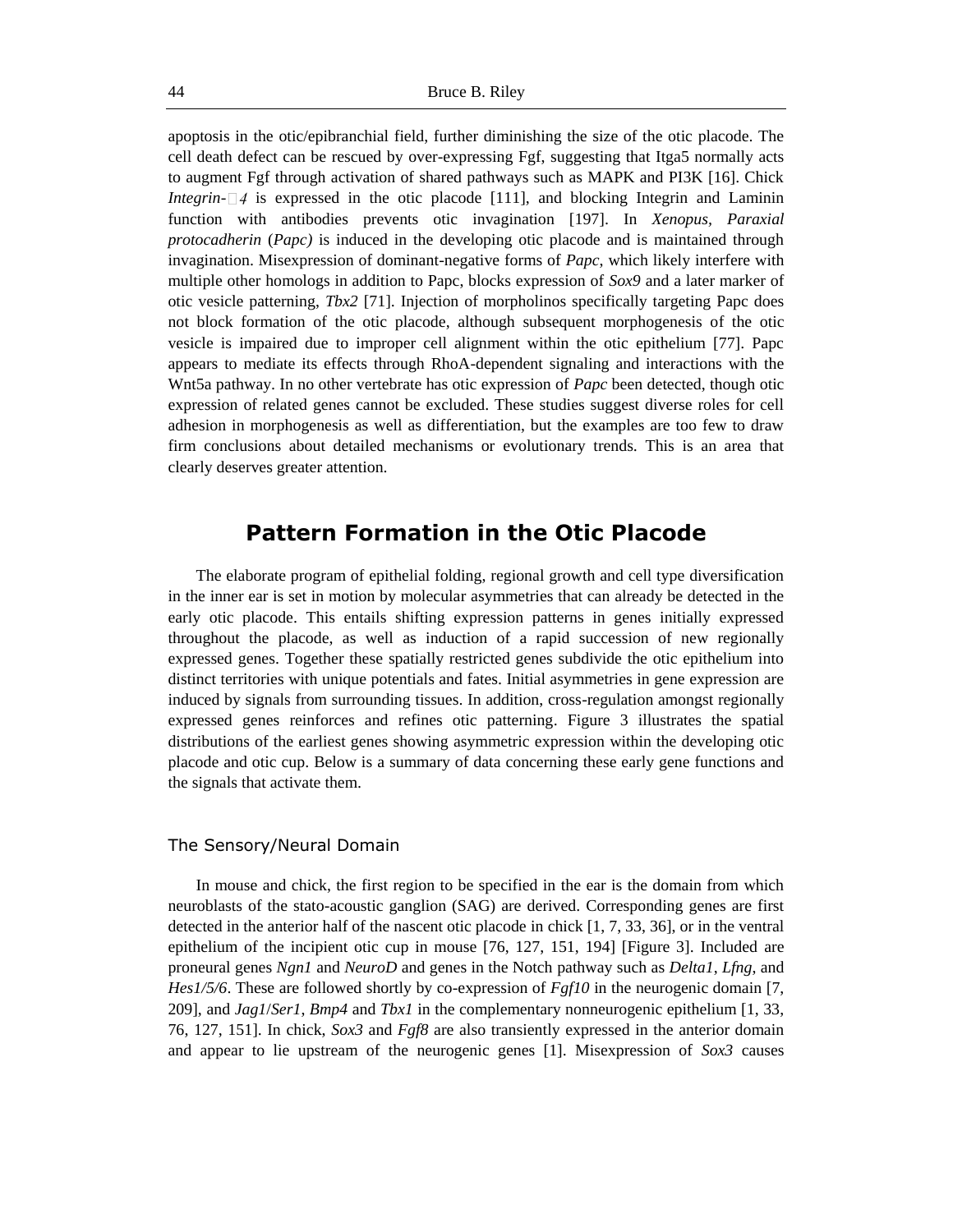expansion of *Delta1* expression into the posterior otic placode, though very few *NeuroD*positive SAG precursors are detected outside the normal anterior domain. Such embryos also accumulate a large number of apoptotic cells in the posterior placode, possibly indicating that SAG precursors are specified but are not properly maintained. Misexpression of *Fgf8* causes expansion of both *Sox3* and *NeuroD* into the posterior placode, indicating that Fgf8 can activate a broader developmental program that includes *Sox3* and stably specifies ectopic SAG precursors.



Figure 3. Localized gene expression in the otic placode/otic cup. The earliest molecular asymmetries involve establishment of the neurogenic domains in chick and mouse, and the prosensory domains in zebrafish. Other axial markers also show asymmetric expression in the mouse otic cup. See text for details and citations. Asterisks indicate genes that are uniformly expressed during placodal stages but become localized soon after formation of the otic vesicle; they are included here to facilitate discussion of mechanisms of pattern formation.

In zebrafish, the earliest clusters of hair cells form well before the SAG neurogenic domain. The pro-sensory bHLH gene *atoh1b* is first detected in the medial half of the pre-otic placode before the onset of somitogenesis [124] (Figure 3). Indeed, *atoh1b* is seen within 45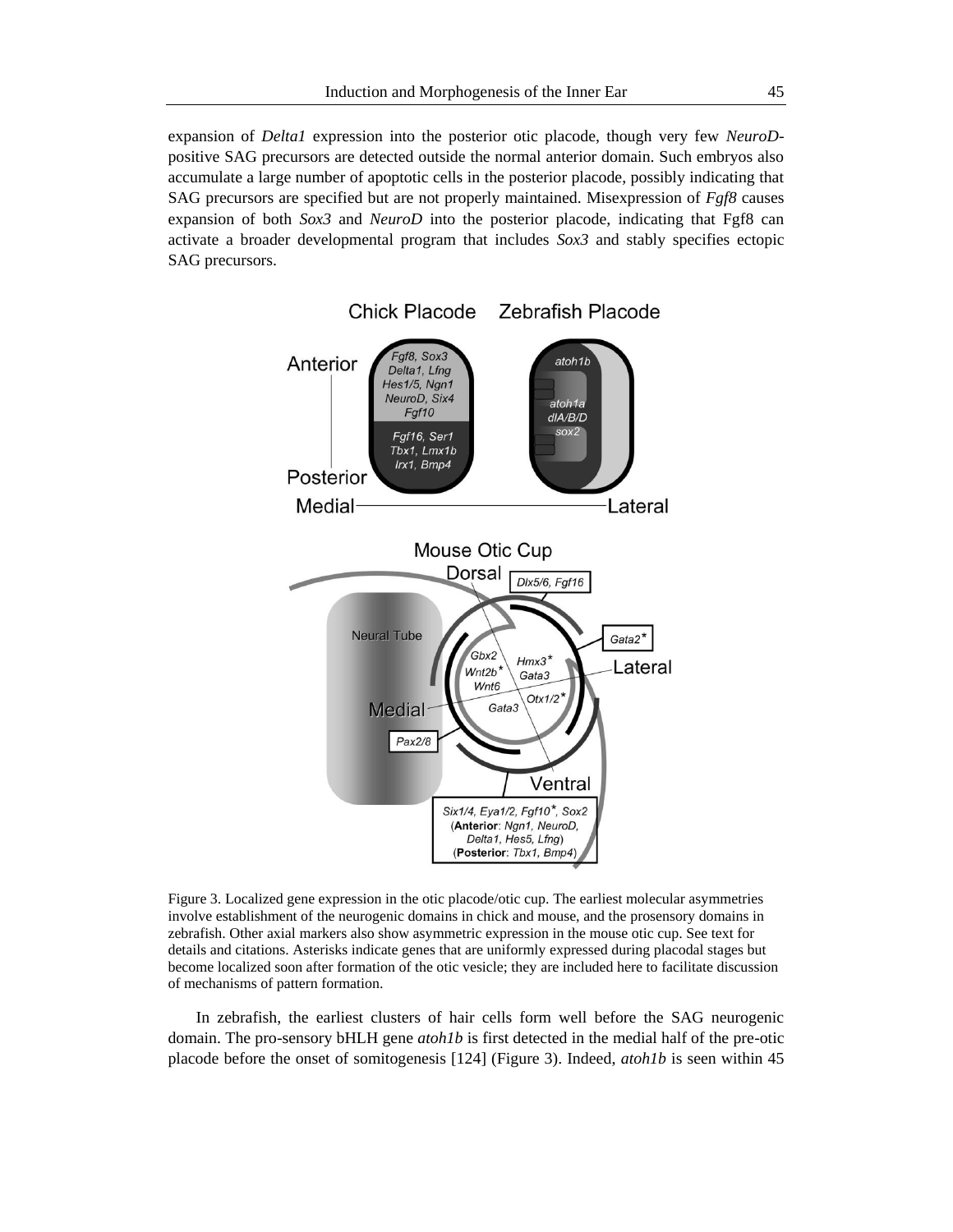minutes of induction of *pax8*, constituting the earliest known asymmetry in otic development. The initially broad domain of *aoth1b* eventually resolves into two patches of prospective hair cells. As the morphological placode appears, *atoh1b*-positive cells begin to express a closely related homolog, *atoh1a*. This results in stable specification of tether cells, which differentiate into the first hair cells in the utricular and saccular maculae [157]. Tether cells also begin to express *deltaA, deltaB* and *deltaD* at the early placodal stage. Medial expression of *sox2* is also detected at this time and marks prospective hair cells and support cells [125]. Induction and maintenance of *atoh1a/b* requires ongoing Fgf signaling whereas expression of *deltaA/B/D* and *sox2* requires Atoh1a/b activity. Induction of the SAG neurogenic domain begins as the nascent otic vesicle forms and is also dependent on Fgf signaling [9; BBR, unpublished observations].

### Cross-Regulation of Axial Patterning Genes

Despite differences between species regarding which genes show the first asymmetries in the ear, once the otic vesicle forms there is striking conservation across species in expression of many of the axial markers identified in mouse (Figure 3). For example, *Dlx3/5*, *Pax2*, *Gbx2*, *Eya1*, *Six1*, *Gata3*, *Otx1/2*, and *Tbx1* all show similar patterns in mouse, chick and zebrafish [6, 7, 17, 22, 23, 72, 85, 86, 102, 103,105, 126, 149, 151, 167, 175, 183, 210, 214, 221]. This suggests that many underlying developmental mechanisms have been conserved during evolution of the inner ear. Regionally expressed patterning genes often help reinforce positional identities by positively regulating other coexpressed genes, and in some cases by repressing genes normally found in other domains. Expression patterns and mutant phenotypes of a few key examples from mouse are summarized below and in Figure 3.

**Tbx1** is expressed very early in the posterior half of the otic placode in a domain that is complementary to the neurogenic genes described above [151]. In *Tbx1* mutants, anterior neurogenic markers expand posteriorly whereas posterior expression of *Otx1* and *Bmp4* is lost.

*Eya1*, *Six1*, and *Gata3*, which initially mark all otic cells, shift to more restricted expression patterns during the otic cup stage. *Eya1* and *Six1* become restricted to cells that will make up the ventral compartment of the otic vesicle [138, 219, 221]. Disruption of either of these genes leads to reduction or loss of expression of other ventral markers and ventral expansion of dorsal markers. *Gata3* becomes restricted initially to ventromedial cells and later also marks dorsolateral cells [104]. In *Gata3<sup>-/-</sup>* mutants, ventral expression of *Fgf10* is blocked or severely reduced and expression of *Wnt2b*, which normally marks the dorsal otic vesicle, is not induced [43, 104]. This does not reflect a global failure of patterning as various other dorsal and ventral markers are unaffected.

*Gbx2* is an example of a regionally expressed gene that acts primarily within its domain of expression. *Gbx2* is expressed in dorsomedial cells by the otic cup stage [210]. This domain forms the endolymphatic duct, one of the earliest fates to be specified in the ear. *Gbx2<sup>-/-</sup>* mutants produce no endolymphatic duct and dorsomedial expression of *Dlx5* is lost by the early otocyst stage [106]. Dorsolateral expression of *Dlx5* and *Hmx3* is not altered, nor is ventromedial expression of *Lfng*. Thus *Gbx2* is vital for proper development of the dorsomedial domain but does not function by repressing markers of abutting domains. On the other hand, the ventrolateral domain of *Otx2* expands medially in some specimens, though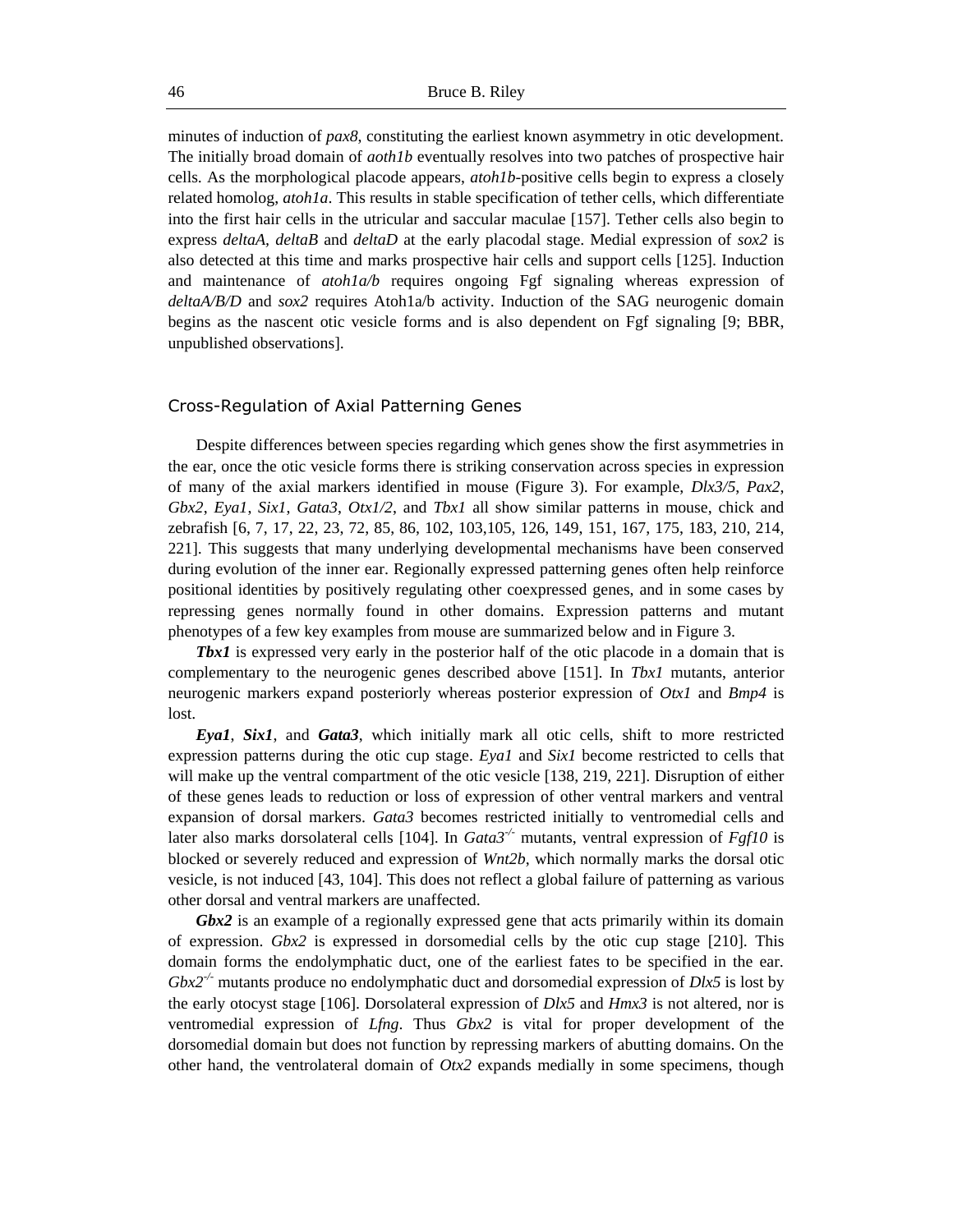this is highly variable. All of these examples provide a glimpse of the intricacy of the genetic networks controlling regional fates and the rapidity with which they are established once the otic placode has formed.

# Signals Controlling Positional Identities

Tissue recombination studies confirm that interactions with the hindbrain and mesoderm are required for initiating the first molecular asymmetries in the ear. All of the specific signals identified to date are associated with the hindbrain, as summarized in Table 3.

|            | <b>Signal</b> | <b>Mouse/chick genes</b>                                    | <b>Zebrafish genes</b>             | <b>References</b> |
|------------|---------------|-------------------------------------------------------------|------------------------------------|-------------------|
| DV<br>axis | Fgf3/10       | $(+) Fgf10$<br>$(-)$ NeuroD, Lfng                           | None identified                    | 65, 195           |
|            | Shh           | $(+)$ NeuroD, Ngn1,<br>QtxI/2<br>$(-)$ <i>Dlx5/6</i>        | $(+)$ eyal<br>$(-)$ dlx3b          | 59, 60, 155       |
|            | Wnt1/3a       | $(+)$ <i>Dlx5/6</i> , <i>Gbx2</i><br>$(-)$ Eyal, Sixl, Tbxl | $(+)$ dlx3b<br>$(-)$ eyal          | 53, 60, 97, 156   |
| ML<br>axis | Fgf3/8        | $(+)$ Gbx2, Wnt2b<br>$(-)$ Hmx $3$                          | $(+)$ atohla/b,                    | 65, 124, 185      |
|            | Shh           | $(+)$ Pax2                                                  | $(+)$ pax2a<br>$(-)$ tbx1          | 59, 155           |
|            | Wnt1/3a       | $(-)$ Pax2, Ngn1                                            | None identified                    | 97, 156           |
| AP<br>axis | Fgf3          | <i>Bmp4</i> (post. crista)<br>$Fgf10$ (post. crista)        | $(+)$ hmx3, pax5<br>$(-)$ pou $23$ | 58, 65, 87, 97    |
|            | Shh           | None identified                                             | $(+)$ fgf8, otx2<br>$(-)$ hmx $3$  | 58-60, 155        |
|            | Other         | NeuroD                                                      | Not comparable                     | 195               |

**Table 3. Signals required for regulating axes of the otic vesicle**

### DV Axis

Regulation of the DV axis of the ear is the best characterized even though the DV axis is specified after the AP and ML axes. Wnt1 and Wnt3a from the roof plate of the hindbrain are necessary and sufficient to activate expression of dorsal otic markers *Dlx5/6* and *Gbx2* [156]. Wnt signaling also restricts expression of *Tbx1*, *Eya1* and *Six1* from the dorsal compartment [53]. Shh from the floor plate and notochord is required for proper ventral expression of *Otx1/2*, *Ngn1*, *NeuroD* and *Lfng*, as well as repression of *Dlx5* [155]. However, other signals must also be involved in DV patterning because dorsal markers *Hmx3* and *Wnt2b* are not responsive to changes in Wnt or Shh signaling. It has been suggested that Bmp from the roof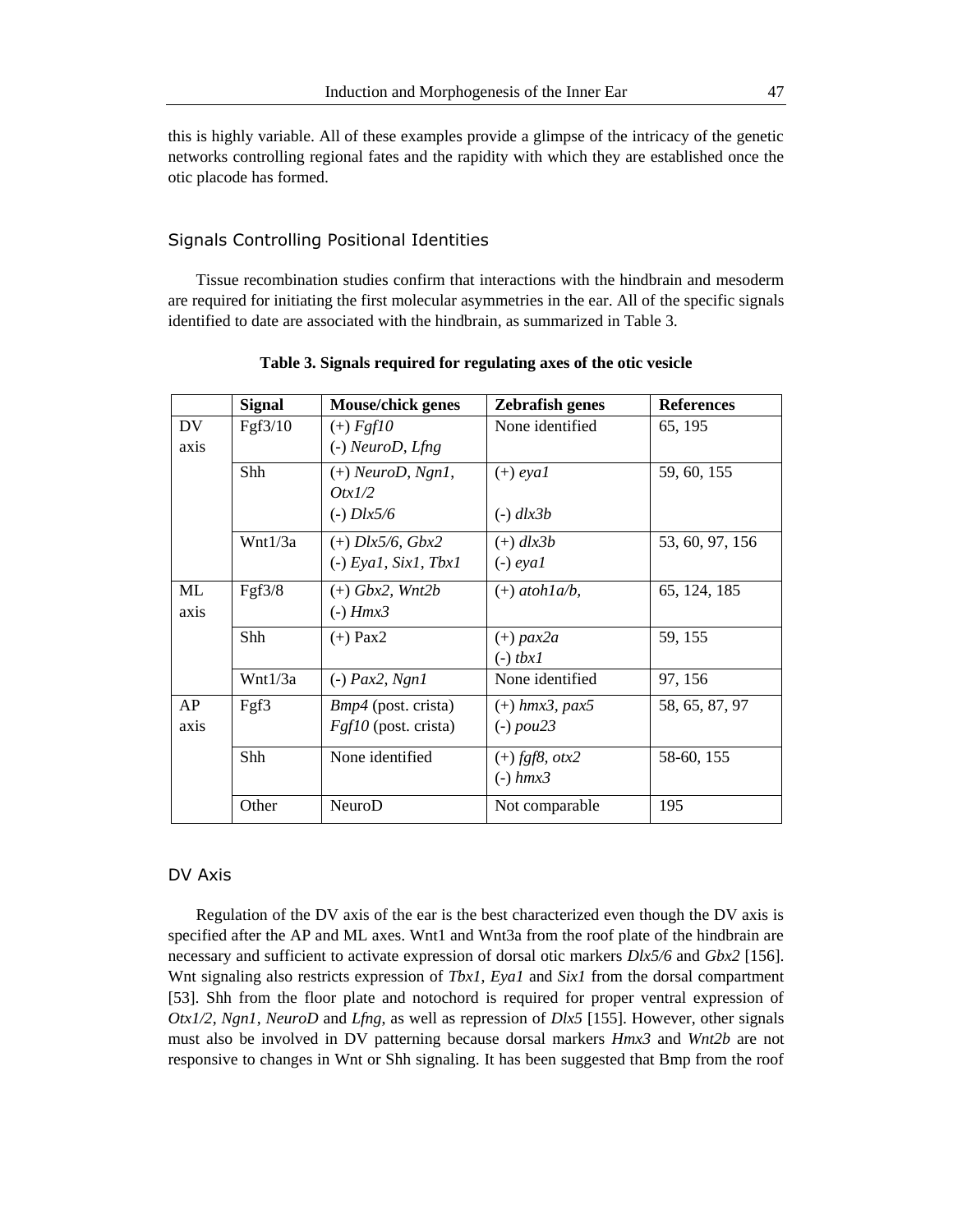plate might regulate these and other markers, though there is currently no experimental support for this hypothesis. Finally, Fgf3 and Fgf10 from the hindbrain are required to restrict neurogenic markers *NeuroD*, *Delta1*, *Lfng*, and *Fgf10* from the dorsal epithelium [65, 195].

# ML Axis

This axis in mouse also appears to rely on Fgf, Shh, and Wnt. Fgf is required for maintenance of dorsomedial markers *Gbx2* and *Wnt2b*, as well as development of the endolymphatic duct [30, 65]. Fgf3 from the hindbrain is also required to block medial expression of the dorsolateral marker *Hmx3*. Shh and Wnt appear to work together to regulate ML patterning. Shh is required for medial expression of *Pax2*, and ectopic Shh signaling is sufficient to activate *Pax2* expression in the lateral wall [155]. Lateral expansion of *Pax2* expression is also seen when the Wnt-expressing roof plate is excised, consistent with a model in which Wnt functions in part by restricting the range of Shh signaling [156]. Roof plate excision also results in lateral expansion of *Ngn1* [another Shh-responsive gene]. In contrast, treating roof plate-excised embryos with LiCl to globally activate the canonical Wnt pathway partially reverses ectopic expression of *Pax2* and *Ngn1* without eliminating their normal domains of expression. Whether Wnt can also affect ML patterning in a Shhindependent manner remains unknown.

# AP Axis

In contrast to the other axes, there is still no clear notion of how the AP axis of the otic placode is regulated in mouse and chick. An attractive hypothesis has been that various signals expressed in different rhombomeres of the hindbrain are good candidates for regulating the AP axis of the ear, but supportive data remain scanty. Despite the asymmetric expression of *Fgf3* along the AP axis of the hindbrain,  $Fg f3^{-/2}$  mutants show only minor AP defects in the otic vesicle limited to loss of the posterior crista and its markers *Fgf10* and *Bmp4* [65; Table 2]. Disruption of the hindbrain segmentation gene *Kreisler* (*MafB)* severely perturbs DV and ML patterning in the otic vesicle, whereas effects on the AP axis of the ear are much subtler. For example, *Kreisler* mutants show strong dorsal expansion of neurogenic genes, along with loss of some dorsal markers [30, 195]. There is also some ectopic expression of neurogenic genes in posterior otic tissue, but this is quite sparse. Moreover, *Lfng* does not expand posteriorly and expression of the posterior marker *Tbx1* is not altered, indicating that most aspects of AP patterning remain normal in *Kreisler* mutants. Loss of *Kreisler* severely reduces expression of *Fgf3* and *Fgf10* in the hindbrain, which likely accounts for some of the patterning defects in the ear [195]. Indeed, introducing transgenes into *Kreisler* mutants to misexpress either *Fgf3* or *Fgf10* in the hindbrain partially reverses the dorsal expansion of neurogenic genes. However, these transgenes do not eliminate ectopic posterior expression of *NeuroD*, suggesting that *Kreisler* affects some other, as yet unknown, hindbrain signal that influences neurogenesis in the ear. However, this signal apparently does not regulate most other AP patterning genes. Finally, rotating the chick hindbrain to reverse its AP polarity does not alter AP patterning in the ear [17]. By the process of elimination these findings implicate mesodermal or endodermal signals as the principal regulators of the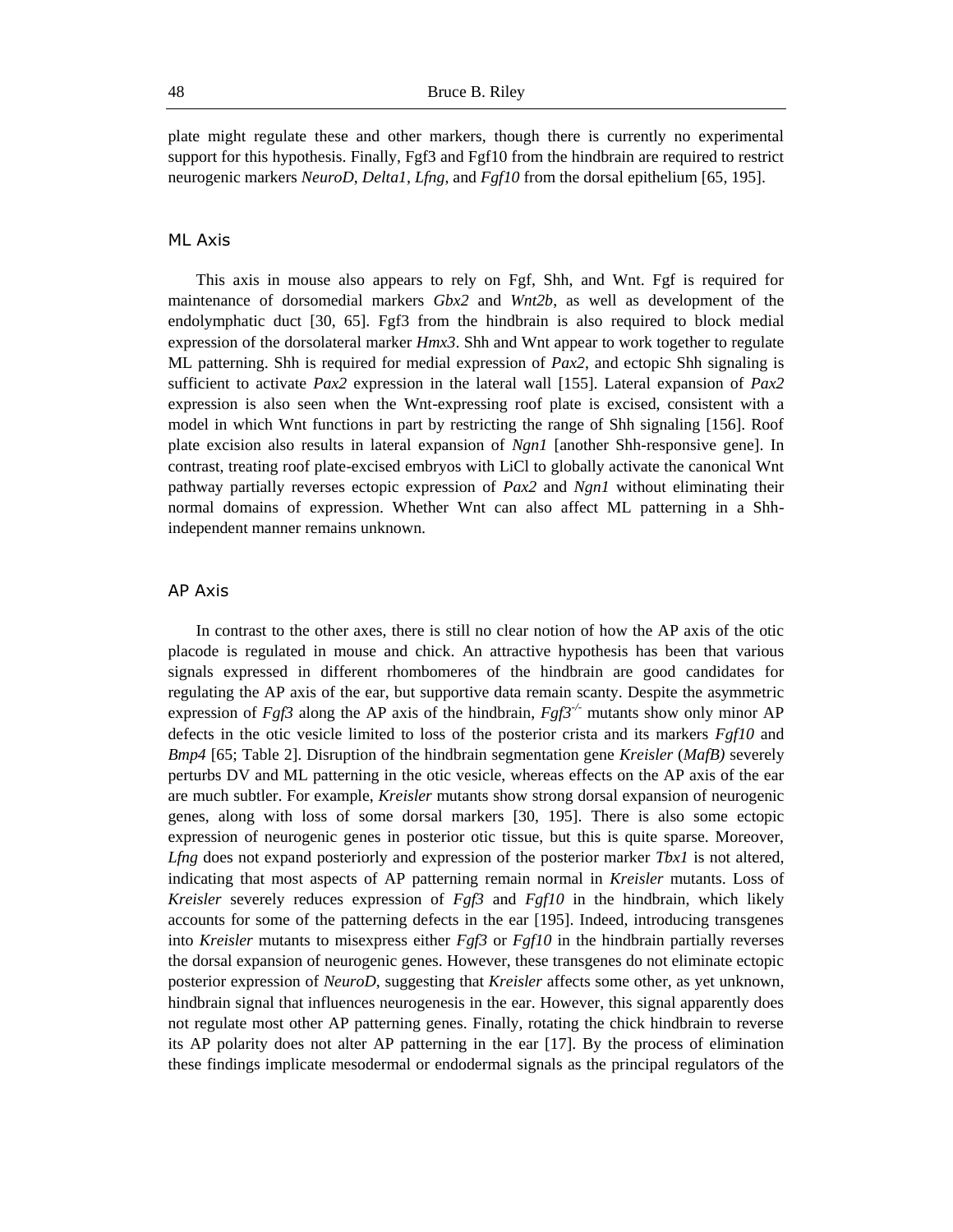AP axis, though direct experimental support is lacking and candidate signals remain to be identified.

### Comparative Studies

In zebrafish, signaling interactions that regulate the axes of the otic placode show some similarities to chick and mouse, though there are also a number of notable differences (Table 3). Wnt signaling appears to play a conserved role in DV patterning. Disruption of the hindbrain patterning gene *vhnf1* strongly reduces expression of *wnt1* and *wnt3a* in the hindbrain and leads to loss of the dorsal otic marker *dlx3b* and expansion of the ventral otic marker *eya1* [97]. Shh plays a conserved role in regulating the DV and ML axis in the zebrafish inner ear, with positive regulation of medial *pax2a* and ventral *eya1* and repression of dorsal *dlx3b* and lateral *tbx1* [60]. Fgf's role in ML patterning is also conserved, as hindbrain expression of *fgf3/8* is required for expression of *atoh1a/b* in the medial otic placode [124]. Moreover, Fgf signaling appears to regulate other genes that influence the zone of sensory competence. Misexpression of *atoh1a* leads to expansion of sensory epithelia to cover the entire medial wall of the otic vesicle but is not sufficient to stimulate hair cell production in the lateral wall. However, co-misexpression of *atoh1a* with *fgf8* stimulates much more widespread hair cell production, including the lateral wall [185]. Another function of hindbrain Fgf in zebrafish is to regulate the AP axis of the ear, in marked contrast to mouse and chick. Zebrafish *fgf3* is normally limited to rhombomere 4 of the hindbrain, which lies adjacent to the anterior end of the otic placode and vesicle. Disruption of hindbrain patterning genes *vhnf1* or *valentino/kreisler* leads to posterior expansion of *fgf3* in the hindbrain. There is a corresponding posterior expansion of anterior otic markers *pax5* and *hmx3* and loss of posterior markers *pou23* and *follistatin-a* [58, 87, 97]. Another difference between zebrafish and amniotes is that Shh strongly affects AP patterning of the inner ear. Loss of Shh function causes mirror image duplications of anterior markers such as *hmx3* and loss of posterior markers *otx2* and *follistatin-a* [58, 59]. Blocking Hh signaling also causes anterior duplications of the ear in Xenopus [199], suggesting that this function may reflect a fundamental divergence between amniotes and anamniotes.

Apparent differences between zebrafish and mouse are currently difficult to interpret because the list of axial regulators is clearly incomplete and functional interactions are highly complex. For example, the role of Shh in regulating the AP axis in fish and frog was initially difficult to explain because this ligand is not differentially expressed along the AP axis of the midline. However, a recent study in zebrafish [58] showed that Shh interacts with localized expression of Fgf3 to establish the AP axis. It will be important to examine whether a similar mechanism operates in mouse, especially since the primary determinant(s) of AP patterning in the mouse ear remain to be identified. Ultimately, such signaling mechanisms may prove highly conserved. This would offer a simple explanation for the broad conservation of so many regional markers within the otic vesicle. Alternatively, if signaling mechanisms have diverged significantly, it will likely prove challenging to deduce how promoter/enhancer regions of multiple target genes have coevolved to maintain ancestral expression patterns in the otic vesicle. In either case, it is clear that there are fundamental gaps in our understanding of axial patterning in the ear, and comparative studies are likely to remain a fruitful approach.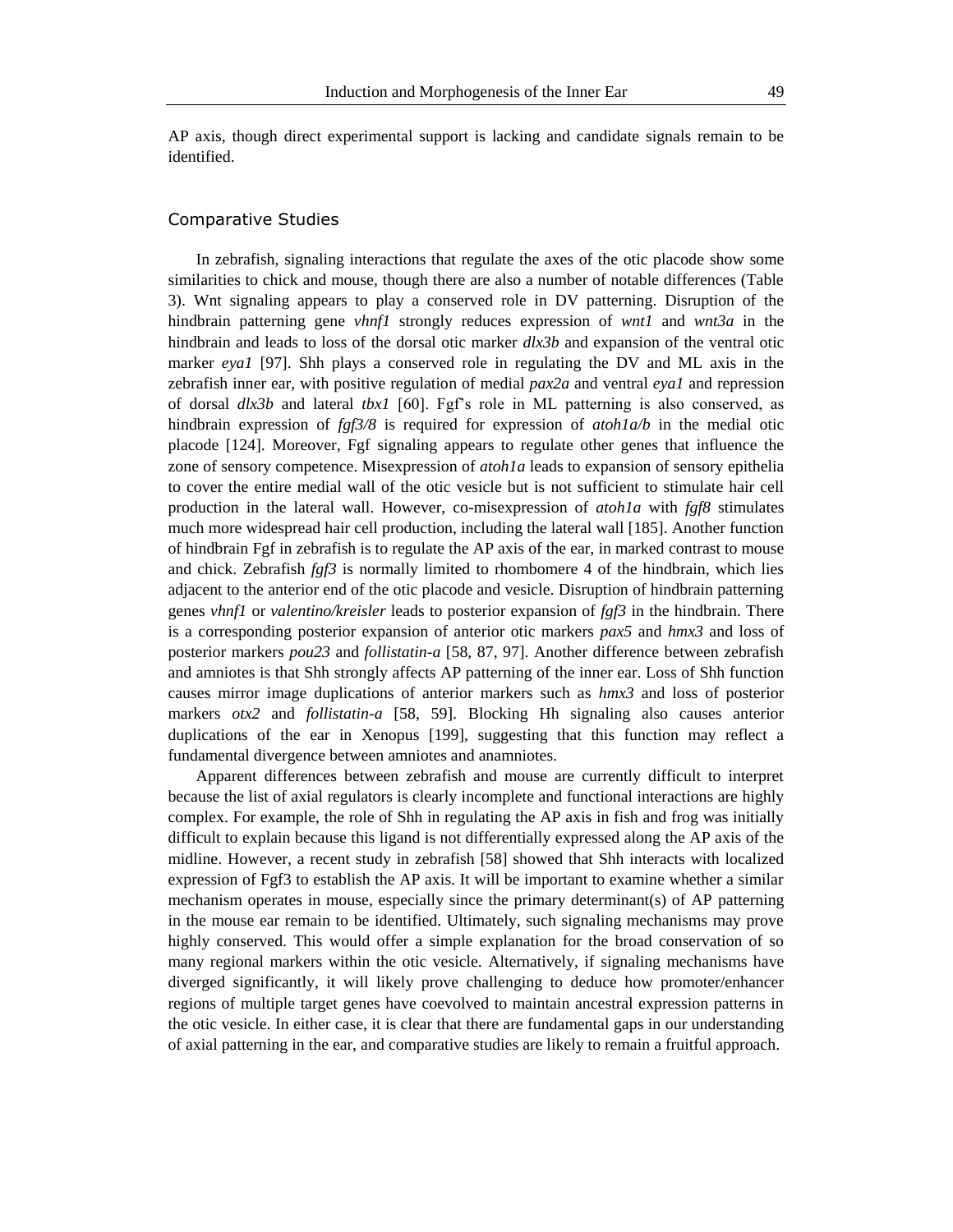# **Conclusion**

Mechanisms of otic placode development are now understood in considerable molecular detail. Fgf, acting in concert with Bmp-antagonists and Wnt antagonists, first establishes a broad domain of preplacodal ectoderm expressing *Eya1/2*, *Six1/2/4* and *Dlx3/4/5/6* genes. *Gata3*, *Foxi1/2/3* and *Foxg1* may also regulate preplacodal development. Subsequent upregulation of Fgf expression in the hindbrain and subotic mesendoderm induces early otic genes *Pax2/8* and *Sox9/10* near the posterior limits of the preplacodal ectoderm. These genes initiate otic differentiation and actively maintain otic fate. Fgf also triggers nontranscriptional responses, including reorganization of cytoskeletal actin, controlling early morphogenesis of the otic placode. Wnt signaling also appears necessary to maintain otic development. The first molecular asymmetries in the nascent otic placode involve specification of the neurogenic domain (in mouse and chick) or the prosensory domain (in zebrafish). These early domains express *Ngn1*, *NeuroD* and *Sox3* or *atoh1a/b* and *sox2*, respectively, which orchestrate subsequent differentiation of neuroblasts and sensory epithelia. Regional expression of other genes becomes evident in the late placode/early vesicle, setting the stage for differential growth and development of the various parts of the inner ear. Wnt1/3, Shh and Fgf3/10 from the hindbrain help establish the main axes of the otic vesicle. The extrinsic signals controlling the AP axis of the ear have not yet been identified in mouse or chick, but they likely come from mesendodermal tissues since interactions with the hindbrain have little effect on this axis. At each stage of otic development, there are complex interactions between the key regulatory factors, and many additional interacting factors have been identified in recent years.

Beyond the immediate goal of understanding the origins of the inner ear, continuing studies of otic placode induction and development are likely to provide two broader benefits. First, many of the early acting otic regulatory genes are associated with known genetic defects leading to human deafness. Included are preplacodal genes *Eya1*, *Eya4*, *Six1* and *Gata3*, otic induction genes *Fgf3*, *Pax2*, *Sox10*, *Sall4* and *Med12*, and placodal patterning genes *Sox2* and *Tbx1* [59, 84, 148, 160, 164, 168, 180, 186, 193, 203, 212]. In most cases these genes act during multiple stages of otic development so it is not clear how they impact the etiology of the associated human diseases. Genetic studies in mouse offer a powerful means of resolving many such disease mechanisms. Second, otic placode studies are now showing a level of sophistication approaching that of classical "model tissues" such as the vertebrate limb bud and the *Drosophila* eye. As such the otic placode can be seen as a general model for investigating how molecular and cellular processes interact to govern differential growth, morphogenesis, pattern formation, differentiation, survival and regeneration. In this regard comparative studies will be tremendously important, and mouse studies will continue to play a vital role.

# **References**

[1] Abelló, G., Khartri, S., Radosevic, M., Scotting, P. J., Giráldez, F. and Alsina, B. (2010). Independent regulation of *Sox3* and *Lmx1b* by FGF and BMP signaling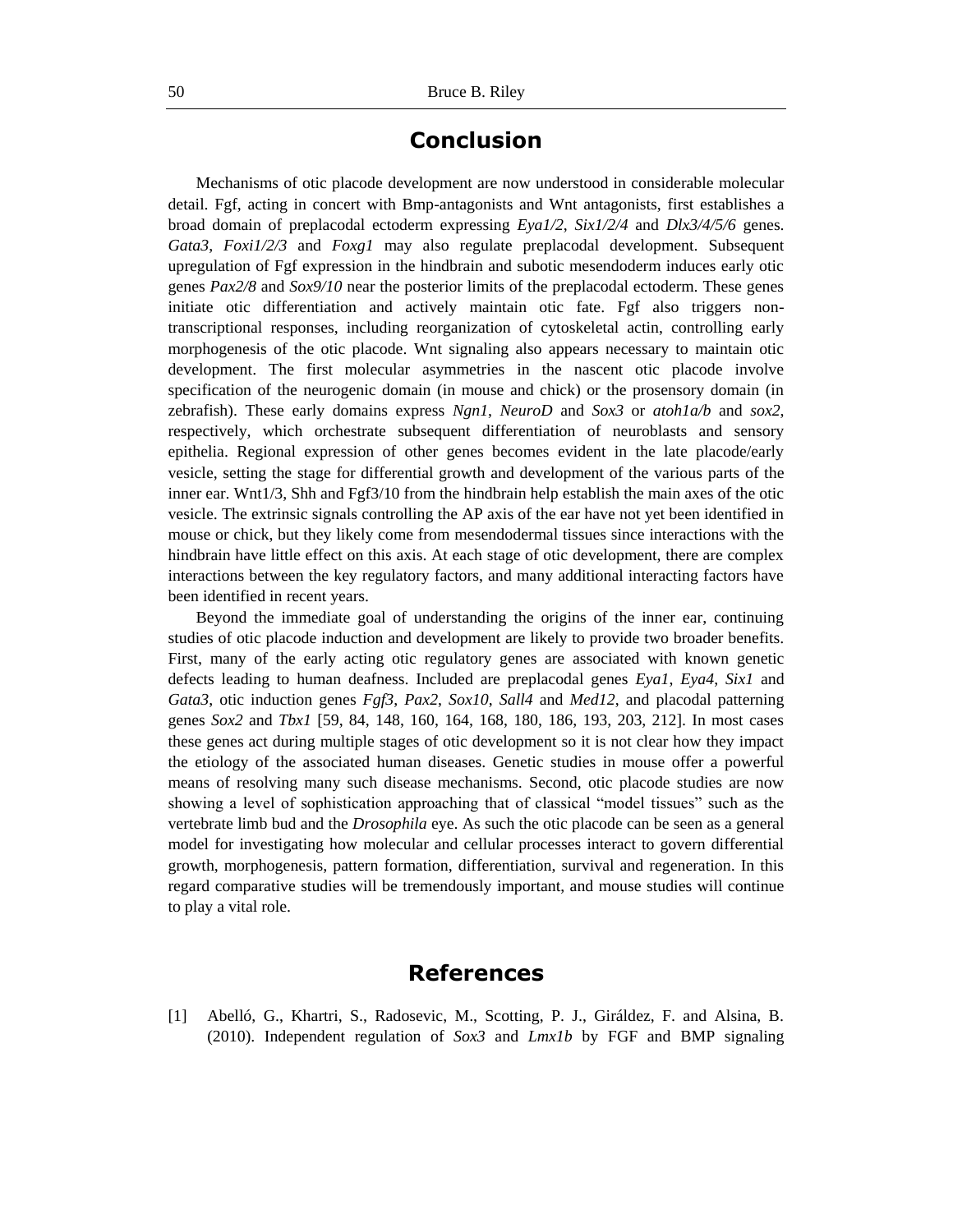influences the neurogenic and non-neurogenic domains in the chick otic placode. *Dev. Biol. 339*, 166-178.

- [2] Abu-Elmagd, M., Ishii, Y., Cheung M., Rex, M., Le Rouëdec, D. and Scotting, P. J. (2001). cSox3 expression and neurogenesis in the epibranchial placodes. *Dev. Biol. 237*, 258-269.
- [3] Acampora, D., Merio, G. R., Paleari, L, Zerega, B., Postiglione, M. P., Mantero, S., Bober, E., Barbieri, O., Simeone, A. and Levi, G. (1999). Craniofacial, vestibular and bone defects in mice lacking *Distal-less*-related gene *Dlx5. Development 126*, 3795- 3809.
- [4] Adamska, M., Herbrand, H., Adamski, M., Krüger, M., Braun, T. and Bober, E. (2001). FGFs control the patterning of the inner ear but are not able to induce the full ear program. *Mech. Dev. 109*, 303-313.
- [5] Ahrens, K. and Schlosser, G. (2005). Tissues and signals involved in the induction of placodal *Six1* expression in *Xenopus laevis. Dev. Biol. 288*, 40-59.
- [6] Akimenko, M.-A., Ekker M., Wegner, J., Lin, W. and Westerfield, M. (1994). Combinatorial expression of three zebrafish genes related to *Distal-less*: Part of a homeobox gene code for the head. *J. Neurosci. 14*, 3475-3486.
- [7] Alsina, B., Abelló, G., Ulloa, E., Henrique, D., Pujades, C. and Giraldez, F. (2004). FGF signaling is required for determination of the otic neuroblasts in the chick embryo*. Dev. Biol. 267*, 119-134.
- [8] Alvarez, Y., Alonso, M. T., Vendrell, V., Zelarayan, L. C., Chamero, P., Theil, T., Bösl, M. R., Kato, S., Maconochie, M., Riethmacher, D. and Schimmang, T. (2003). Requirements for FGF3 andFGF10 during inner ear formation. *Development 130*, 6329- 6338.
- [9] Andermann, P., Ungos, J. and Raible, D. W. (2002). Neurogenin1 defines zebrafish cranial sensory ganglia precursors. *Dev. Biol. 251*, 45-58.
- [10] Bailey, A. P., Bhattacharyya, S., Bronner-Fraser, M. and Streit, A. (2006). Lens specification is the ground state of all sensory placodes, from which FGF promotes olfactory identity. *Dev. Cell 11*, 505-517.
- [11] Bajoghli, B., Aghaallaei, N., Jung, G. and Czerny, T. (2009). Induction of otic structures by canonical Wnt signaling in medaka. *Dev. Genes. Evol. 219*, 391-398.
- [12] Barembaum, M. and Bronner-Fraser, M. (2010). Pax2 and Pea3 synergize to activate a novel regulatory enhancer for spalt4 in the developing ear. *Dev. Biol. 340*, 222-231.
- [13] Barrioneuvo, F., Naumann, A., Bagheri-Fam, S., Speth, V., Taketo, M. M., Scherer, G. and Neubüser. (2008). Sox9 is required for invagination of the otic placode in mice. *Dev. Biol. 317*, 213-224.
- [14] Bendal, A. J. and Abate-Shen, C. (2000). Roles of Msx and Dlx homeoproteins in vertebrate development*. Gene 247*, 17-31.
- [15] Besarab, D. A., Chong, S;-W. and Korzh, V. (2004). Expression of zebrafish *six1* during sensory organ development and myogenesis*. Dev. Dyn. 230*, 781-786.
- [16] Bhat, N, and Riley, B. B. (2011). Integrin- $\square$  5 coordinates assembly of posterior cranial placodes in zebrafish and enhances Fgf-dependent regulation of otic/epibranchial cells. *PLoS ONE 6(12)*, e27778.
- [17] Bok, J., Bronner-Fraser, M. and Wu, D. K. (2005). Role of the hindbrain in dorsoventral but not anteroposterior axial specification of the inner ear. *Development 132*, 2115-2124.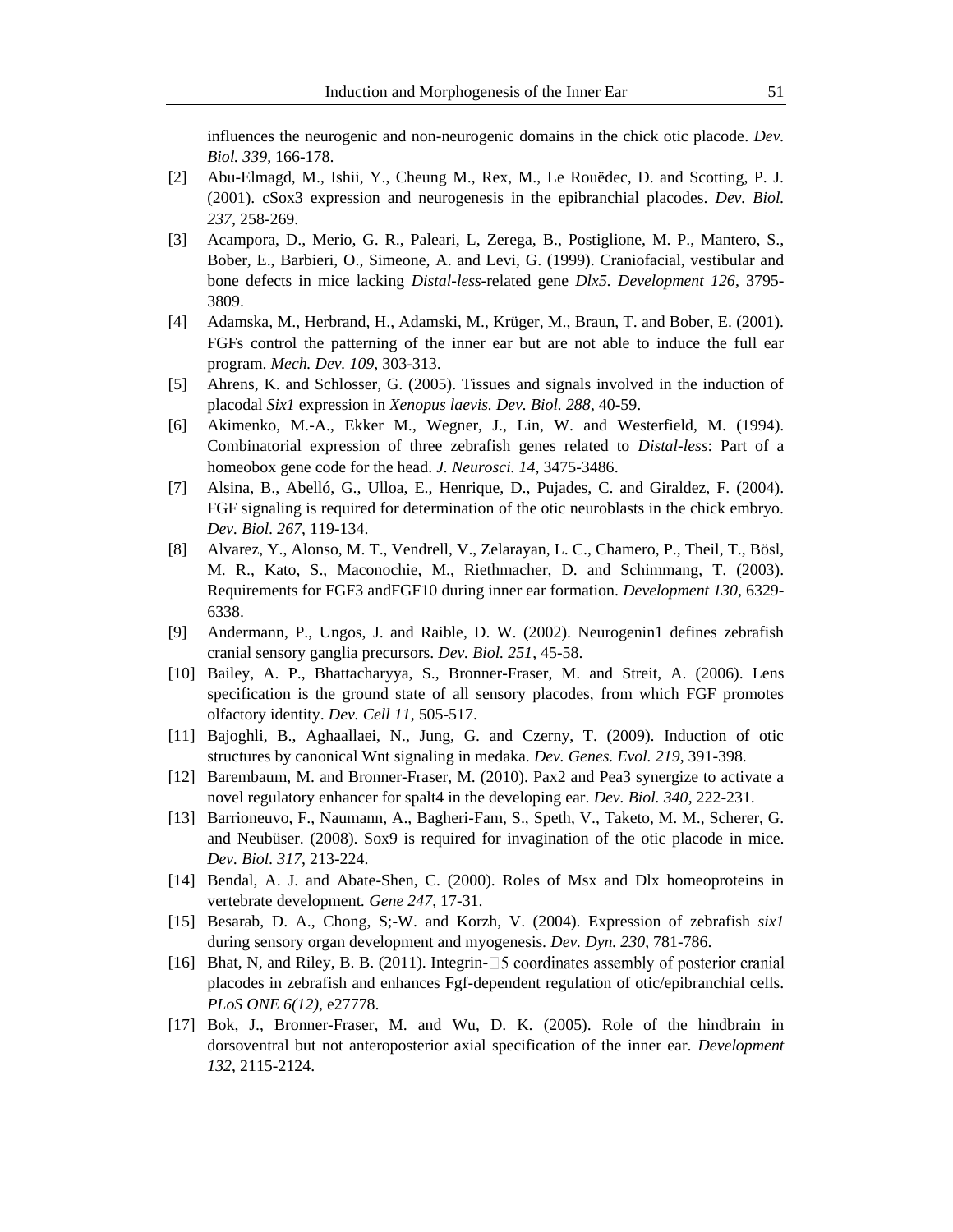- [18] Bok, J., Chang, W. and Wu, D. K. (2007). Patterning and morphogenesis of the vertebrate inner ear*. Int. J. Dev. Biol. 51*, 521-533.
- [19] Borsani, G., DeGrandi, A., Ballabio, A., Bulfone, A., Bernard, L., Banfi, S., Gattuso, C., Mariaoni, M., Dixon, M., Donnai, D., Metcalfe, K., Winter, R., Robertson, M., Axton, R., Brown, A., van Heyningen, v. and Hanson, I. (1999). EYA4, a novel vertebrate gene related to *Drosophila eyes absent. Human Mol. Genet. 8*, 11-23.
- [20] Bouchard, M., de Caprona, D., Busslinger, M., Xu, P. and Fritzsch, B. (2011). Pax2 and Pax8 cooperate in mouse inner ear morphogenesis and innervation. *BMC Dev. Biol. 10,*  89.
- [21] Breuskin, I., Bodson, M., Thelen, N., Thiry, M., Borgs, L., Nguyen, L., Lefebvre, P. P. and Malgrange, B. (2009). Sox10 promotes the survival of cochlear progenitors during the establishment of the organ of Corti. *Dev. Biol. 335*, 327-339.
- [22] Bricaud, O., and Collazo, A. (2006). The transcription factor *six1* inhibits neuronal and promotes hair cell fate in developing zebrafish (*Danio rerio*) inner ear. *J. Neurosci. 26*, 10438-10451.
- [23] Brown, S. T., Wang, J. and Groves, A. K. (2005). *Dlx5* gene expression during chick inner ear development. *J Comp. Neurol. 483*, 48-65.
- [24] Brugmann, S. A. and Moody, S. A. (2007). Induction and specification of the vertebrate ectodermal placodes: precursors of the cranial sensory organs. *Bio. Cell 97*, 303-319.
- [25] Brugmann, S. A., Pandur, P. D., Kenyon, K. L., Pignoni, F. and Moody, S. A. (2004). Six1 promotes a placodal fate within the lateral neurogenic ectoderm by functioning as both a transcriptional activator and repressor*. Development 131*, 5871-5881.
- [26] Canning, C. A., Lee, L., Luo, S. X., Graham, A. and Jones, C. M. (2008). Neural tube derived Wnt signals cooperate with FGF signaling in the formation and differentiation of the trigeminal placodes. *Neur. Dev. 3*, 35.
- [27] Chapman, S. C., Cai, Q., Bleyl, S. B. and Schoenwolf, G. C. (2006). Restricted expression of Fgf16 within the developing chick inner ear. *Dev. Dyn. 235*, 2276-2281.
- [28] Chen, B., Kim, E.-H. and Xu, P.-X. (2009). Initiation of olfactory placode development and neurogenesis is blocked in mice lacking both *Six1* and *Six4. Dev. Biol. 326*, 75-85.
- [29] Chiang, E. F.-L., Pai, C.-I., Wyatt, M., Yan, Y.-L., Postlethwait, J. and Chung, B. (2001). Two *Sox9* genes on duplicated zebrafish chromosomes: expression of similar transcription activators indistinct sites. *Dev. Biol. 231*, 149-163.
- [30] Choo, D., Ward, J., Reece, A., Dou, H., Lin, Z. and Greinwald, J. (2006). Molecular mechanisms underlying inner ear patterning defects in *kreisler* mutants. *Dev. Biol. 289*, 308-317.
- [31] Christophorou, N. A. D., Bailey, A. P., Hanson, S. and Streit, A. (2009). Activation of Six1 target genes is required for sensory placode formation. *Dev. Biol. 336*, 327-336.
- [32] Christophorou, N. A. D., Mende, M., Lleras-Foreto, L, Grocott, T. and Streit, A. (2010). Pax2 coordinates epithelial morphogenesis and cell fate in the inner ear. *Dev. Biol. 345*, 180-190.
- [33] Cole, L. K., le Roux, I., Nunes, F., Laufer, E., Lewis, J. and Wu, D. K. (2000). Sensory organ generation in the chicken inner ear: Contributions of *Bone Morphogeneitc Protein 4, Serrate1*, and *Lunatic Fringe. J. Comp. Neurol. 424*, 509-520.
- [34] Crossley, P. H. and Martin, G. R. (1995). The mouse *Fgf8* gene encodes a family of polypeptides and is expressed in regions that direct outgrowth and patterning in the developing embryo. *Development 121*, 439-451.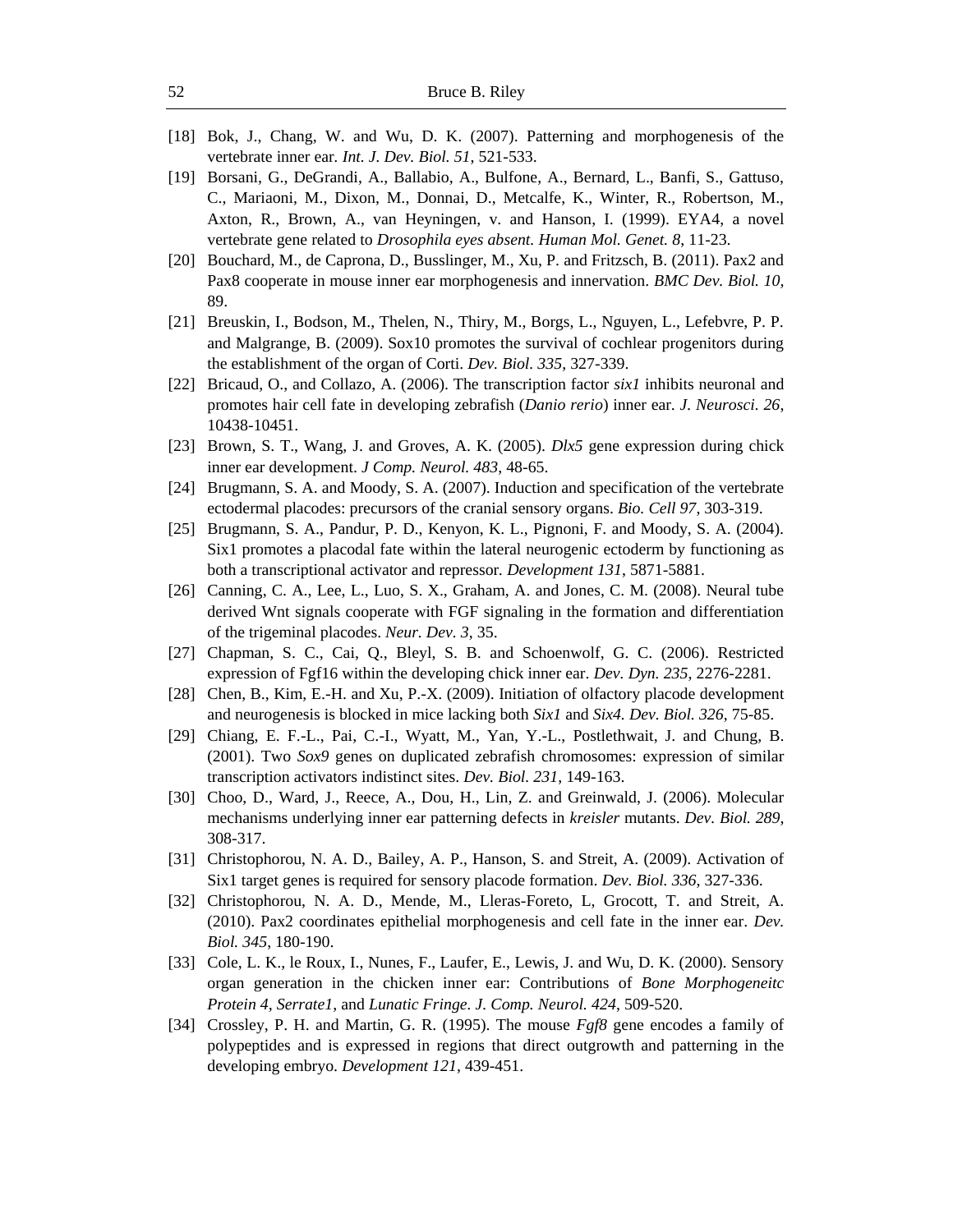- [35] Crump, J. G., Swartz, M. E. and Kimmel, C. B. (2004). An Integrin-dependent role of pouch endoderm in hyoid cartilage development. *PLOS Biol. 2*, e244.
- [36] Daudet, N., Ariza-McNaughton, L. and Lewis, J. (2007). Notch signaling is needed to maintain, but not to initiate, the formation of the prosensory domain of the chick inner ear. *Development 134*, 2369-2378.
- [37] David, R., Ahrens, K., Wedlich, D. and Schlosser, G. (2001). *Xenopus Eya1* demarcates all neurogenic placodes as well as migrating hypaxial muscle precursors*. Mech. Dev. 103*, 189-192.
- [38] Dee, C. T., Hirst, C. S., Shih, Y.-H., Tripathi, V. B., Patient, R. K. and Scotting, P. J. (2008). Sox3 regulates both neural fate and differentiation in the zebrafish ectoderm. *Dev. Biol. 320*, 289-301.
- [39] Depew, M. J., Liu, J. K., Long, J. E., Presley, R., Meneses, J. J., Pedersen, R. A. and Rubenstein, L. R. (1999). *Dlx5* regulates regional development of the branchial arches and sensory capsules. *Development 126*, 3831-3846.
- [40] Domínguez-Frutos, E., Vendrell, V., Alvarez, Y., Zelarayan, L. C., López-Hernández, I., Ros, M. and Schimmang, T. (2009). Tissue-specific requirements for FGF8 during early inner ear development. *Mech. Dev. 126*, 873-881.
- [41] Draper, B. W., Stock, D. W. and Kimmel, C. B. (2003). Zebrafish *fgf24* functions with *fgf8* to promote posterior mesodermal development. *Development 130*, 4639-4654.
- [42] Dugan, C. D., DeMaria, S., Bauydhuin, A., Stafford, D. and Ngai, J. (2008). *Foxg1* is required for development of the vertebrate olfactory system*. J. Neurosci. 28*, 5229- 5239.
- [43] Duncan, J. S., Lim, K.-C., Engel, J. D. and Fritzsch, B. (2011). Limited inner ear morphogenesis and neurosensory development are possible in the absence of GATA3] *Int. J. Dev. Biol. 55*, 297-303.
- [44] Dutta, S., Dietrich, J.-E., Aspöck, G., Burdine, R. D., Schier, A., Westerfield, M. and Varga, Z. M. (2005). *pitx3* defines an equivalence domain for lens and anterior pituitary placode. *Development 132*, 1579-1590.
- [45] Dutton, K., Abbas, L, Spencer, J., Brannon, C., Mowbry, C., Nikaido, M., Kelsh, R. and Whitfield, T. T. (2009). A zebrafish model for Waardenburg syndrome type IV reveals diverse roles for Sox10 in the otic vesicle. *Disease Models & Mechanisms 2*, 68-83.
- [46] Ericson, J., Norlin, S., Jessell, T. M. and Edlund, T. (1998). Integrated FGF and BMP signaling controls the progression of progenitor cell differentiation and the emergence of pattern in the embryonic anterior pituitary. *Development 125*, 1005-1015]
- [47] Esterberg, R. and Fritz, A. (2009). *dlx3b/4b* are required for the formation of the preplacodal region and otic placode through the local modulation of BMP activity. *Dev. Biol. 325*, 189-199.
- [48] Esteve, P. and Bovolenta, P. (1999). *cSix4*, a member of the *six* family of transcription factors, is expressed during placode and somite development. *Mech. Dev. 85*, 161-165.
- [49] Faber, S. C., Dimanlig, P., Makarenkova, H. P., Chirke, S., Ko, K. and Lang, R. A. (2001). Fgf receptor signaling plays a role in lens induction. *Development 128*, 4425- 4438.
- [50] Feijin, A., Goumans, M. J. and van den Eijnden-van Raaij, A. J. M. (1994). Expression of activin receptors and follistatin in postimplantation mouse embryos suggests specific developmental functions for different activins. *Development 120*, 3621-3637.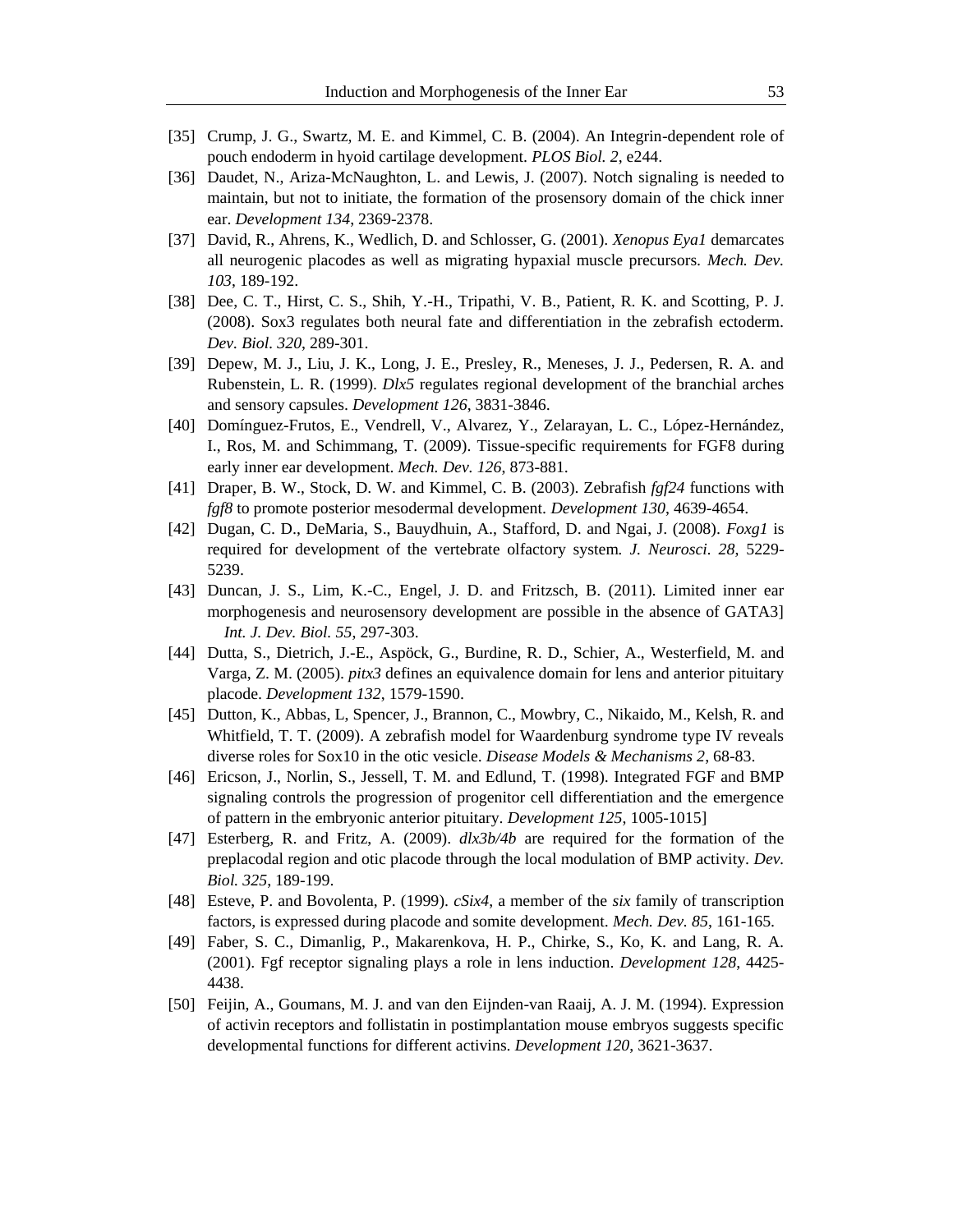- [51] Firnberg, N. and Neubüser, A. (2002). FGF signaling regulates expression of *Tbx2*, *Erm*, *Pea3*, and *pax3* in the early nasal region. *Dev. Biol. 247*, 237-250.
- [52] Freter, S., Muta, Y., Mak, S.-S., Rinkwitz, S. and Ladher, R. K. (2008). Progressive restriction of otic fate: the role of FGF and Wnt in resolving inner ear potential. *Development 135*, 3415-3424.
- [53] Freyer, L, and Morrow, B. E. (2010). Canonical Wnt signaling modulates *Tbx1*, *Eya1*, and *Six1* expression, restricting neurogenesis in the otic vesicle. *Dev Dyn. 239*, 1708- 1722.
- [54] Gallagher, B. C., Henry, J. J. and Grainger, R. M. (1996). Inductive processes leading to inner ear induction during *Xenopus* development. *Dev. Biol. 175*, 95-107.
- [55] Ghanbari, H., Seo, H.-C., Fjose, A. and Brändli, A. W. (2001). Molecular cloning and embryonic expression of *Xenopus Six* homeobox genes. *Mech. Dev. 101*, 271-277.
- [56] Glavic, A., Honoré, S. M., Feijóo, C. G., Bastitdas, F., Allende, M. L. and Mayor, R. (2004). Role of BMP signaling and the homeoprotein Iroquois in the specification of the cranial placodal field. *Dev. Biol. 272*, 89-103.
- [57] Groves, A. K. and Bronner-Fraser, M. (2000). Competence, specification and commitment in otic placode induction. *Development 127*, 3489-3499.
- [58] Haddon, C., Jiang, Y.-J., Smithers, L. and Lewis, J. (1998). Delta-Notch signaling and the patterning of the sensory cell differentiation in the zebrafish ear: evidence from the *mind bomb* mutant. *Development 125*, 4637-4644.
- [59] Hagstrom, S. A., Pauer, G. J. T., Reid, J., Simpson, E., Crowe, S., Maumenee, I. H. and Traboulsi, E. I. (2005). *Sox2* mutations causes anopthalmia, hearing loss, and brain anomalies. *Am. J. Med. Genet. 138A*, 95-98.
- [58] Hammond, K. L. and Whitfield, T. T. (2011). Fgf and Hh signalling act on a symmetric pre-pattern to specify anterior and posterior identity in the zebrafish otic placode and vesicle. *Development 138*, 3977-3987.
- [59] Hammond, K. L, Loynes, H. E., Folarin, A. A., Smith, J. and Whitfield, T. T. (2003). Hedgehog signalling is required for correct anteroposterior patterning of the zebrafish otic vesicle. *Development 130*, 1403-1417.
- [60] Hammond, K. L., Fredericus, J. M. and Whitfield, T. T. (2010). Repression of Hedgehog signalling is required for the acquisition of dorsolateral cell fates in the zebrafish otic vesicle. *Development 138*, 3977-3987.
- [61] Hans, S., Liu, D. and Westerfield, M. (2004). Pax8 and Pax2a function synergistically in otic specification, downstream of Foxi1 and Dlx3b transcription factors. *Development 131*, 5091-5102.
- [62] Harrison, R. G. (1936). Relations in the symmetry in the developing inner ear of *Amblystoma punctatum. Proc. Natl., Acad. Sci. USA 22*, 239-247.
- [63] Harrision, R. G. (1945). Relations in the symmetry in the developing embryo. *Trans. Conn. Acad. Arts. Sci. 36*, 277-330.
- [64] Harvey, S. A. and Logan, M. P. O. (2006). *sall4* acts downstream of *tbx5* and is required for pectoral fin outgrowth. *Development 133*, 1165-1173.
- [65] Hatch, E. P., Noyes, C. A., Wang, X., Wright, T. J. and Mansour, S. L. (2007). *Fgf3* is required for dorsal patterning and morphogenesis of the inner ear epithelium. *Development 134*, 3615-3625.
- [66] Hatini, V., Ye, X., Balas, G. and Lai, E. (1999). Dynamics of placodal lineage development revealed by targeted transgene expression. *Dev. Dyn. 215*, 332-343.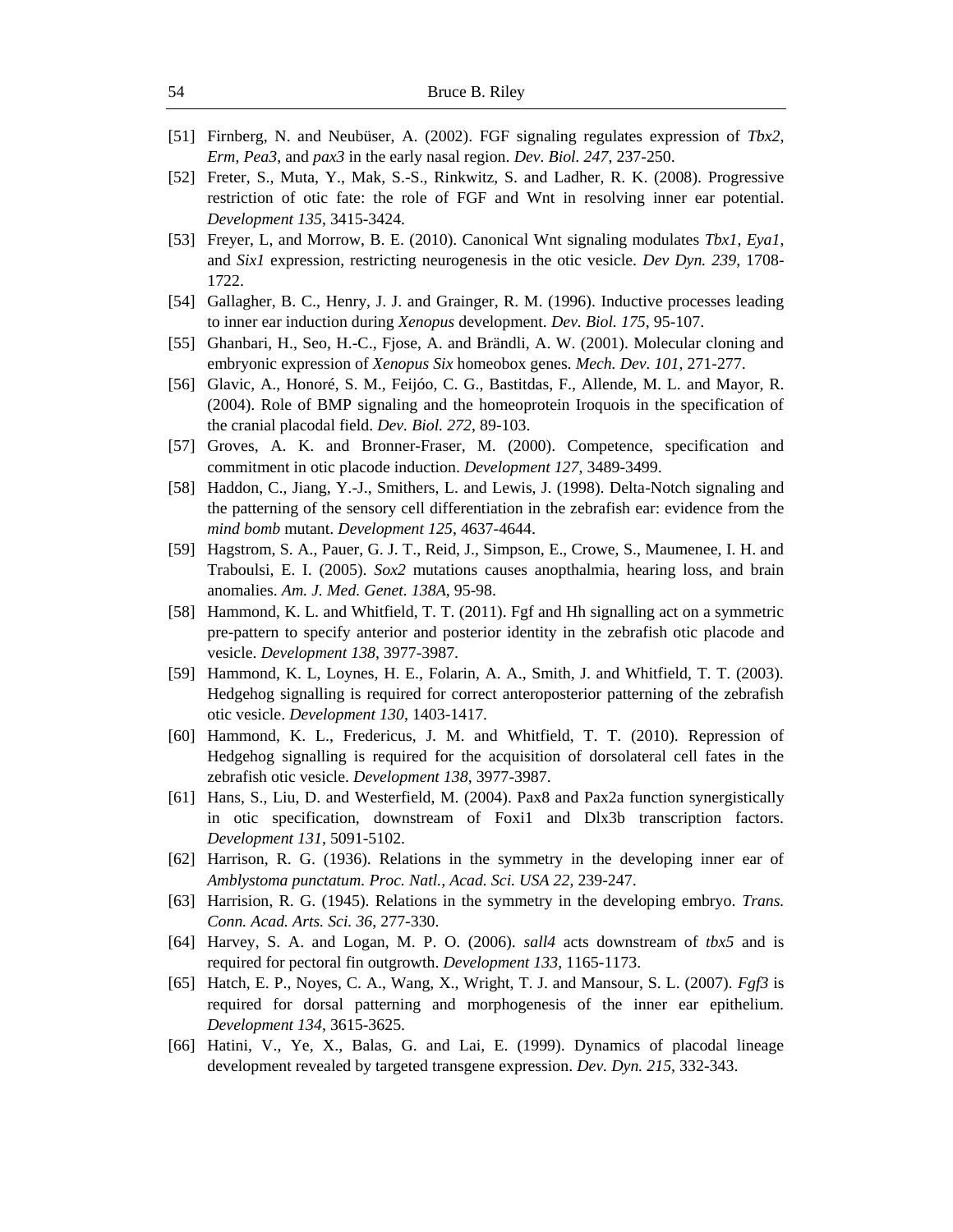- [67] Heller, N. and Brändli, A. W. (1999). *Xenopus Pax2/5/8* orthologues: Novel insights into *Pax* gene evolution and identification of Pax-8 as the earliest marker of otic and pronephric cell lineages. *Dev. Genet. 24*, 208-219.
- [68] Herzog, W., Sonntag, C., von der Hardt, S., Roehl, H. H,, Varga, Z. M. and Hammerschmidt, M. (2004). Fgf3 signaling from the ventral diencephalons is required for early specification and subsequent survival of the zebrafish adenohypophysis. *Development 131*, 3681-3692.
- [69] Hoang, B. H., Thomas, J. T., Abdul-Karim, F. W., Correia, K. M., Conlon, R. A., Luyten, F. P. and Ballock, R. T. (1998). Expression pattern of two *Frizzled*-related genes, *Frzb-1* and *Sfrp-1*, during mouse embryogenesis suggests a role for modulating action of *Wnt* family members. Developmental Dynamics 212, 364-372.*dog-eared* mutation disrupts *eya1*, a gene required for cell survival and differentiation in the inner ear and lateral line. *Dev. Biol. 277*, 27-41.
- [70] Hochmann, S., Aghaallaei, N., Bajoghli, B., Soroldoni, D., Carl, M. and Czerny, T. (2007). Expression of marker genes during early ear development in medaka. Gene Expression Patterns 7, 355-362.
- [71] Hu, R.-Y., Xu, P., Chen, Y.-L., Lou, X. and Ding, X. (2006). The role of Paraxial Protocadherin in *Xenopus* otic placode development*. Biochem. Biophys. Res. Commun. 345*, 239-247.
- [72] Hutson, M. R., Lewis, J. E., Nguyen-Luu, D., Lindberg, K. H. and Barald, K. F. (1999). Expression of Pax2 and patterning of the chick inner ear*. J. Neurocyt. 28*, 795-807.
- [73] Hwang, C. H., Simeone, A., Lai, E. and Wu, D. K. (2009). *Foxg1* is required for proper separation and formation of sensory cristae during inner ear development. *Dev. Dyn. 238*, 2725-2734]
- [74] Ikeda, K., Ookawara, S., Sato, S., Ando, Z., Kageyama, R. and Kawakami, K. (2007). *Six1* is essential for early neurogenesis in the development of olfactory epithelium. *Dev. Biol. 311*, 53-68.
- [75] Jacobsen, A. G. (1963). The determination and positioning of the nose, lens, and ear. I. Interactions within the ectoderm, and between the ectoderm and underlying tissues*. J. Exp. Zool*. 154, 273-284.
- [76] Jayasena, C. S., Ohyama, T., Segil, N. and Groves, A. K. (2008). Notch signaling augments the canonical Wnt pathway to specify the size of the otic placode. *Development 135*, 2251-2261.
- [77] Jung, B., Köhler, A., Schambony, A. and Wedlich, D. (2011). PAPC and the Wnt5a/Ror2 pathway control the invagination of the otic placode in Xenopus. BMC Dev. Biol. 11:36.
- [78] Kaan, H. W. (1926). Experiments on the development of the ear of *Amblystoma punctatum. J. Exp. Zool. 46*, 13-61.
- [79] Karis A., Pata, I., van Doorninck, J. H., Grosveld, F., de Zeeuw, C. I., de Caprona, D. and Fritzsch B. (2001). Transcription factor GATA-3 alters pathway selection of olivocochlear neurons and affects morphogenesis of the ear. *J. Comp. Neurol. 429*, 615- 630.
- [80] Kawakami, K., Sato, S., Ozaki, H. and Ikeda, K., (2000). *Six* family genes-structure and function as transcription factors and their roles in development. *BioEssays 22*, 616-626.
- [81] Kawauchi, S., Shou, J., Santos, R., Hébert, J. M., McConnell, S. K., Mason, I. and Calof, A. L. (2005). *Fgf8* expression defines a morphogenetic center required for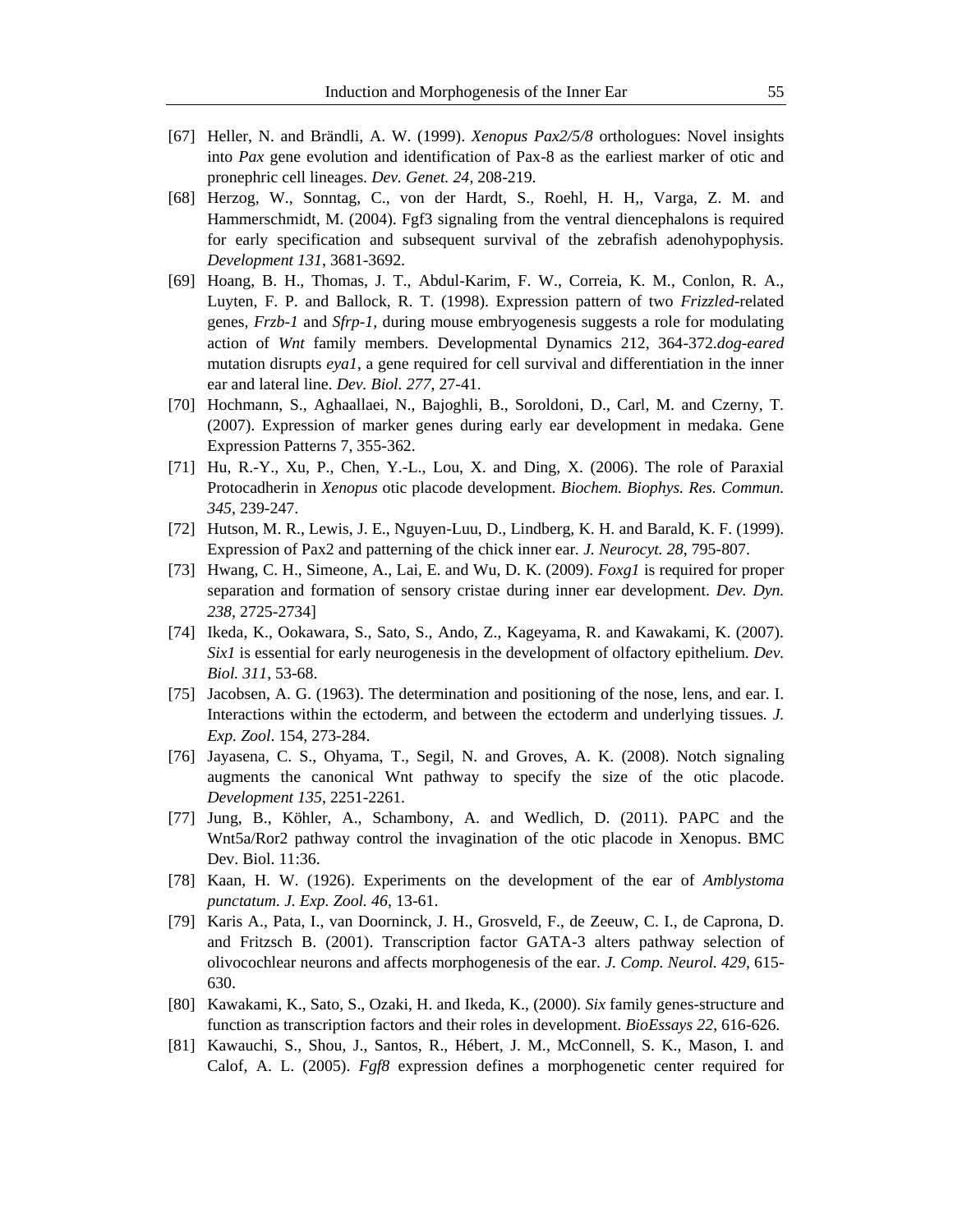olfactory neurogenesis and nasal cavity development in the mouse. *Development 1232*, 5211-5223.

- [82] Kil, S.-H., Streit, A., Brown, S. T., Agrawal, N., Collazo, A., Zile, M. H. and Groves, A. K. (2005). Distinct roles for hindbrain and paraxial mesoderm in the induction and patterning of the inner ear revealed by a study of vitamin-A-deficient quail. *Dev. Biol. 285*, 252-271.
- [83] Kobayashi, M., Osanai, H., Kawakami, K. and Yamamoto, M. (2000). Expression of three zebrafish Six4 genes in the cranial sensory placodes and the developing somites. *Mech. Dev. 98*, 151-155.
- [84] Kohlhase, J., Heinrich, M., Schubert, L. Liebers, M., Kispert, A., Laccone, f., Turnpenny, P., Winter, R. M. and Reardon, W. (2002). Okihirio syndrome is caused by *Sall4* mutations. *Human. Mol. Genet. 11*, 2979-2987.
- [85] Kozlowsky, D. J., Whitfield, T. T., Hukriede, N. A, Lam, W. K. and Weinberg, E. S. (2005). The zebrafish *dog-eared* mutation disrupts *eya1*, a gene required for cell survival and differentiation in the inner ear and lateral line. *Dev. Biol. 277;* 27-41.
- [86] Krauss S., Johansen, T., Korzh, V. and Fjose, A. (1991). Expression of the zebrafish paired box gene *pax[zf-b]* during early neurogenesis*. Development 113*, 1193-1206.
- [87] Kwak, S.-J., Phillips, B. T., Heck, R. and Riley, B. B. (2002). An expanded domain of *fgf3* expression in the hindbrain of zebrafish *valentino* mutants results in mis-patterning of the otic vesicle. *Development 129*, 5279-5287.
- [88] Kwak, S.-J., Vemaraju, S., Moorman, S. J., Zeddies, D., Popper, A. and Riley B. B. (2006). Zebrafish *pax5* regulates development of the utricular macula and vestibular function. *Dev. Dyn. 235*, 3026-3038.
- [89] Kwon, H.-J. and Riley, B. B. (2009). Mesendodermal signals required for otic induction: Bmp-antagonists cooperate with Fgf and can facilitate formation of ectopic otic tissue. *Dev. Dyn. 238*, 1582-1594.
- [90] Kwon, H.-J., Bhat, N., Sweet, E. M., Cornell, R. A. and Riley, B. B. (2010). Identification of early requirements for preplacodal ectoderm and sensory organ development. *PLoS Genetics 6(9)*, e1001133.
- [91] Ladher, R. K., Anakwe, K. U., Gurney, A. L., Schoenwolf, G. C. and Francis-West, P. H. (2000). Identification of synergistic signals initiating inner ear development. *Science 290*, 1965-1967.
- [92] Ladher, R. K., Wright, T. J., Moon, A. M., Mansour, S. L. and Schoenwolf, G. C. (2005). FGF8 initiates inner ear induction in chick and mouse. *Genes Dev. 19*, 603-613.
- [93] LaMantia, A.-S., Bhasin, N., Rhodes, K. and Heemskert, J. (2000). Mensenchymal/epithelial induction mediates olfactory pathway formation. *Neuron 28*, 411-425.
- [94] Lassiter, R. N. T., Dube, C. M., Reynolds, S. B., Winters, N. I., Baker, C. V. H. and Stark, M. R. (2007). Canonical Wnt signaling is required for ophthalmic trigeminal placode cell fate determination and maintenance. *Dev. Biol. 308*, 392-406.
- [95] Lassiter, R. N. T., Reynolds, S. B., Marin, K., D., Mayo, T. F. and Stark, M. R. (2009). FGF signaling is essential for ophthalmic trigeminal placode cell delamination and differentiation. *Dev. Dyn. 238*, 1073-1082.
- [96] Lea, R., Papalopulu, N., Amaya, E. and Dorey, K. (2009). Temporal and spatial expression of FGF ligands and receptors in *Xenopus* development. *Dev. Dyn. 238*, 1467-1479.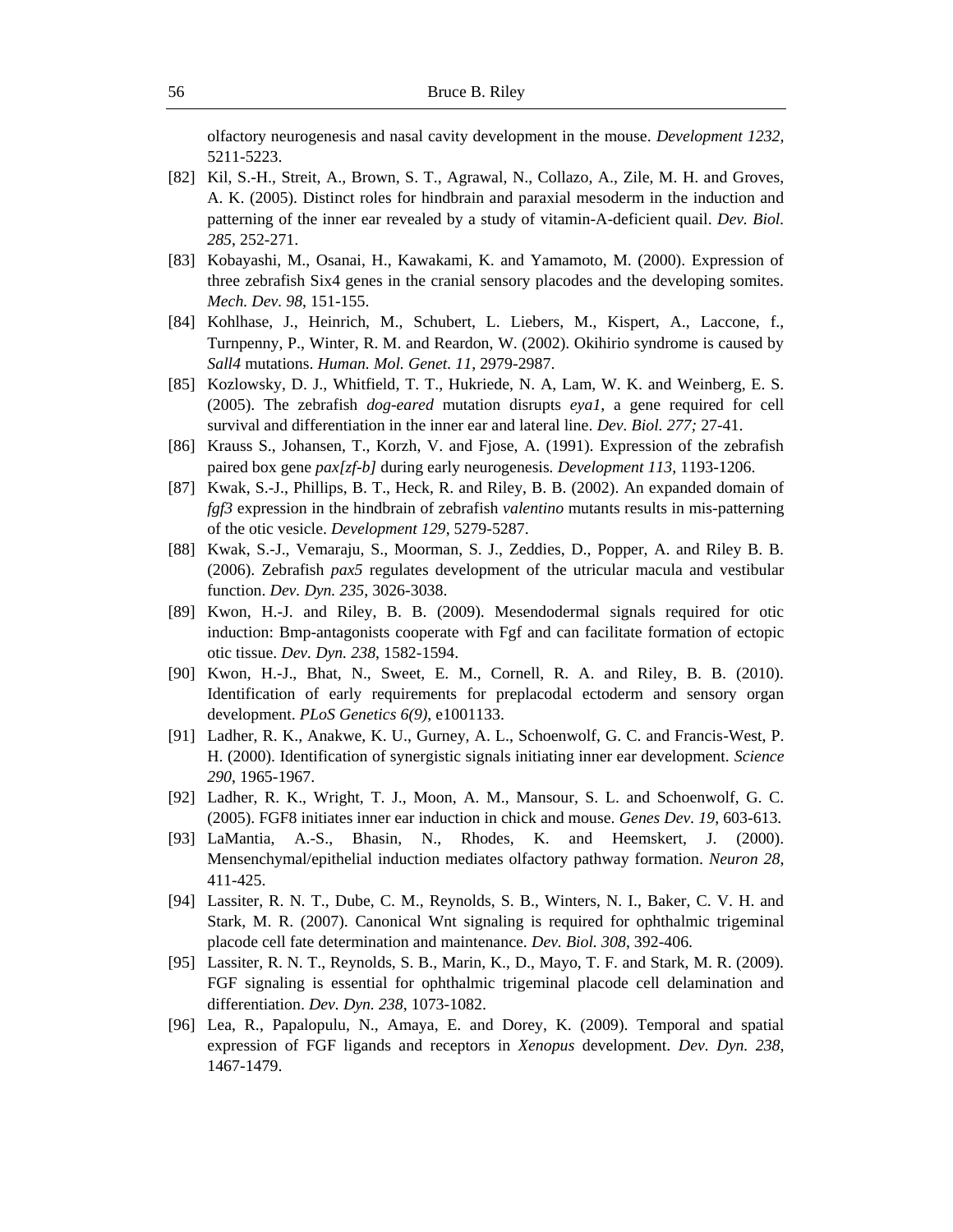- [97] Lecaudey, V., Ulloa, E., Anselme, I., Stedman, A., Schneider-Maunoury, S. and Pujades, C. (2007). Role of hindbrain in patterning of the otic vesicle: A study of the zebrafish *vhnf1* mutant. *Dev. Biol. 303*, 134-143.
- [98] Lee, S. A., Shen, E. L., Fiser, A., Sali, A. and Guo, S. (2003). The zebrafish forkhead transcription factor Foxi1 specifies epibranchial placode-derived sensory neurons. *Development 130*, 2669-2679.
- [99] Léger, S. and Brand, M. (2002). Fgf8 and Fgf3 are required for zebrafish ear placode induction, maintenance and inner ear patterning. *Mech. Dev. 119*, 91-108.
- [100] Li, M., Zhao, C., Wang, Y., Zhao, Z. and Meng, A. (2002). Zebrafish *sox9b* is an early neural crest marker. *Dev. Genes Evol. 212*, 203-206.
- [101] Li, X., Oghi, K. A., Zhang, J., Krones, A., Bush, K. T., Glass, C. K., Nigam, S. K., Aggarwal, A. K., Maas, R., Rose, D. W. and Rosenfeld. (2003). Eya protein phosphatase activity regulates Six1-Dach-Eya transcription effects in mammalian organogenesis. *Nature 426*, 247-254.
- [102] Li, Y., Allende, M. L., Finkelstein, R. and Weinberg, E. S. (1994). Expression of two zebrafish *orthodenticle*-related genes in the embryonic brain. *Mech. Dev. 48*, 229-244.
- [103] Lilliväli, K., Matilainen, T., Karis, A. and Salminen, M. (2004). Partially overlapping expression of Gata2 and Gata3 during inner ear development. *Dev. Dyn. 231*, 775-781.
- [104] Lilliväli, K., Haugas, M., Matilainen, T., Pussinen, C., Karis, A and Salminen, M. (2006). Gata3 is required for early morphogenesis and Fgf10 expression during otic development. *Mech. Dev. 123*, 415-429.
- [105] Lilliväli, K., Haugas, M., Pituello, F. and Salminen, M. (2007). Comparative analysis of *Gata3* and *Gata2* expression during chicken inner ear development. *Dev. Dyn. 236*, 306-313.
- [106] Lin, Z., Cantos, R., Patente, M. and Wu, D. K. (2005). *Gbx2* is required for the morphogenesis of the mouse inner ear: a downstream candidate of hindbrain signaling. *Development 132*, 2309-2318.
- [107] Litsiou, A., Hanson, S. and Streit, A. (2005). A balance of FGF, BMP and Wnt signaling positions the future placode territory in the head. *Development 132*, 4051- 4062.
- [108] Liu, D., Chu, H., Maves, L., Yan, Y.-L., Morcos, P. A., Postlethwait, J. H. and Westerfield, M. (2003). Fgf3 and Fgf8 dependent and independent transcription factors are required for otic placode specification. *Development 130*, 2213-2224.
- [109] Lombardo, A. and Slack, J. M. W. (1998). Postgastrulation effects of Fibroblast Growth Factor on *Xenopus* development. *Dev. Dyn. 212*, 75-85.
- [110] Luo, T., Matsuo-Takasaki, M. and Sargent, T. D. (2001). Distinct roles for Distal-less genes *Dlx3* and *Dlx5* in regulating ectodermal development in *Xenopus*. *Mol. Reprod. Dev. 60*, 331-337.
- [111] Ma, S., La, Y, and Ro, H. (1994). Expression of alpha 4 integrin mRNA and protein and Fibronectin in the early chicken embryo. *Cell Adhes. Commun. 2*, 359-375.
- [112] Mackereth, M. D., Kwak, S.-J., Fritz,, A. and Riley, B. B. (2005). Zebrafish *pax8* is required for otic placode induction and plays a redundant role with Pax2 genes in the maintenance of the otic placode. *Development 132*, 371-382.
- [113] Mahmood, R., Kiefer, P., Guthrie, S., Dickson, C. and Mason, I. (1995). Multiple roles for FGF-3 during cranial neural development in the chicken. *Development 121*, 1399- 1410.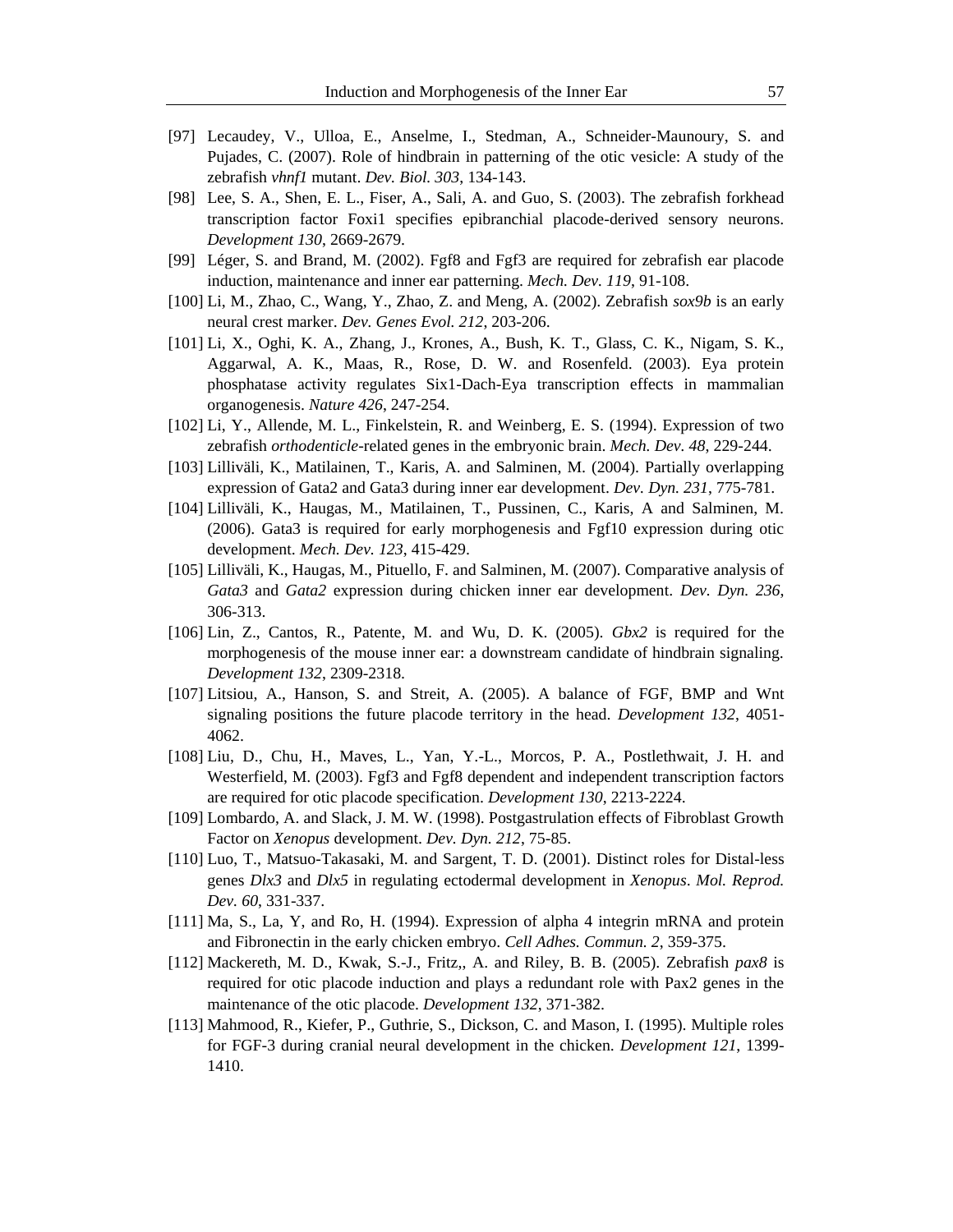- [114] Mahmood, R., Mason, C. and Morrisskay, G. M. (1996). Expression of FGF-3 in relation to hindbrain segmentation, otic pit position and pharyngeal arch morphology in normal and retinoic acid exposed mouse embryos. *Anat. Embryol. 194*, 13-22.
- [115] Mahoney Rogers, A. A., Zhang, J. and Shim, K. (2011). *Sprouty1* and *Sprouty2* limit both the size of the otic placode and hindbrain *Wnt8* by antagonizing FGF signaling. *Dev. Biol. 353*, 94-104.
- [116] Mak, A. C. Y., Szeto, I. Y. Y., Fritzsch, B. and Cheah, K., S. E. (2009). Differential and overlapping expression ofSox2 and Sox9 in inner ear development. *Gene Expression Patterns 9*, 444-453.
- [117] Manaia, A., Lemarchandel, V., Klaine, M., Max-Audit, I., Romeo, P.-H., Dieterlen-Lievre, F. and Godin, I. (2000). Lmo2 and GATA-3 associated expression in intraembryonic hemogenic sites. *Development 127*, 643-653.
- [118] Mansour, S. L., Goddard, J. M. and Capecchi, M. R. (1993). Mice homozygous for a targeted disruption of the proto-oncogene *int-2* have development defects in the tail and inner ear. *Development 117*, 13-28.
- [119] Mansouri, A., Chowdhury, K. and Gruss, P. (1998). Follicular cells of the thyroid gland require *Pax8* gene function. *Nature Genet. 19*, 87-90.
- [120] Maroon, H., Walsche, J., Mahmood, R., Kiefer, P., Dickson, C. and Mason, I. (2002). Fgf3 and Fgf8 are required together for formation of the otic placode and vesicle. *Development 129*, 2099-2108.
- [121] McCabe, K. L. and Bronner-Fraser, M. (2008). Essential role for PDGF signaling in ophthalmic trigeminal placode induction. *Development 135*, 1863-1874.
- [122] McKay, I. J., Lewis, J. and Lumsden, A. (1996). The role of *FGF-3* in early inner ear development: an analysis in normal *kreisler* mutant mice. *Dev. Biol. 174*, 370-378.
- [123] McLaren, K. W., Litsiou, A. and Streit, A. (2003). DLX5 positions the neural crest and preplacode region at the border of the neural plate. *Dev. Biol. 259*, 34-47.
- [124] Millimaki, B. B., Sweet, E. M., Dhason, M. S. and Riley, B. B. (2007). Zebrafish *atoh1* genes: classic proneural activity in the inner ear and regulation by Fgf and Notch. *Development 134*, 295-305.
- [125] Millimaki, B. B., Sweet, E. M. and Riley, B. B. (2010). Sox2 is required for maintenance and regeneration, but not initial development, of hair cells in the zebrafish inner ear. *Dev. Biol. 338*, 262-269.
- [126] Miyazaki, H., Kobayashi, T., Nakamura, H. and Funahashi, J. (2006). Role of Gbx2 and Otx2 in the formation of cochlear ganglion and endolymphatic duct. *Develop. Growth Differ. 48*, 429-438.
- [127] Morsli, H., Choo, D., Ryan, A., Johnson, R. and Wu, D. K. (1998). Development of the mouse inner ear and origin of its sensory organs. *J. Neurosci. 18*, 3327-3335.
- [128] Nechiporuk, A., Lindo, T., Poss, K. D. and Raible, D. W. (2007). Specification of epibranchial placodes in zebrafish. *Development 134*, 611-623.
- [129] Neff, A. W., King, M. W., Hartly, M. W., Nguyen, T., Calley, J., Smith, R. C. and Mesher, A. L. (2005). Expression of *Xenopus XISALL4* during limb development and regeneration. *Dev. Dyn. 233*, 356-367.
- [130] Nica, G., Herzog, W., Sonntag, C., Nowak, M., Schwarz, H., Zapata, A. G. and Hammerschmidt, M. (2006). Eya1 is required for lineage-specific differentiation, but not for cell survival in the zebrafish adenohypophysis. *Dev. Biol. 292*, 189-204.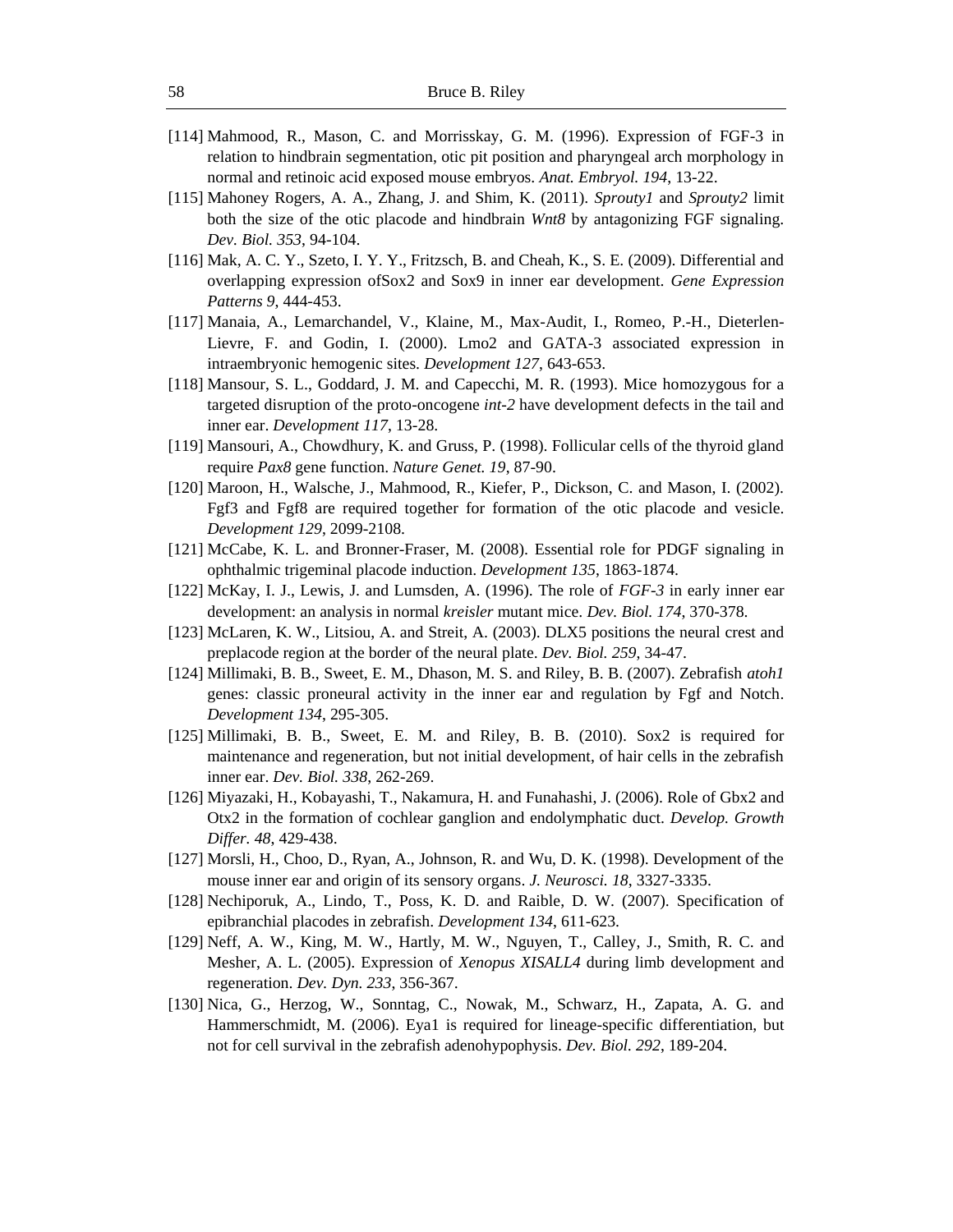- [131] Nikaido, M., Doi, K., Shimizu, T., Hibi, M., Kikuchi, Y. and Yamasu, K. (2007). Initial specification of the epibranchial placode in zebrafish embryos depends on the Fibroblast Growth Factor signal. *Dev. Dyn. 236*, 564-571.
- [132] Nissen, R. M., Yan, J., Amsterdam, A., Hopkins, N. and Burgess, S. M. (2003). Zebrafish *foxi one* modulates cellular responses to Fgf signaling required for the integrity of ear and jaw patterning. *Development 130*, 2543-2554.
- [133] Ogino, H., Fisher, M. and Grainger, R. M. (2008). Convergence of a head-filed selector Otx2 and Notch signaling: a mechanism for lens specification. *Development 135*, 249- 258.
- [134] Ohyama, T. and Groves, A. (2004). Expression of mouse Foxi1 class genes in early craniofacial development. *Dev. Dyn. 231*, 640-646.
- [135] Ohyama, T., Groves, A. K. and Martin, K. (2007). The first steps towards hearing: mechanisms of otic placode induction. *Int. J. Dev. Biol. 51*, 463-472.
- [136] Ohyama, T., Mohamed, O. A., Taketo, M. M., Dufort, D. and Groves, A. K. (2006). Wnt signals mediate a fate decision between otic placode and epidermis. *Development 133*, 865-875.
- [137] Ozaki, H., Watanabe, Y., Takahashi, K., Kitamura, K., Tanaka, A., Urase, K., Momoi, T., Sudao, K., Sakagami, J., Asano, M., Iwakura, Y. and Kawakami, K. (2001). *Six4*, a putative *myogenin* regulator, is not essential for mouse embryonal development. *Mol. Cell. Biol. 21*, 3343-3350.
- [138] Ozaki, H., Nakamura, K., Funahashi, J., Ikeda, K., Yamada, G., Tokano, H., Okamura, H., Kitamura, K., Muto, S., Kotaki, H., Sudo, K., Horai, R., Iwakura, Y. and Kawakami, K. (2004). *Six1* controls patterning of the mouse otic vesicle. *Development 131*, 551-562.
- [139] Padanad, M. S. and Riley, B. B. (2010). Pax2/8 proteins coordinate sequential induction of otic and epibranchial placodes through differential regulation of *foxi1*, *sox3*, and *fgf24] Dev. Biol. 351*, 90-98.
- [140] Park, B.-Y. and Saint-Jeannet, J.-P. (2008). Hindbrain-derived Wnt and Fgf signals cooperate to specify the otic placode in *Xenopus. Dev. Biol. 324*, 108121.
- [141] Pauley, S., Lai, E. and Fritzsch, B. (2006). *Foxg1* is required for morphogenesis and histogenesis of the mammalian inner ear. *Dev. Dyn. 235*, 2470-2482.
- [142] Pearce, J. H., Penny, G and Rossant, J. (1999). A mouse Cerberus/Dan-related gene family. *Dev. Biol. 209*, 98-110.
- [143] Pfeffer, P. L., Gerster, T., Lun, K., Brand, M. and Busslinger, M. (1998). Characterization of three novel members of the zebrafish *Pax2/5/8* family: dependency of *Pax5* and *Pax8* expression on the *Pax2.1* (*noi*) function. *Development 125*, 3063- 3074.
- [144] Phillips, B. T., Bolding, K. and Riley, B. B. (2001). Zebrafish *fgf3* and *fgf8* encode redundant functions required for otic placode induction. *Dev. Biol. 235*, 351-365.
- [145] Phillips, B. T., Storch, E. M., Lekven, A. C. and Riley, B. B. (2004). A direct for Fgf but not Wnt in otic placode induction. *Development 131*, 923-931.
- [146] Phillips, B. T., Kwon, H.-J., Melton, C., Houghtaling, P., Fritz, A. and Riley, B. B. (2006). Zebrafish *msxB*, *msxC* and *msxE* function together to refine the neuralnonneural border and regulated cranial placodes and neural crest development. *Dev. Biol. 294*, 376-390.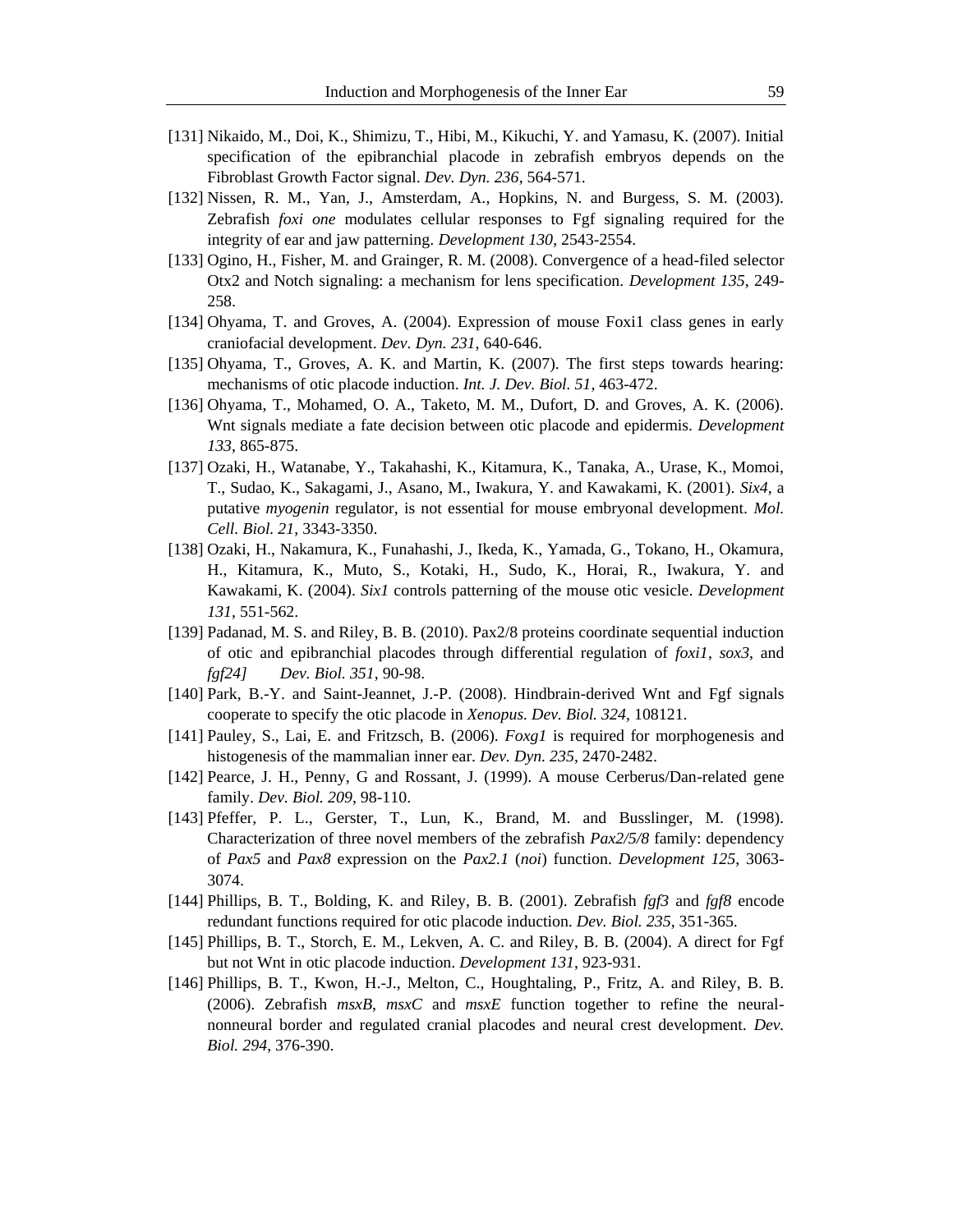- [147] Pieper, M., Eagleson, G. W., Wosniok, W. and Schlosser, G. (2011). Origin and segregation of cranial placodes in *Xenopus laevis. Dev. Biol. 360*, 257-275.
- [148] Pingault, V., Bondurand, N., Kuhlbrodt, K., Goerich, D. E., Prehu, M. O., Puliti, A., Herbarth, B., Hermans-Borgmeyer, I., Legius, E., Matthijs, G., Amiel, J., Lyonnet, S., Ceccherini, I., Romeo, G., Smith, J. C., Read, A. P., Wegner, M., and Goossens, M. (1998). *Sox10* mutations in patients with Waardenburg-Hirschsprung disease. *Nature Genet. 18*, 171-173.
- [149] Piotrowski, T., Ahn, D., Schilling, T. F., Nair, S., Ruvinsky, I., Geisler, R., Rausch G.- J., Hafter, P., Zon, L. I., Zhou, Y., Foott, H. and Dawid I. B. (2003). The zebrafish *van gogh* mutation disrupts *tbx1*, which is involved in the DiGeorge deletion syndrome in humans. *Development 130*, 5043-5052.
- [150] Pirvola, U., Spencer-Dene, B., Xing-Qun, L., Kettunen, P., Thesleff, I., Fritzsch, B. and Dickson, C. (2000). FGF/FGFR-2 (IIIb) signaling is essential for inner ear morphogenesis. *J. Neurosci. 20*, 6125-5149.
- [151] Raft, S., Nowotschin, S., Liao, J. and Morrow, B. E. (2003). Suppression of neural fate and control of inner ear morphogenesis by *Tbx1*. *Development 131*, 1801-1812.
- [152] Rau, M., J., Fischer, S. and Neumann, C. J. (2006). Zebrafish Trap230/Med12 is required as a coactivator for Sox9-dependent neural crest, cartilage and ear development. *Dev. Biol. 296*, 83-93.
- [153] Rayapureddi, J., P., Kattamuri, C., Steinmetz, B. D., Frankport, B. J., Ostrin, E. J., Mardon, G. and Hegde, R. S. (2003). *Nature 426*, 295-298.
- [154] Rex, M., Orme, A., Uwanogho, D., Tointon, K., Wigmore, P. M., Sharpe, P. T. and Scotting, P. J. (1997). Dynamic expression of chicken Sox2 and Sox3 genes in ectoderm induced to from neural tissue. *Dev. Dyn. 209*, 323-332.
- [155] Riccomagno, M., M., Martinu, L., Mulheisen, M., Wu, D. K. and Epstein, D. J. (2002). Specification of the mammalian cochlea is dependent on Sonic Hedgehog. *Genes and Dev. 16*, 2365-2378.
- [156] Riccomagno, M. M., Takada, S. and Epstein, D. J. (2005). Wnt-dependent regulation of inner ear morphogenesis is balanced by the opposing and supporting roles of Shh. *Genes and Dev. 19*, 1612-1623.
- [157] Riley, B. B., Zhu, C., Janetopoulos, C. and Aufderheide, K. J. (1997). A critical period of ear development controlled by distinct populations of ciliated cells in the zebrafish. *Dev. Biol. 191*, 191-201.
- [158] Riley, B. B., Chiang, M.-Y., Farmer, L. and Heck, R. (1999). The *deltaA* gene of zebrafish mediates lateral inhibition of hair cells in the inner ear and is regulated by *pax2.1*. *Development 126*, 5669-5678.
- [159] Riley, B. B., Sweet, E. M., Heck, R., Evans, A., McFarland, K. N., Warga, R. M. and Kane, D. A. (2010). Characterization of *harpy/Rca1/emi1* mutants: Patterning in the absence of cell division. *Dev. Dyn. 239*, 828-843.
- [160] Risheg, H., Graham Jr., J. M., Clark, R. D., Rogers, R. C, Opitz, J. M., Moeschler, J. B., Peiffer, A. P., May, M., Joseph, S. M., Jones, J. R., Stevenson, R. E., Schwartz, C. E. and Friez, M. J. (2007). A recurrent mutation in *MED12* leading to R961W causes Opitz-Kaveggia syndrome. *Nat Genet 207*, 451-453.
- [161] Rizzoti, K. and Lovell-Badge, R. (2007). SOS3 activity during pharyngeal segmentation is required for craniofacial morphogenesis. *Development 134*, 3437-3448.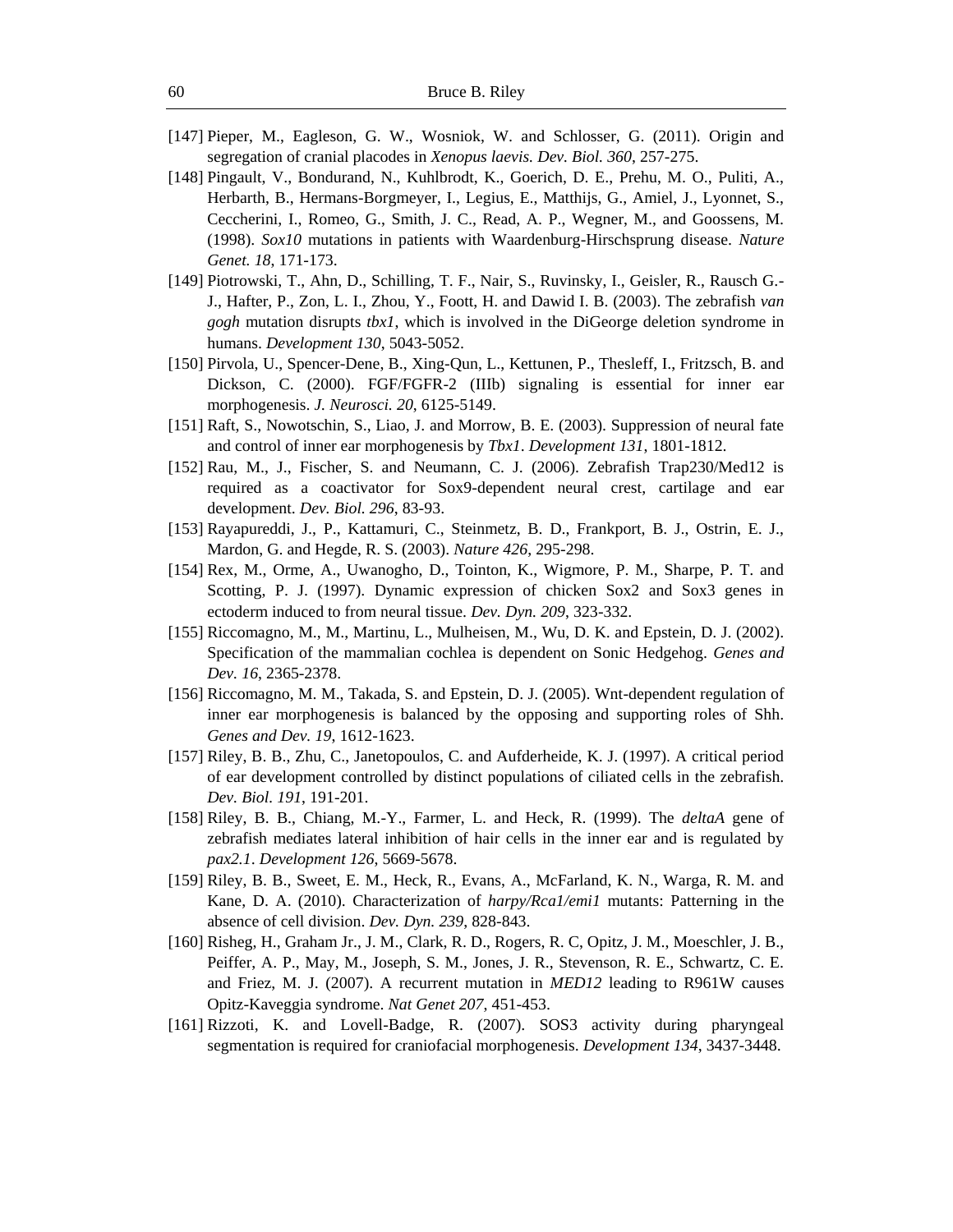- [162] Robledo, R. F and Lufkin, T. (2006). *Dlx5* and *Dlx6* homeobox genes are required for specification of the mammalian vestibular apparatus. *Genesis 44*, 425-437.
- [163] Rogers, C. D., Archer, T. C., Cunningham, D. D., Grammer, T. C. and Casey, E. M. S. (2008). *sox3* expression in maintained by FGF signaling and restricted to the neural plate by Vent proteins in the *Xenopus* embryo*. Dev. Biol. 313*, 307-319.
- [164] Ruf, R. G., Xu, P.-X., Silvius, D., Otto, E. A., Beekmann, F., Muerb, U. T., Kumar, S., Neuhaus, T. J., Kemper, M. J., Raymond Jr. , R. M., Brophy, P. D., Berkman, J., Gattas, M., Hyland, V., Ruf, W.-M., Schwartz, C., Chang, E. H., Smith, R. J. H., Stratakis, C. A., Weil, D., Petit, C. and Hildebrandt, F. (2004). *Proc. Natl. Acad., Sci. USA 101*, 8090-8095.
- [165] Sai, X. and Ladher, R. K. (2008). FGF signaling regulates cytoskeletal remodeling during eptithelial morphogenesis. *Curr. Biol. 18*, 976-981.
- [166] Saint-Germain, N., Lee, Y.-H., Zhang, Y., Sargent, T. D. and Saint-Jeannet, J.-P. (2004). Specification of the otic placode depends onSox9 function in *Xenopus*. *Development 131*, 1755-1763.
- [167] Sánchez-Calderón, H., Martin-Partido, G. and Hidalgo-Sánchez. (2002). Differential expression of *Otx2*, *Gbx2*, *Pax2*, and  $Fgf8$  in the developing vestibular and auditory sensory organs. *Brain Res. Bull. 57*, 321-323.
- [168] Sanyanusin, P., Schimmerenti, L. A., McNoe, L. A., Ward, T. A., Pierpont, M. E. M., Sullivan, M. J., Dobyns, W. B. and Eccles, M. R. (1995). Mutation of *PAX2* gene in a family with optic nerve colobomas, renal anomalies and vesicoureteral reflux. *Nature Genet. 9*, 358-364.
- [169] Sato, S., Ikeda, K., Shioi, G., Ochi, H., Ogino, H., Yajima, H. and Kawakami, K. (2010). Conserved expression of mouse *Six1* in the pre-placodal region (PPR) and identification of an enhancer for the rostral PPR. *Dev. Biol. 344*, 158-171.
- [170] Schimmang, T. (2007). Expression and functions of FGF ligands during early otic development. *Int. J. Dev. Biol. 51*, 473-481.
- [171] Schlosser, G. (2006). Induction and specification of cranial placodes. *Dev. Biol. 294*, 303-351.
- [172] Schlosser, G. and Ahrens, K. (2004). Molecular anatomy of placode development in *Xenopus laevis*. *Dev. Biol. 271*, 439-466.
- [173] Schlosser, G., Awtry, T., Brugman, S. A., Jensen, E. G., Nielson, K., Ruan, G., Stammler, A., Voelker, D., Yan, B., Zhang, C., Klymkowsky, M. W. and Moody, S. A. (2008). *Eya1* and *Six1* promote neurogenesis in the cranial placodes in a *SoxB1* dependent fashion. *Dev. Biol. 320*, 199-214.
- [174] Schneider-Maunoury, S. and Pujades, C. (2007). Hindbrain signals in otic regionalization: walk on the wild side. *Int. J. Dev. Biol. 51*, 495-506.
- [175] Shamim, H. and Mason, I. (1998). Expression of Gbx-2 during early development of the chick embryo. *Mech. Dev. 76*, 157-159]
- [176] Simeone, A., Acampora, D., Pannese, M., D'Esposito, M., Stornauiuolo, A., Gulisano, M., Mallamaci, A., Kastrury, K., Druck, T., Huebner, K. and Boncinelli, E., (1994). Cloning and characterization of two members of the vertebrate *Dlx* gene family*. Proc. Natl. Acad. Sci. USA 91*, 2250-2254.
- [177] Sjödal, M., Edlund, T, and Gunhaga, L. (2007). Time of exposure to BMP signals plays a key role in the specification of the olfactory and lens placodes ex vivo. *Dev. Cell 13*, 141-149.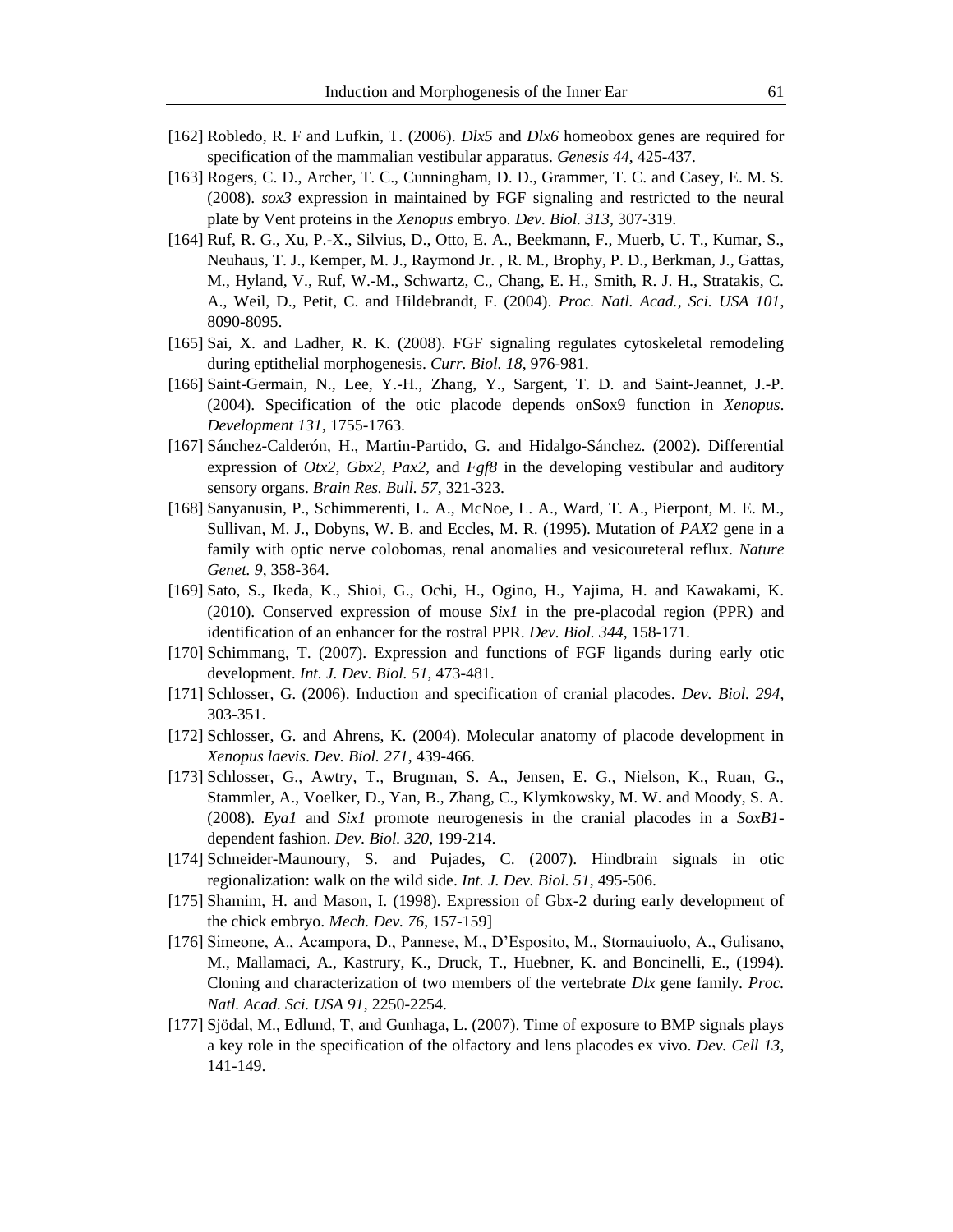- [178] Solomon, K. S and Fritz, A. (2002). Concerted action of two *dlx* paralogs in sensory placode formation. *Development 129*, 3127-3136.
- [179] Solomon, K. S., Kudoh, T., Dawid, I. B. and Fritz, A. (2003). Zebrafish *foxi1* mediates otic placode formation and jaw development. *Development 130*, 929-940.
- [180] Stockley, T. L., Mendoza-Londono, R., Propst, E. J., Sodhi, S., Dupuis, L. and Papsin, B. C. (2009). A recurrent *EYA1* mutation causing alternative RNA splicing in Branchio-Oto-Renal syndrome: Implications for molecular diagnostics and disease mechanism. *Am. J. Med. Genet. Part A* 149A, 322-327.
- [181] Stone, L. S. (1931). Induction of the ear by the medulla and its relation to experiments on the lateralis system in amphibia. *Science 74*, 577.
- [182] Streit, A. (2007). The preplacodal region: an ectodermal domain with multipotential progenitors that contribute to sense organs and cranial sensory ganglia. *Int. J. Dev. Biol. 51*, 447-461.
- [183] Su, Y. and Meng, A. (2002). The expression of *gbx-2* during zebrafish embryogenesis. *Mech. Dev. 113*, 107-110.
- [184] Sun, S.-K., Dee, C. T., Tripahty, V. B., Rengifo, A., Hirst, C. S. and Scotting, P. J. (2007). Epibranchial and otic placodes are induced by a common Fgf signal, but their subsequent development is independent. *Dev. Biol. 303*, 675-686.
- [185] Sweet, E. M., Vemaraju, S. and Riley, B. B. (2011). Sox2 and Fgf interact with Atoh1 to promote sensory competence throughout the zebrafish inner ear*. Dev. Biol. 358*, 113- 121.
- [186] Tekin, M., Hismi, B. O., Fitoz, S., Özdag, H., Cengiz, F. G., Sirmaci, A., Aslan, I., Inceoglu, B., Yüksel-Konuk, E. B., Yilmaz, S. T,, Yasun, Ö. and Akar, N. (2007). Homozygous mutations in Fibroblast Growth Factor 3 are associated with a new form of syndromic deafness characterized by inner ear agenesis, microtia, and microdontia. *J. Hum. Genet. 80*, 338-344.
- [187] Tootle, T. L., Silver, S. J., Davies, E. L., Newman, V., Latek, R. R., Mills, I. A., Selengut, J. D., Parlikar, B. E. W. and Rebay, I. (2003). The transcription factor Eyes Absent is a protein tyrosine phosphatase. *Nature 426*, 299-302.
- [188] Torres, M., Gómez-Pardo, E. and Gruss, P. (1996). *Pax2* contributes to inner ear patterning and optic nerve trajectory. *Development 122*, 3381-3391.
- [189] Treier, M., Gleiberman, A. S., O'Connell, S. M., Szeto, D. P., McMahon, J. A., McMahon, A. P. and Rosenfeld, M. G. (1998). Multistep signaling requirements for pituitary organogenesis in vivo. *Genes Dev. 12*, 1691-1704.
- [190] Treier, M. O'Connell, S., Gleiberman, A., Price, J., Szeto, S. P., Burgess, R., Chuang, P.-T., McMahon, A. P. and Rosenfeld, M. G. (2001). Hedgehog signaling is required for pituitary gland development. *Development 128*, 377-386.
- [191] Urness, L. D., Paxton, C. N., Wang, X., Schoenwolf, G. C. and Mansour, S. L. (2010). FGF signaling regulates otic placode induction and refinement by controlling both ectodermal target genes and hindbrain *Wnt8a*. *Dev. Biol. 340*, 595-604.
- [192] Van den Berg, G., Somi, S., Buffing, A. A. M., Moorman, A. F. M. and van den Hoff, M. J. b. (2007). Patterns of expression of the Follistatin and Follistatin-like1 genes during chicken heart development: A potential role in valvulogenesis and late heart muscle cell formation. *Anat. Rec. 290*, 783-787.
- [193] Van Esch, H., Groenen, P., Nesbit, M. A., Schuffenhauer, S., Lichtner, P., Vanderlinden, G., Harding, B., Beetz, R., Bilous, R. W., Hodlaway, I., Shaw, N. J.,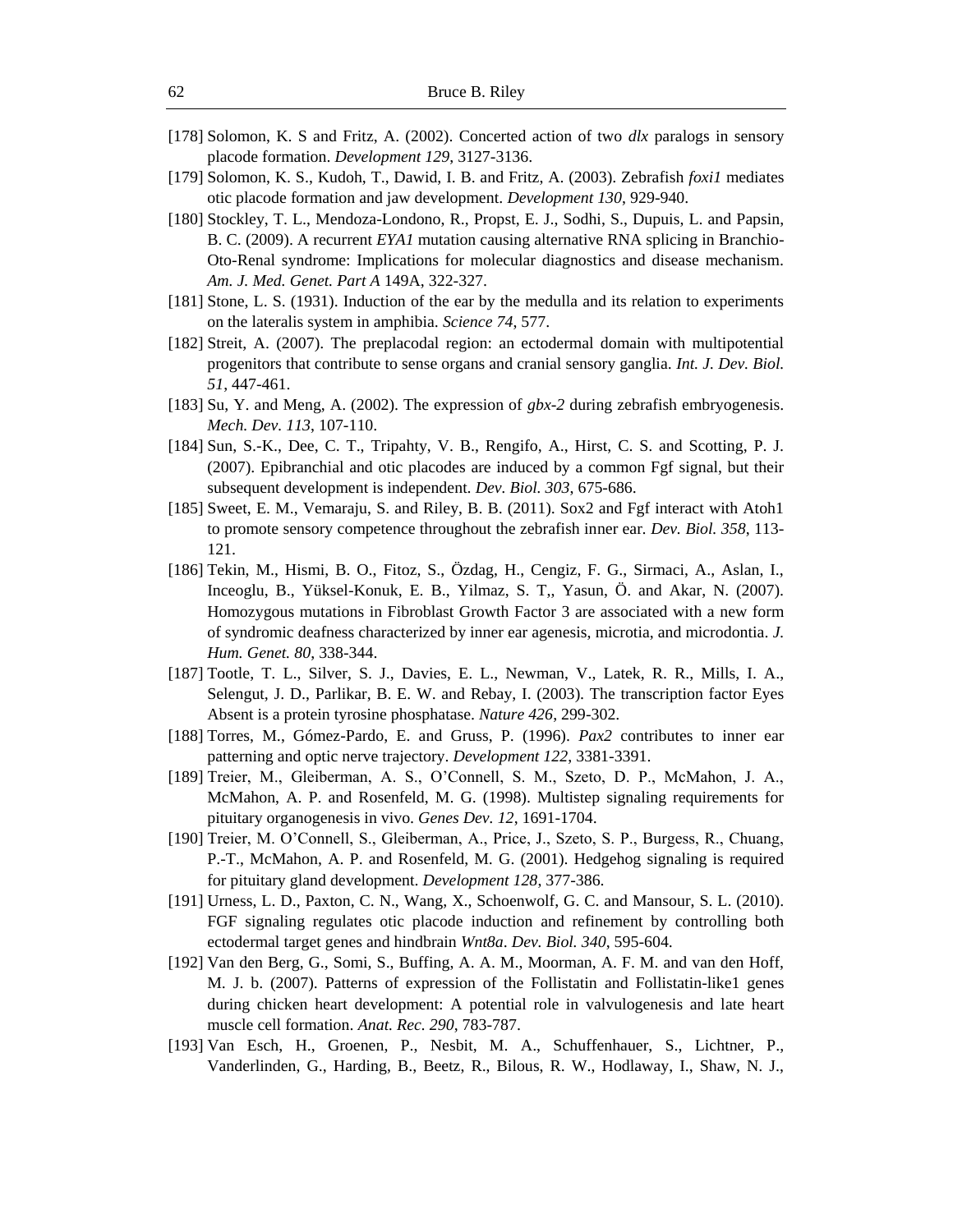Fryns, J.-P., Van de Ven, W., Thakker, R. V. and Devriendt, K. (2000). GATA3 haploinsufficiency causes human HDR syndrome*. Nature 406*, 419-422.

- [194] Vasiliauskas, D. and Stern, C. D. (2000). Expression of mouse *HES-6*, a new member of the Hairy/Enhancer of split family of bHLH transcription factors. *Mech. Dev. 98*, 133-137.
- [195] Vásquez-Echeverría, C., Dominguez-Frutos, E., Charnay, P., Schimmang, T. and Pujades, C. (2008). Analysis of mouse *kreisler* mutants reveals new roles of hindbrainderived signals in the establishment of the otic neurogenic domain. *Dev. Biol. 322*, 167- 178.
- [196] Vendrell, v., Carnicero. E., Giraldez, F., Alonso, M. T. and Schimmang, T. (2000). Induction of inner ear fate by FGF3]*Development 127*, 2011-2019.
- [197] Visconti, R. P. and Hilfer, S. R. (2002). Perturbation of extracellular matrix prevents association of the otic primordium with the posterior rhombencephalon and inhibits subsequent invagination. *Dev. Dyn. 223*, 48-58.
- [198] Waddington, C. H. (1937). The determination of the auditory placode in the chick. *J. Exp. Biol. 14*, 232-239.
- [199] Waldman, E. H., Castillo, A. and Collazo, A. (2007). Ablation studies of the developing inner ear reveal a propensity for mirror duplications. *Dev. Dyn. 236*, 1237-1248.
- [200] Wang, L., Sewell, W. G., Kim, S. D., Shin, J. T., MacRae, C. A., Zon, L. I., Seidman, J. G. and Seidman, C. E. (2008). Eya4 regulation of  $Na^+/K^+$ -ATPase is required for sensory system development in zebrafish. *Development 135*, 3425-3434.
- [201] Warren, M., Wang, W., Spiden, S., Chen-Murchie, D., Tannahill, D., Steel, K. P. and Bradley, A. (2007). A *Sall4* mutant mouse model useful for studying the role of *Sall4* in early embryonic development. *Genesis 45*, 51-58.
- [202] Wawersik, S. Purcell, P., Rauchman, M., Dudley, A. T., Robertson, E. J. and Maas, R. (1999). BMP7 acts in murine lens placode development. *Dev. Biol. 207*, 176-188.
- [203] Wayne, S., Robertson, N. G., DeClau, F., Chen, N., Verhoeven, K., Prsada, S., Tranebjärg, L., Morton, C. C., Ryan, A. F., Van Camp, G. and Smith, R. J. H. (2001). Mutations in the transcriptional activator *EYA4* cause late-onset deafness at the DFNA10 locus. *Human Mol. Genet. 10*, 195-200.
- [204] Whitfield, T. T. and Hammond, K. L. (2007). Axial patterning in the developing vertebrate inner ear. *Int. J. Dev. Biol. 51*, 507-520.
- [205] Wilkinson, D. G., Bhatt, S. and McMahon, A. P. (1989). Expression pattern of the FGF-related proto-oncogene *int-2* suggests multiple roles in fetal development. *Development 105*, 131-136.
- [206] Woda, J. M., Pastagia, J., Mercola, M. and Artinger K. B. (2003). Dlx proteins position the neural plate border and determine adjacent cell fates. *Development 130*, 331-342.
- [207] Woo, K. and Fraser, S. E. (1997). Specification of the zebrafish nervous system by nonaxial signals. *Science 277*, 254-257.
- [208] Wood, H. B. and Episkopou,V., (1999). Comparative expression of the mouse *Sox1*, *Sox2* and *Sox3* genes from pre-gastrulation to early somite stages. *Mech. Dev. 86*, 197- 201.
- [209] Wright, T. J. and Mansour, S. L. (2003). *Fgf3* and *Fgf10* are required for mouse otic placode induction. *Development 130*, 3379-3390.
- [210] Wright, T. J., Hatch, E. P., Karabagli, H., Karabagli, P., Schoenwolf, G. C. and Mansour, S. L. (2003). Expression of mouse Fibroblast Growth Factor and Fibroblast